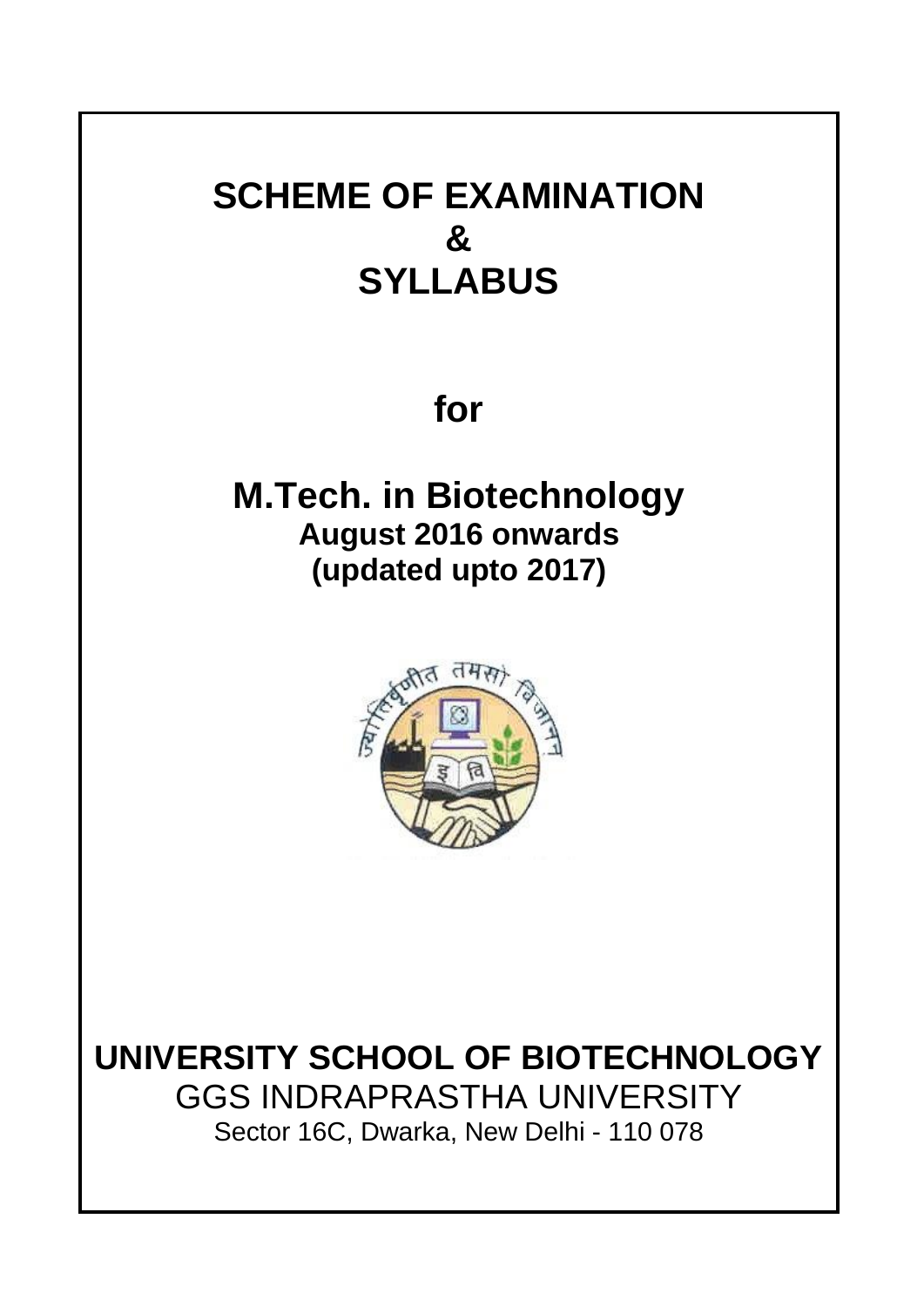# **SCHEME OF EXAMINATION FOR M.TECH. (BIOTECHNOLOGY)**

| S.No. | Code          | <b>Course title</b>                                  | L              | T/P            | <b>Credits</b> |
|-------|---------------|------------------------------------------------------|----------------|----------------|----------------|
|       |               | <b>Theory courses</b>                                |                |                |                |
|       |               | (Pick 5 out of the subjects/bundles offered)         |                |                |                |
| 1.    | <b>BT 501</b> | Advances in Plant Biotechnology                      | 3              | 1              | 4              |
| 2.    | <b>BT 503</b> | Proteomics                                           | 3              |                | $\overline{4}$ |
| 3.    | <b>BT 505</b> | Clinical Immunology and Immunotechnology             | 3              |                | 4              |
| 4.    | <b>BT 507</b> | Genomics                                             | 3              |                | $\overline{4}$ |
| 5.    | BT 509        | Pharmaceutical Biotechnology                         | 3              |                | 4              |
| 6.    | <b>BT 511</b> | Biotechnology of Functional Foods and Nutraceuticals | 3              |                | $\overline{4}$ |
| 7.    | <b>BT 513</b> | <b>Advanced Engineering Mathematics</b>              | 3              |                | 4              |
| 8.    | <b>BT 515</b> | <b>Biochemical Engineering</b>                       | 3              |                | 4              |
| 9.    | <b>BT 517</b> | <b>Bioprocess Modelling and Control</b>              | 3              |                | $\overline{4}$ |
| 10.   | <b>BT 519</b> | <b>Industrial Biotechnology</b>                      | 3              |                | $\overline{4}$ |
| 11.   | <b>BT 521</b> | Biomanufacturing Principles and Practice             | 3              |                | $\overline{4}$ |
| 12.   | <b>BT523</b>  | <b>Bioinformatics</b>                                | $\overline{c}$ | $\overline{c}$ | 4              |
| 13.   | <b>BT525</b>  | Virology                                             | 3              |                | 4              |
| 14.   | CT513         | Environmental Engineering and waste management       | 3              | $\Omega$       | 3              |
| 15.   | <b>MS101</b>  | Management Function and Organizational behaviour     | $\overline{4}$ | $\overline{0}$ | $\overline{4}$ |
|       |               | Laboratory course (Mandatory)                        |                |                |                |
| 16.   | <b>BT 551</b> | Laboratory Techniques in Biotechnology-I             | $\mathbf{0}$   | 8              | $\overline{4}$ |
|       |               | Total number of required credits to be taken         |                |                | 24             |

# **FIRST SEMESTER EXAMINATION (M.Tech)**

# **SECOND SEMESTER EXAMINATION (M.Tech)**

| S.No. | Code          | <b>Course title</b>                                   | L              | T/P            | <b>Credits</b> |
|-------|---------------|-------------------------------------------------------|----------------|----------------|----------------|
|       |               | <b>Theory courses</b>                                 |                |                |                |
|       |               | (Pick 5 out of the subjects/bundles offered)          |                |                |                |
| 1.    | BT 502        | Biotechnology in Health care                          | 3              |                | 4              |
| 2.    | BT 504        | <b>Biodiversity and Biotechnology</b>                 | 3              |                | 4              |
| 3.    | <b>BT 506</b> | <b>Biophysics and Structural Biology</b>              | 3              |                | $\overline{4}$ |
| 4.    | <b>BT 508</b> | Epigenetics                                           | 3              |                | $\overline{4}$ |
| 5.    | BT 510        | Food Product Testing and Analysis                     | 3              |                | $\overline{4}$ |
| 6.    | <b>BT 512</b> | Stem Cell Biology and Technology                      | 3              |                | 4              |
| 7.    | BT 514        | Bioethics, Biosafety and Intellectual Property Rights | 3              |                | 4              |
| 8.    | BT 516        | Computational Biology: Algorithms and Applications    | 3              |                | $\overline{4}$ |
| 9.    | <b>BT 518</b> | Multivariate Statistics and Design of Experiments     | 3              |                | $\overline{4}$ |
| 10.   | <b>BT 520</b> | Systems and Synthetic Biology                         | 3              |                | $\overline{4}$ |
| 11.   | BT 522        | <b>Downstream Processing</b>                          | 3              |                | $\overline{4}$ |
| 12.   | <b>BT 524</b> | <b>Bioprocess Plant Design</b>                        | 3              |                | $\overline{4}$ |
| 13.   | CT520         | Design and analysis of Bioreactors                    | 3              | $\overline{0}$ | 3              |
| 14.   | MS 106        | <b>Marketing Research</b>                             | $\overline{4}$ | $\overline{0}$ | $\overline{4}$ |
|       |               | Laboratory course (Mandatory)                         |                |                |                |
| 15.   | BT 552        | Laboratory Techniques in Biotechnology-II             | $\overline{0}$ | 8              | 4              |
|       |               | Total number of required credits to be taken          |                |                | 24             |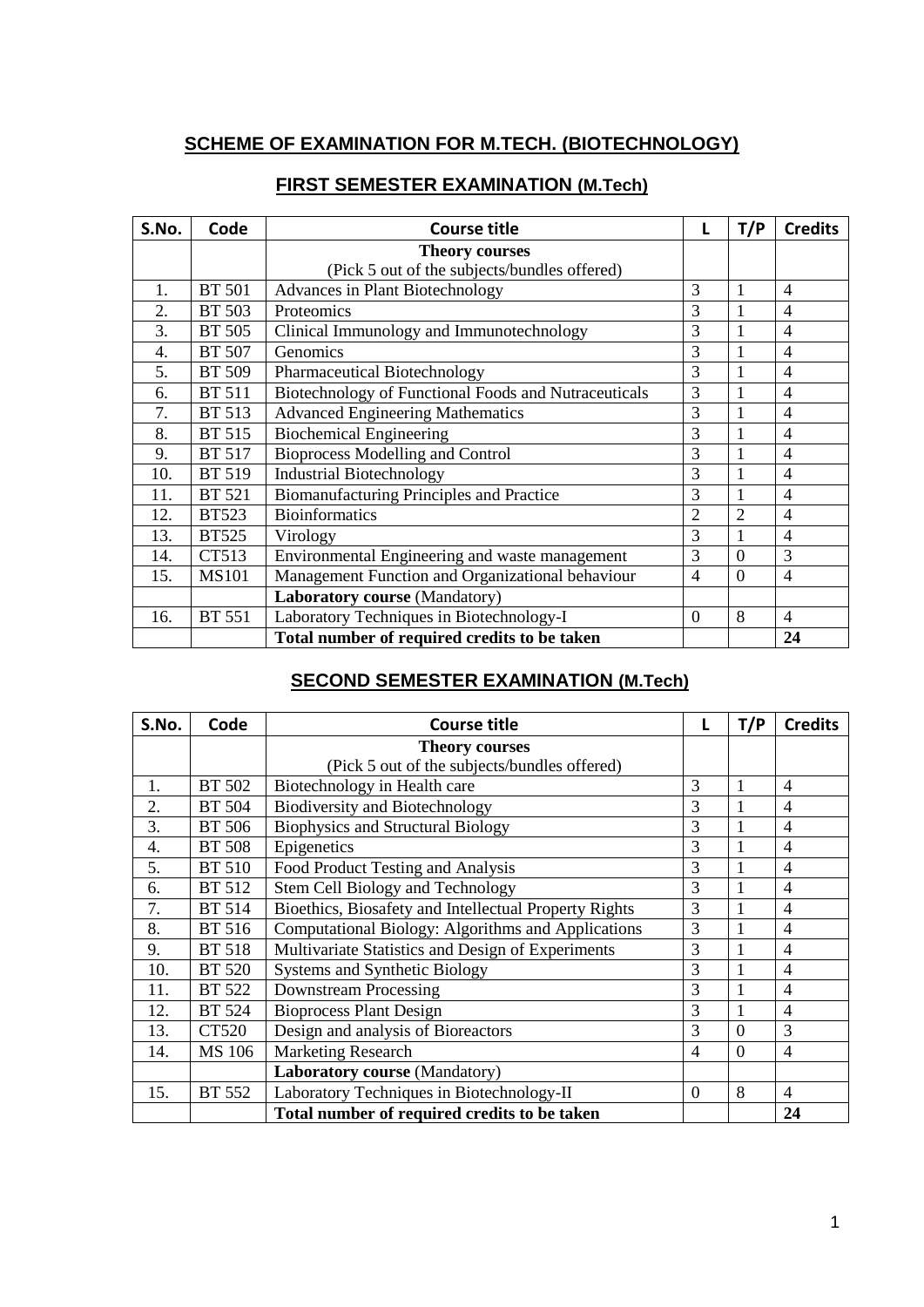# **THIRD SEMESTER EXAMINATION (M.Tech)**

| S.No. | Code         | <b>Course title</b>                                          | T/D | <b>Credits</b> |
|-------|--------------|--------------------------------------------------------------|-----|----------------|
| 16.   | <b>BT651</b> | Journal Club Seminar Presentation                            |     |                |
| 17.   | <b>BT653</b> | Project Progress Report and <i>viva-voce</i> through Seminar |     | $\mathbf{14}$  |
|       |              | Total number of required credits to be taken                 |     | 16             |

# **FOURTH SEMESTER EXAMINATION (M.Tech)**

| S.No. | Code         | <b>Course title</b>                                | T/D | <b>Credits</b> |
|-------|--------------|----------------------------------------------------|-----|----------------|
| 18.   | <b>BT652</b> | Journal Club Seminar Presentation                  |     |                |
| 19.   | <b>BT654</b> | Project Dissertation and viva-voce through Seminar |     | 14             |
|       |              | Total number of required credits to be taken       |     | 16             |

#### Notes:

- 1. M.Tech. is delinked from B.Tech.-M.Tech. dual degree and operates as an independent course from 2016-17. The overall number of credits required to qualify for the degree shall remain the same.
- 2. There shall only be one M.Tech. (Biotechnology) programme in USBT from 2016-17, incorporating several elective subjects under the choice-based credit system. All M.Tech.students are required to take at least 80 credits and obtain at least 75 credits to qualify for the M.Tech. degree.
- 3. All students admitted into B.Tech.until 2015-16 and meet the eligibility conditions under the B.Tech./M.Tech. dual degree programme shall be admitted and absorbed into the delinked M.Tech. Scheme. Any issues arising during the transition period will be addressed by the Academic Programme Committee.
- 4. In addition, 10 seats for M.Tech. shall be filled through competition based on GATE score (in Biotechnology) from 2015-16. Following the transition of all students from the dual degree programme to the delinked M.Tech. programme, the entire intake sanctioned by AICTE (currently 20 for GATE fellowship) shall be filled through competition.
- 5. The eligibility conditions for competitive admission through GATE score include: Four year BE/B.Tech in Biotechnology or Biochemical Engineering or equivalent, OR M.S./M.Sc. in Biotechnology or Life sciences or Biosciences or Biochemistry or Microbiology or Genetics or equivalent discipline as defined by the Academic Programme Committee from time to time.
- 6. All the approved courses/electives may not necessarily be offered. The Academic Programme Committee is authorized to decide the combination of courses/electives offered each semester as per the availability of faculty and infrastructure.
- 7. As per the applicable Ordinance (11), the Internal:External evaluation ratio shall be 25:75 for theory courses and 40:60 for lab courses and projects.
- 8. Faculty mentors/supervisors shall be essential for the  $3<sup>rd</sup>$  and  $4<sup>th</sup>$  semesters, but students may be allotted their mentors/supervisors even earlier by the Academic Programme Committee. The mentor/supervisor/co-supervisor can also be an external person in case the project is carried out entirely outside GGSIPU, especially under overseas/industry training programmes or collaborations. The evaluation of practicals, journal club, project report/dissertation and open viva voce for  $3<sup>rd</sup>$  and  $4<sup>th</sup>$ semesters shall be done as per the Internal/External evaluation ratio of 40:60.The internal evaluation of students in all such courses shall be done by internal examiner(s) constituted by the Academic Programme Committee.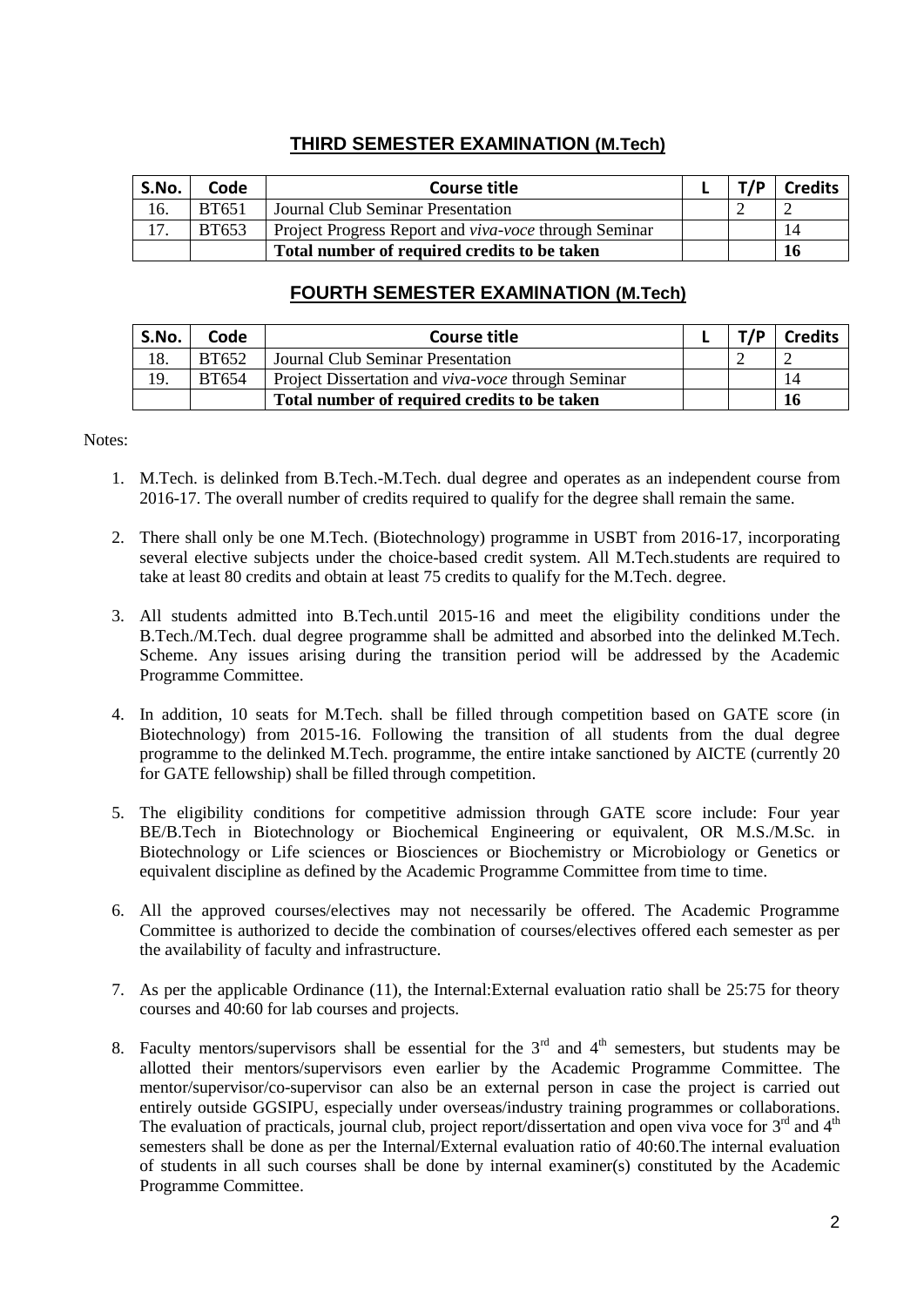# **Rationale for revised curriculum for M.Tech. (Biotechnology)**

The primary motivation for this revision is the unmet need of the biotechnology industry, which is growing at a fairly fast pace, for trained and skilled manpower. The fastest growing segment is in biomanufacturing, which also has the capability of generating employment. The skill set required is an understanding of modern biology coupled with a very strong analytical ability in engineering. This is required since much of the biomanufacturing facilities need to be designed from pilot scale data, executed and run in optimal fashion. Students with M.Sc. and M.Tech. degrees in traditional biotechnology do not currently have this skill set, because of poor training in engineering and therefore have to settle for Ph.D., research and teaching careers.

In order to address the manpower needs for industrial careers, this curriculum has introduced several courses in bioengineering and technology for those opting for industrial careers. The courses focus on various aspects of biochemical engineering, industrial biotechnology and biomanufacturing practices. Given that the background for these subjects may not have been covered (at least not as quantitatively) in the B.Tech. or M.Sc. programmes, they need to be supplemented with engineering mathematics, statistics, modeling, control theory, etc.

This has been done without compromising the analytical research training needed for students opting for higher academic careers through Ph.D. The advanced science subjects offered here build on the previous training in science subjects at the B.Tech. and M.Sc. levels. The core subjects of biochemistry, molecular biology, biophysics, structural biology, bioinformatics etc. are revisited with more depth and analytical rigour. In addition, advanced courses in frontier areas of research like stem cell biology, nanotechnology, genomics and functional genomics, proteomics, bioinformatics, structural biology etc., have been added to provide the student with specialized exposure.

This M.Tech. course structure is premised on lateral entry, designed in such a way that there is some scope for students who may not have particularly strong biology or Engineering background to cope up with the course. This also considers the possibility that some students might like to use this course to cross over from a chemical engineering to biology and vice-versa using this course as a bridge. So, the only compulsory courses are those related to practical training in laboratory techniques (one in each semester), whereas the theory courses are all electives which may be offered in various combinations. Students will be required to pick five electives from those offered in each semester.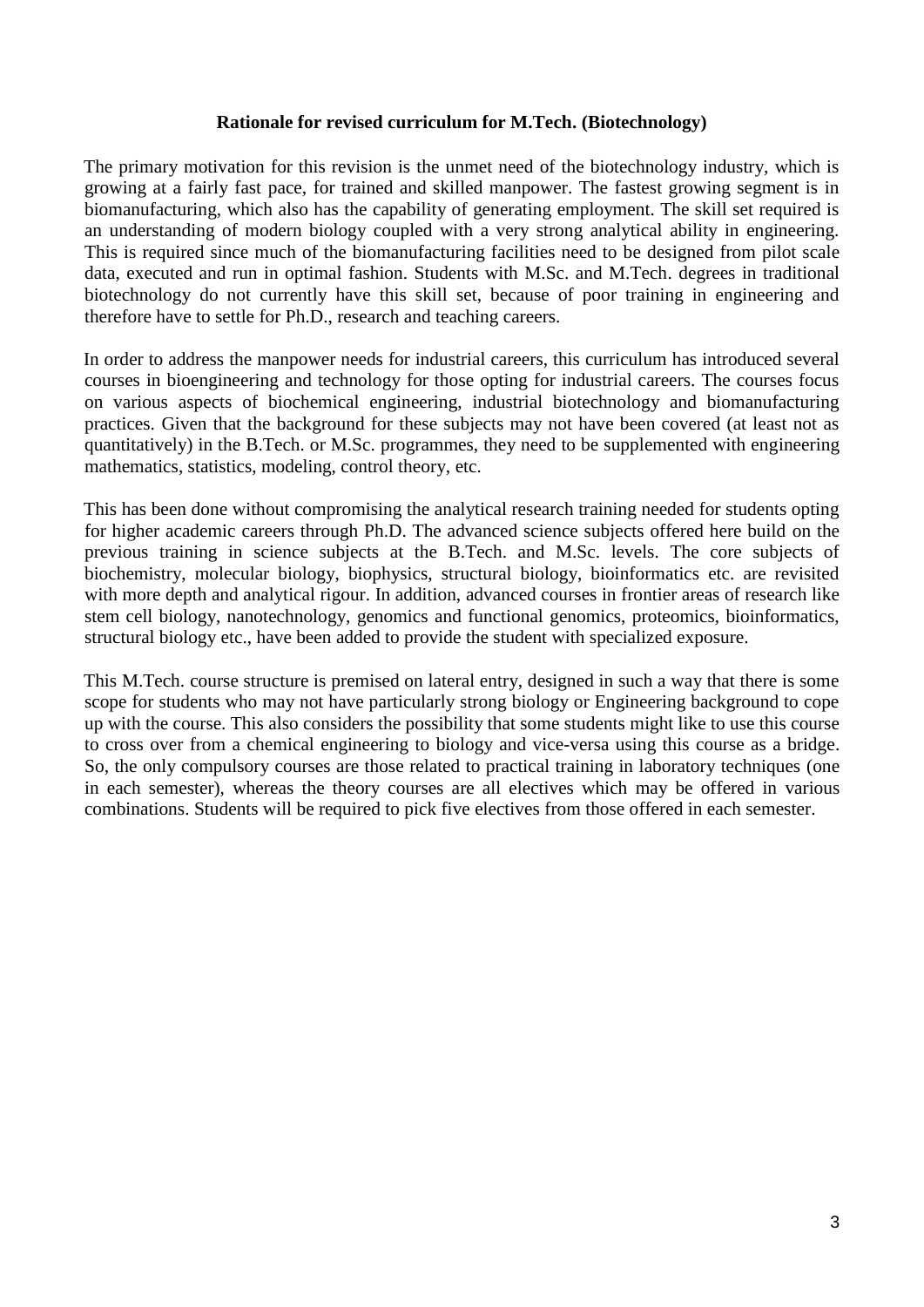| code          | 1tle                                   | <i>_ectures</i> | —<br>Futorials | redits/week_ | Hrs/sem |
|---------------|----------------------------------------|-----------------|----------------|--------------|---------|
| <b>BT-501</b> | <b>Advances in Plant Biotechnology</b> |                 |                |              | 40      |

**Objective:** This course is meant to familiarize students with the advances in plant and crop biotechnology, including the various agronomically important traits that have been addressed towards crop improvement. In addition, the students appreciate the use of plants as biofactories for nutraceutical, biomedical, industrial and other products. By building further on the knowledge gained through this course and the skills imparted in other laboratory courses, the student should be able to make a career in plant biology or crop biotechnology.

- 1. Molecular breeding: Role of molecular markers in accelerating crop improvement, need to develop diverse types of marker systems for various crops, marker assisted selection and breeding; role of QTLs and their mapping. Case studies. **(5)**
- 2. Molecular and biochemical basis of plant resistance to biotic stresses, engineering plants for resistance to viruses, fungi, bacteria, weeds etc their commercialization and success stories and limitations. **(5)**
- 3. Molecular and biochemical basis of plant resistance to various abiotic stresses like drought, salinity, heavy metals, extreme temperatures (low/high) along with approaches to engineer plants to tolerate them, commercialization and success stories of the efforts so far. **(5)**
- 4. Genetic Engineering Strategies in plants for quality traits, herbicide resistance, modification of nitrogen fixing capability, and achievements so far versus role of alternate strategies. **(5)**
- 5. Chloroplast genetic engineering: Chloroplast transformation methods and design of vectors, applications in engineering herbicide resistance, production of biopharmaceuticals, edible vaccines, and success achieved so far along with limitations. **(5)**
- 6. Molecular farming: Advantages and scope of plants for production of nutraceuticals, edible vaccines, plantibodies, enzymes, oils and other desirable metabolites at industrial scale, development of different types of bioreactors, commercial products available and success stories so far. **(5)**
- 7. Plant Microbe interaction: Host-pathogen interaction, host-symbiont interaction, host-*Agrobacterium*  interaction, scope of their exploitation for benefiting plants and mankind. **(5)**
- 8. Ensuring World Food Security: Efforts for sustainable food production, causes of food insecurity, consumer acceptance of GM food items, social economic issues involved, limitations in ensuring food security. Current status of food security in India. Current status of GM Crops in India compare to global level. **(5)**

- 1. Slater, S, Scott, NW & Fowler, MR. (2008). Plant Biotechnology: the genetic manipulation of plants, second edition, Oxford.
- 2. Purohit, SD.(2013). Introduction to plant cell, tissue and organ culture, PHI Learning PVT Ltd, Delhi
- 3. Ramawat, KG and Goyal, S. (2014). Comprehensive Biotechnology, S Chand and Co. Pvt Ltd, Delhi
- 4. Articles from journals like Nature Biotechnology, Current Opinion, Trends and Annual Reviews.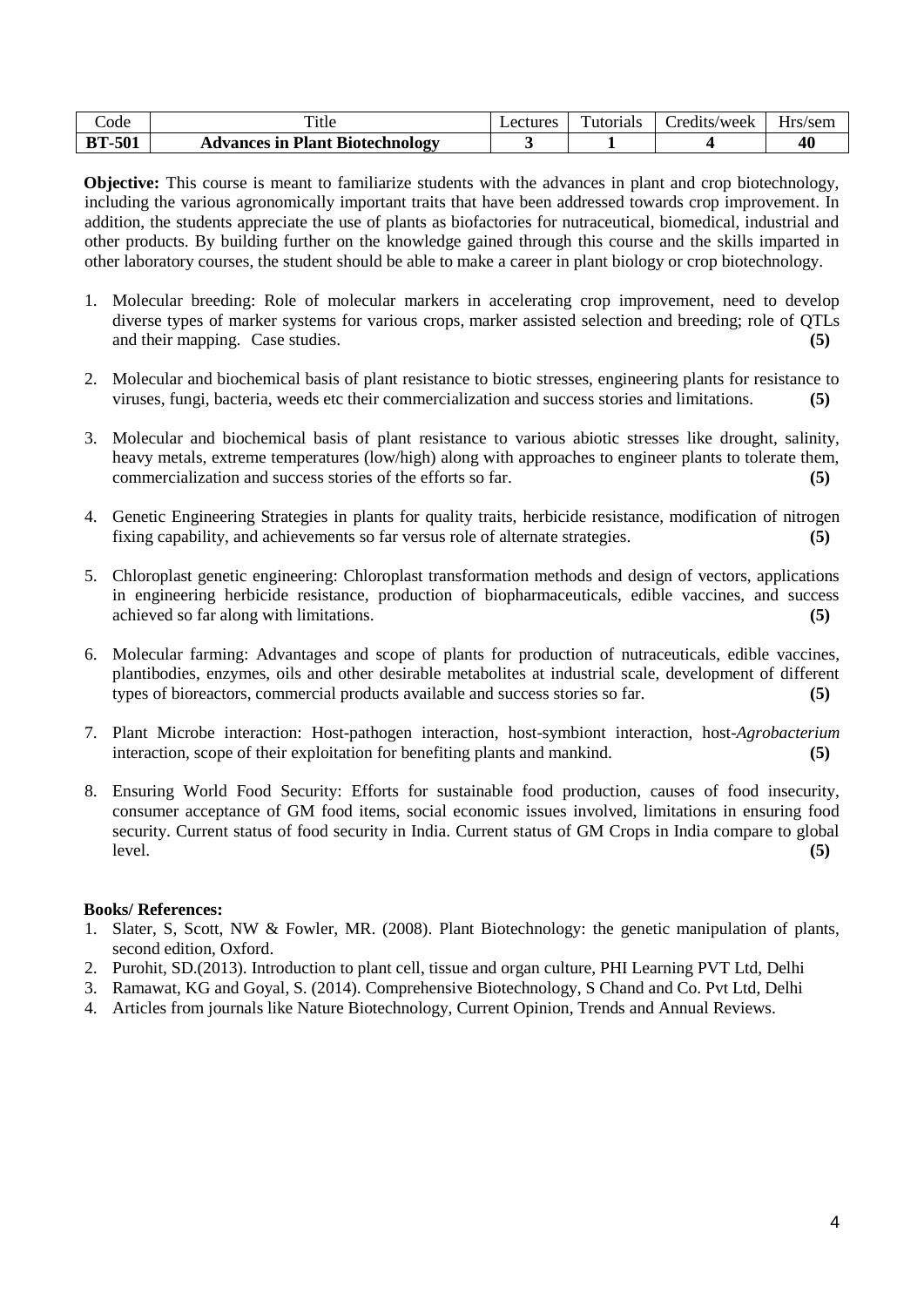| code             | mar a<br>1UC | ectures | $\mathbf{r}$<br>utorials | redits/week_ | $-$<br>Hr <sup>c</sup><br>/sem |
|------------------|--------------|---------|--------------------------|--------------|--------------------------------|
| -503<br>DТ<br>DІ | Proteomics   |         |                          |              | 40                             |

**Objective**: This course provides knowledge of the use of high throughput techniques to study the entire range of proteins present in any cell/tissue/organism under specific conditions, to obtain a global view of cellular processes at the protein level. Its various aspects include protein diversity, abundance, structure, function and regulation, including post-translational modifications and interactions with other biomolecules and the various associated techniques from a functional genomics perspective. This knowledge should help the students to absorb and retain the related practical skills better when the opportunity arises in academia/industry.

- 1. **Introduction:** Protein strcuture and function, Evolution of Proteomics from protein chemistry, the proteome and the genome, functional protein families, need for proteomics, scope and challenges of proteomics, systems biology in proteomics. **(4)**
- 2. **Abundance-based proteomics:** Sample preparation for proteomics, challenges associated with low- and high-abundant protein, Gel-based proteomics (2-DE, DIGE, BN-PAGE), Modifications in gelelectrophoresis techniques,Applications, Merits and Demerits of Gel-based proteomics, Gel-free proteomics [two dimensional and multidimensional liquid chromatography including MudPIT, Isotope based techniques like Isotope-Coded Protein Label (ICPL), COmbined FRActional DIagonal Chromatography (COFRADIC)], Applications, Merits and Demerits of Gel-free proteomics. **(5)**
- 3. **Detection of proteins in polyacrylamide gels and on electroblot membranes:** Organic dyes and silver stains, reverse stains, colloidal dispersion stains, organic fluorophore stains, metal chelate stains, electroblotting and recent advances in electroblotting. **(3)**
- 4. **Mass spectrometry in proteomics:** Overview, protein identification using MS data, protein identification using MS/MS data, introduction of Ionization source, Mass analyzer, Ion detector, Different types of mass spectrometers and modifications, Mass spectrometry applications, Merits and demerits of different types of mass spectrometers, Mass spectrometry data analysis, Search engines for MS protein identification.**(3)**
- 5. **Quantitative and Functional Proteomics:**Stable Isotope Labeling by Amino acids in Cell culture (SILAC), Isotope Coded Affinity Tag (ICAT), Isobaric Tagging for Relative and Absolute Quantitation (iTRAQ), SELDI, Immunoprecipitation (IP),different types of protein chips, detection and quantification of proteins bound to protein chips,emerging protein chips technologies. **(6)**
- 6. **Structural proteomics and Protein-Protein Interaction:**X-ray crystallography, Nuclear Magnetic Resonance (NMR), Application, merits and demerits of structural proteomics, Yeast-2-hybrid, Coimmunoprecipitation (Co-IP), Pull-down assays, Tandem Affinity Purification (TAP), Surface Plasmon Resonance (SPR), Atomic Force Microscopy (AFM). **(5)**
- 7. **Protein modification in proteomics:** Introduction, phosphoproteins; glycoproteins, Ubiquitin etc., challenges in PTMs, Techniques for characterization of PTMs. **(4)**
- 8. **Bioinformatics and proteomics:**Bioinformatics and proteomic technologies, Public protein databases and interfaces, protein expression profiling, identification of protein-protein interactions and protein complexes, data mining in proteomics, Modelling of proteomic networks, Need for model prediction, Generation of models in proteomic studies, Current endeavors and future challenges. **(6)**

#### 9. **Recent advances in Proteomics. (4)**

- 1. Principles of Proteomics by R. M. Twyman. Second edition, *BIOS Scientific Publishers* (2013).
- 2. Introduction to Proteomics by Daniel C. Liebler. *Humana Press Inc*. (2002)
- 3. Proteome analysis interpreting the genome. Edited by David W. Speicher. Elsevier (2004)
- 4. Proteomics: From Protein Sequence to Function. S.R. Pennington and M.J. Dunn. *Viva Books* (2002).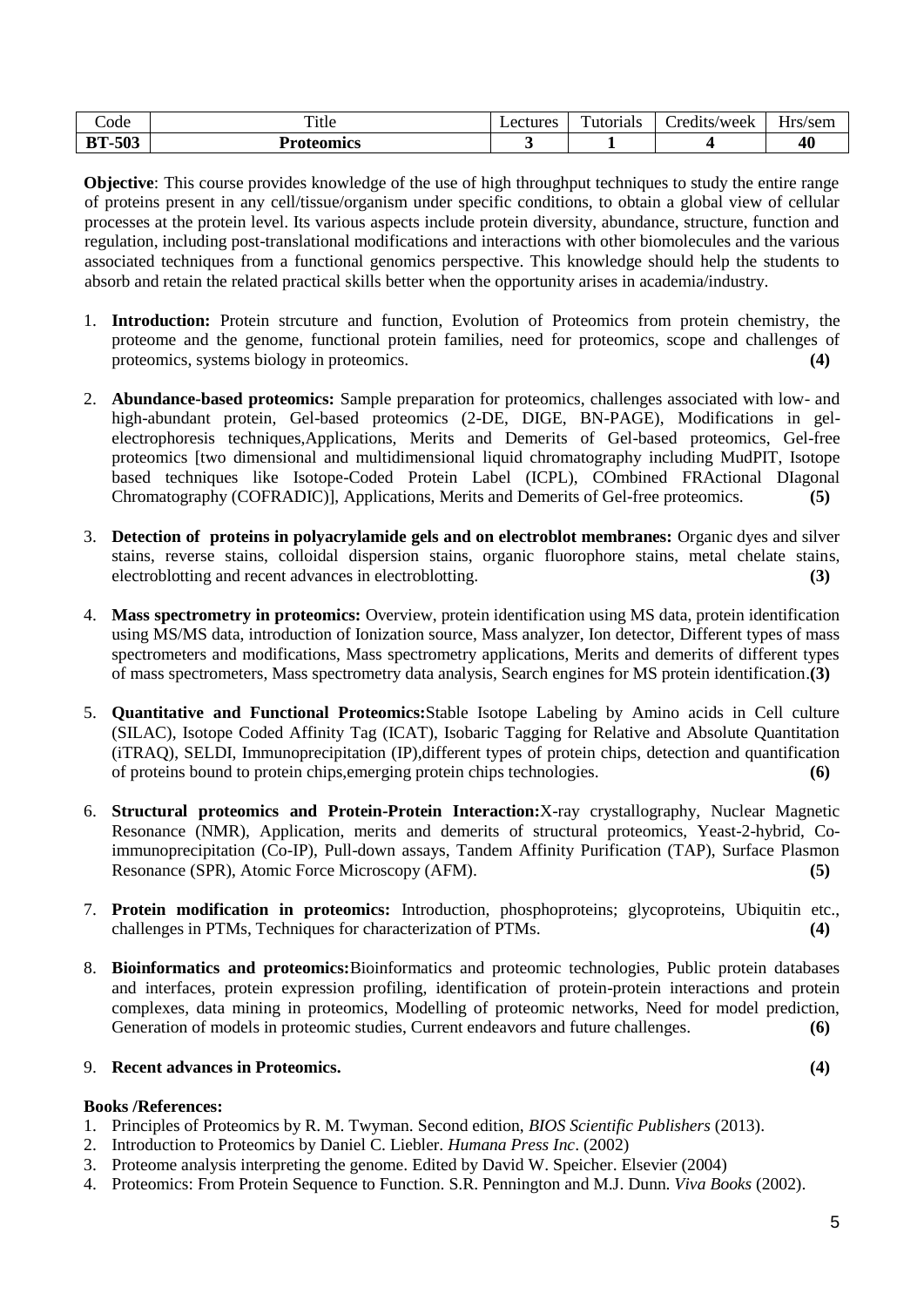| `ode          | 1tle                                     | `utorials | redits/week_ | Hrs/sem. |
|---------------|------------------------------------------|-----------|--------------|----------|
| <b>BT-505</b> | J Clinical Immunology & Immunotechnology |           |              |          |

**Objective:** This course aims to provide students with an overview of the basic concepts and the principles of immune system. The course provides in depth understanding of the impact of different receptors cell signaling pathways in immune response. They will learn about the latest technologies used in detection of diseases. The students will also gain insight into the immune response to various infectious and noninfectious diseases. The students will be introduced to the recent technologies being employed for production of antibodies used in therapy and diagnosis.

- 1. **Fundamental concepts and anatomy of the immune system**: Components of innate and acquired immunity; complement and inflammatory responses; organs and cells of the immune system: structure and function of antigens and antibodies; antigen processing and presentation; major histocompatibility complex and immune responsiveness, immunological basis of self–non-self discrimination and immunological memory. **(8)**
- 2. **Receptors and cell signaling**: Immunoglobulin superfamily; B-cell receptor; T-cell receptor; cytokines, chemokines and their receptors; signal transduction pathways- the JAK/STAT pathway, The Ras-MAPK pathway, phosphatidylinositol pathway; B and T cell activation **(6)**
- 3. **Principles and applications of laboratory tests in Immunology**: Principles of antigen-antibody interactions; production and purification of polyclonal antibodies; antibody assays - precipitation, agglutination, immunoelectrophoresis and complement mediated immune reactions; advanced immunological techniques - RIA, ELISA, Western blotting, immunofluorescence, immunoelectron microscopy, flow cytometry and ELISPOT assay, surface plasmon resonance; total and differential counts in human peripheral cells, separation of monocytes from peripheral cells; CMI techniqueslymphoproliferation assay, mixed lymphocyte reaction, cell cytotoxicity assays, HLA typing **(9)**
- 4. **Techniques for generation of antibodies**: Introduction and historical perspective, hybridoma technology, Genetic engineering techniques to make human antibodies- chimeric antibodies & humanized antibodies, therapeutic and diagnostic antibodies, Phage based treatments. **(4)**
- 5. **Vaccinology**: Active and passive immunization; Live, killed, attenuated, sub unit vaccines; Vaccine technology- Role and properties of adjuvants, recombinant DNA and protein based vaccines; Peptide vaccines; conjugate vaccines; reverse vaccinology **(4)**
- 6. **Clinical Immunology** Immunity to Infection : Bacteria, viral, protozoan infections (with example from each group); Hypersensitivity – Type I-IV; Types of autoimmune diseases and their treatment; Transplantation and immunosuppressive therapy; Tumor immunology – Tumor antigens; Immune response to tumors and tumor evasion of the immune system, Therapeutic uses of cytokines. **(9)**

- 1. Kuby Immunology By Owen, Punt, & Stranford, 7th, Seventh Edition, 2013, Macmillan press.
- 2. The Elements of Immunology by FahimHalim Khan, Pearson Education, 2009.
- 3. Essentials of Immunology: Ivan Riot- Blakswell Scientific Publications, Oxford, 6th Edition.
- 4. Infection and immunity by John Playfair and Gregory Bancroft, 3rd edition, Oxford Univ.press. 2008.
- 5. Monoclonal antibodies: Principles and practice by J.W. Goding. 3<sup>rd</sup> edition, Academic Press.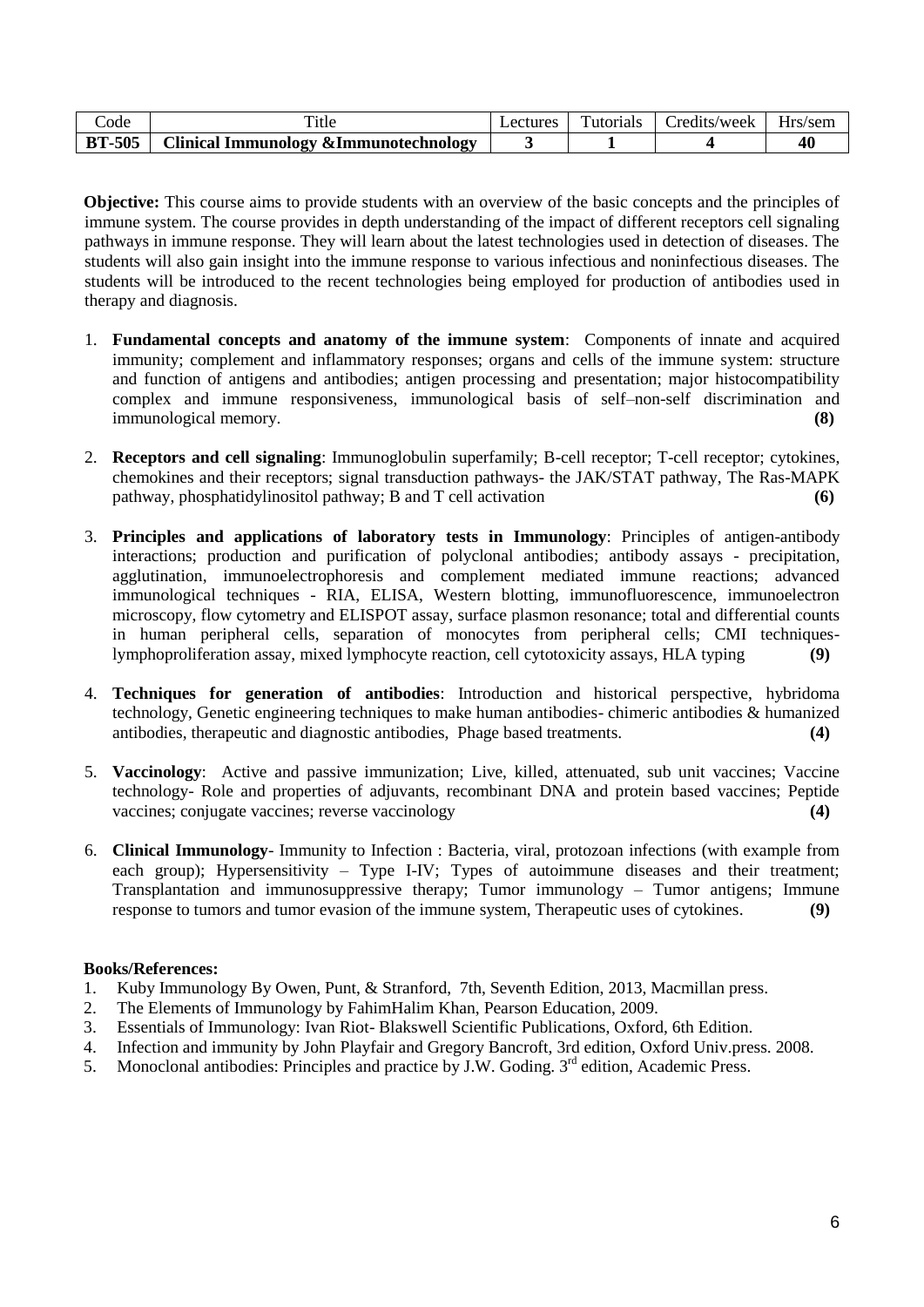| ode                              | m.<br>.tie | $\alpha$ ctures<br>Նատե | $\mathbf{r}$<br>utorials | redits/week_ | $ -$<br>-Irs/sem |
|----------------------------------|------------|-------------------------|--------------------------|--------------|------------------|
| $E\Omega$ 7<br>DТ<br>DІ<br>ו טכי | Genomics   |                         |                          |              |                  |

**Objective:** This course has been designed to introduce students to the structural and functional aspects of genomes across organisms. It also aims to familiarize them with the developments in the experimental approaches used by researchers to understand the complexity and diversity of genomes. Recent advances in genomics have transformed the way in which biologists study cells and biological systems. Furthermore, there is an enormous potential for the future widespread use of genomics in various areas including medicine, pharmacology and agriculture, with implications in prediction, prevention, diagnosis and treatment of human diseases, as well as conservation and sustainable development. This would require qualified and trained manpower who can effectively use the knowledge of genomics for the benefit of humans.

- 1. **Genome Architecture**: Structure and Organization of prokaryotic and eukaryotic genomes; Organellar genomes; Genome sizes-C-value paradox; Metagenome; Synthetic genome. **(4)**
- 2. **Sequencing and Annotation of Genome**: Classical approaches to sequencing DNA; Automated sequencing; Genome sequencing approaches-Hierarchical and Shotgun approaches, Genome assembly; Next Generation Sequencing Technologies; Annotation of genome. **(6)**
- 3. **Comparative Genomics**: Genomes of model organisms-yeast, *C. elegans*, *D. melanogaster*, Zebrafish, Mice, *Arabidopsis*, Rice and others; Synteny; Human Genome Project- Key features, ENCODE project, Ethical, Social and Legal implications. **(6)** (6)
- 4. **Functional Genomics:**Concept, contribution to system biology and system medicine, socio-ethical aspects of functional genomics in biomedicine and biotechnology.
- 5. **Genome Variation**: Types of genome variation; Techniques to study variation; Connections to disease, agriculture and evolution. **(4)**
- 6. **Analysis of Gene Expression**: Northern blot; RNAse protection assays; RT-PCR; Real-time PCR; Subtractive hybridization; DD-PCR; RAP-PCR; Microarray technology; SAGE; RNA-Seq. **(5)**
- 7. **Genomes to Phenotypes**: Reverse genetics; Genetic interaction screens; Genome-wide mutant libraries; Gene-knockouts; RNA interference screens; Chemical genetics; Genome editing-CRISPR and other genome editing tools. **(6)**
- 8. **Molecular Interactions**: Pull-down assays; Immunoprecipitation; ChIP; ChIP on chip; Phage-display; TAP-tagging; Yeast two hybrid assay and its variations. **(6)**

# 9. **Recent Advances in Genomics (3)**

- 1. Systems Genetics Ed.- F. Markowetz and M. Boutros (2015) Cambridge University Press.
- 2. Bioinformatics and Functional Genomics 3<sup>rd</sup> Edition (2015) by J. Pevsner, Wiley-Blackwell.
- 3. Genetics and Genomics in Medicine 1<sup>st</sup> Ed. (2014) by T.Strachan, J.Goodship, P.Chinnery, Garland Press.
- 4. An Introduction to Genomics 2<sup>nd</sup> Edition (2012) by A. M. Lesk, Oxford University Press.
- 5. Genomics and Bioinformatics: An Introduction to Programming Tools for Life Sciences 1<sup>st</sup> Edition (2012) by T. Samuelsson, Cambridge University Press.
- 6. From Genes to Genomes: Concepts and Applications of DNA Technology,  $3^{rd}$  Edition (2011) by J.W. Dale, M.v. Schantz and N. Plant, Wiley-Blackwell.
- 7. Principles of Genome Analysis and Genomics, 3rd Edition (2003) by S.B. Primrose and R. Twyman, Blackwell publishing
- 8. Reviews and research articles from journals.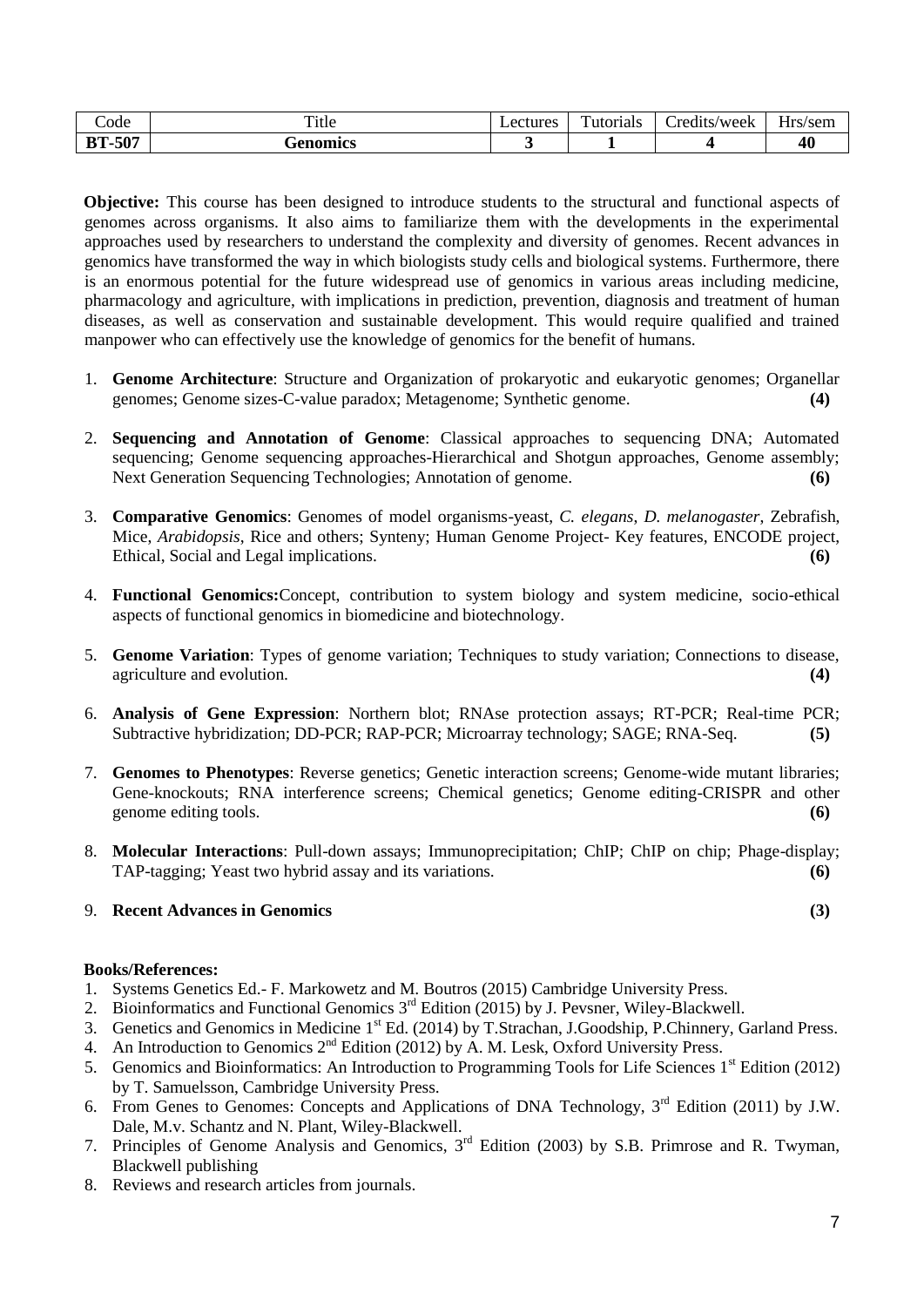| code          | <sup>1</sup> tle                    | Lectures | `utorials | Credits/week | $Hrs$ /sem |
|---------------|-------------------------------------|----------|-----------|--------------|------------|
| <b>BT-509</b> | <b>Pharmaceutical Biotechnology</b> |          |           |              | $\Lambda$  |

**Objectives**: The student learns to identify appropriate sources of drugs and latest techniques for the search of new products from natural sources; novel techniques of production, purification and characterization of enzymes, biotechnologically produced biomedicines and pharmaceuticals. This course helps to develop cost and time effective methods to produce safe and quality biomedicines; as well as to develop skills in biotechnological techniques for obtaining and improving the quality of natural products. At the end of the course, the student should be able to apply theoretical bases and practical applications of pharmaceutical biotechnology in concerned industries and organizations. The student should be competent to work in pharmaceutical companies and R & D organizations to develop biomedicines and pharmaceuticals.

- 1. **Pharmaceuticals, biologicals and biopharmaceuticals:** Overview of pharmaceutical & biopharmaceutical biotechnology, current status and future prospects, pharmaceuticals of animal, plant and microbial origin. **(4)**
- **2. The drug development process:** Drug discovery, rational drug design. Delivery of biopharmaceuticals, Pre-clinical trials, and clinical trials. **(4)**
- 3. **Drug manufacturing process:** International pharmacopoeia, guide to good manufacturing practice, manufacturing facility,sources of pharmaceuticals, production and analysis of final product. **(4)**
- 4. **Strategies in the search for new lead drugs/compounds:**In Silico and Ultra High-Throughput Screenings (uHTS), Systematic screening, **(4)**
- 5. **Natural products as pharmaceuticals and source of new lead structure: N**atural products or analogs as pharmaceuticals, Principles of combinatorial chemistry. **(4)**
- **6. Production and formulation of Biotech Compounds:** Cultivation, production and Purification, downstream processing, Excipients, microbiological consideration, shelf life, Doses, Therapeutic response, Route of drug administration, Delivery system. **(4)**
- **7. Drug metabolism:** pharmacokinetic and pharmacodynamics , Absorption, distribution, metabolism, elimination of drugs , pharmacogenetics and pharmacogenomics **(4)**
- **8. Post-production handling and delivery:** Preparation, storage, handling and administration principles, physiologic and mechanistic approaches, approaches using devices, molecular approaches. **(4)**
- 9. **Pharmaceutical biotechnology product in clinical use:** Hematopoietic Growth Factors, Interferons and Interleukins, Insulin, Growth Hormones, Recombinant Coagulation Factors and Thrombolytic Agents, Monoclonal Antibodies, Follicle-Stimulating Hormone **. (6)**

### 10. **Regulatory Issues and Drug Product Approval for Biopharmaceuticals**. **(2)**

- 1. Biopharmaceuticals and industrial prospective. Gray Walsh & B. Murphy, *Kluwer publishers* (2004).
- 2. Pharmaceutical Biotechnology: Concepts and Applications. by [Gary Walsh](http://www.amazon.com/s/ref=dp_byline_sr_book_1?ie=UTF8&text=Gary+Walsh&search-alias=books&field-author=Gary+Walsh&sort=relevancerank) (2007) Wiley
- 3. Biopharmaceuticals. Gray Walsh, *Wiley John & Sons, Inc*. (2003).
- 4. The practice of Medicinal chemistry. Camille G. Wermuth, Academic Press, (2003).
- 5. Pharmaceutical Biotechnology by Dann, J.A, Crommelin & Robert D., Sindelar, 2008, *Taylor & Francis.*
- 6. Pharmaceutical Biotechnology: Fundamentals and Applications. Crommelin**,** Daan J. A., Sindelar**,** Robert D., Meibohm**,** Bernd (Eds.).2013 Springer-Verlag
- 7. Pharmaceutical Biotechnology: Drug Discovery and Clinical Applications by [Oliver Kayser](http://www.amazon.com/Oliver-Kayser/e/B0034Q8PI6/ref=dp_byline_cont_book_1) (Editor), [Rainer H.](http://www.amazon.com/s/ref=dp_byline_sr_book_2?ie=UTF8&text=Rainer+H.+M%C3%BCller&search-alias=books&field-author=Rainer+H.+M%C3%BCller&sort=relevancerank)  [Müller](http://www.amazon.com/s/ref=dp_byline_sr_book_2?ie=UTF8&text=Rainer+H.+M%C3%BCller&search-alias=books&field-author=Rainer+H.+M%C3%BCller&sort=relevancerank) (Editor).Wiley-Blackwell; (2004)
- 8. Handbook of Pharmaceutical Biotechnology by [Shayne Cox Gad](http://www.amazon.com/s/ref=dp_byline_sr_book_1?ie=UTF8&text=Shayne+Cox+Gad&search-alias=books&field-author=Shayne+Cox+Gad&sort=relevancerank) (Editor) Wiley-Interscience; (2007)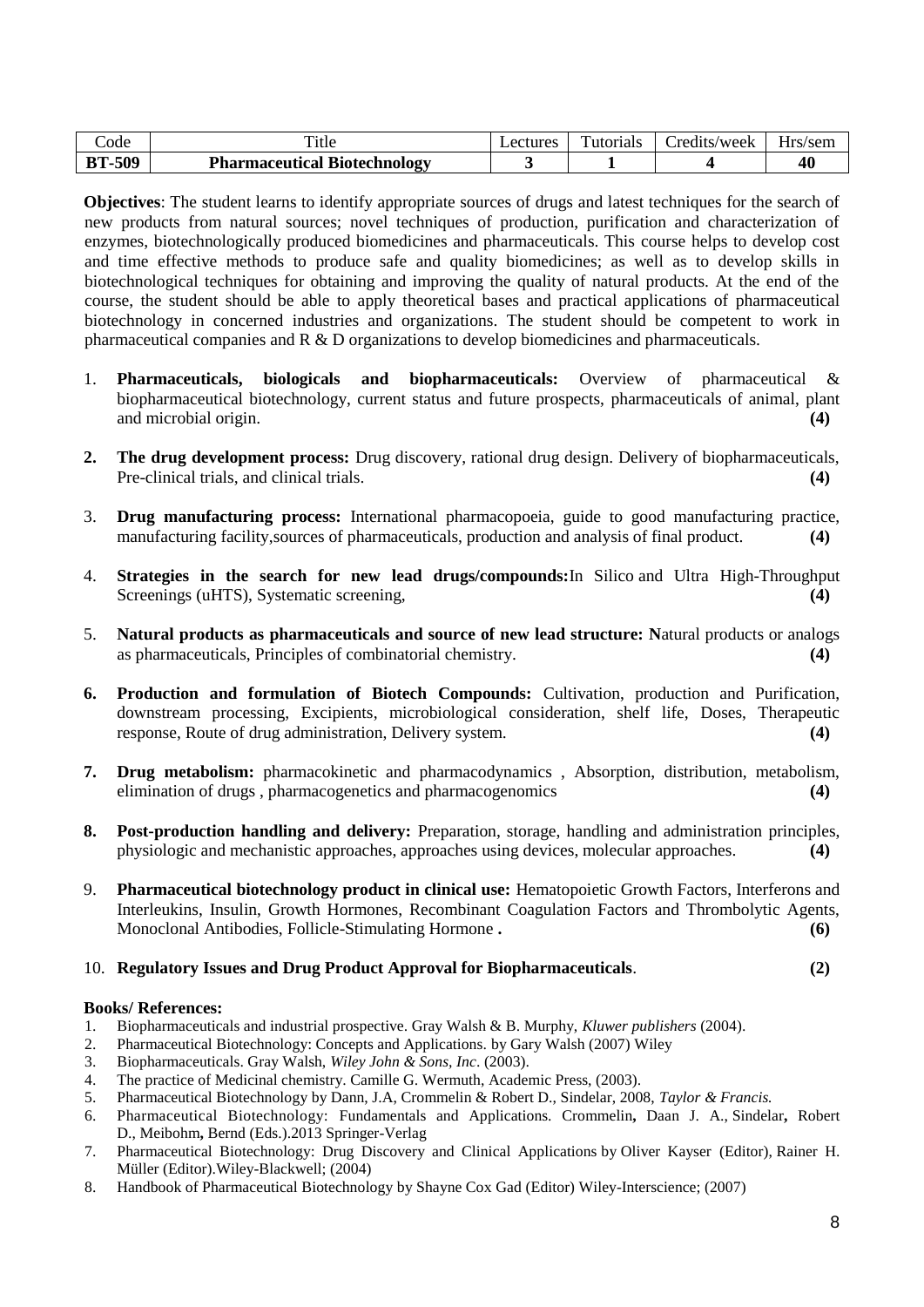| $\mathrm{Code}$ | Title                                                   | Lectures | Tutorials | Credits/week | Hrs/sem |
|-----------------|---------------------------------------------------------|----------|-----------|--------------|---------|
| <b>BT-511</b>   | Biotechnology of functional foods and<br>nutraceuticals |          |           |              | 40      |

**Objective:** To understand various nutraceuticals and functional foods, their types, mechanisms of action, clinical testing and toxicity aspects, as well as the role of biotechnology in their production; national and international regulatory framework and growth potential in the world market.

- 1. Biotechnology of plant-based functional foods: Biofortification with essential micronutrients, phytochemicals, modification of macronutrients; production of hypoallergenic foods; reduction of antinutrients. Biotechnology of animal-based functional foods: meat products, dairy foods etc. **(4)**
- 2. Improving the bioavailability of polyphenols and flavonoids, factors affecting bio availability, strategy to improve bio availability of flavonoids. Function of next generation polyphenol "Oligonol". **(4)**
- 3. Increased production of nutriments by genetically engineered bacteria (Glutathione, Ala-Gln, Hydroxyproline, Hyaluronic Acid, N-Acetylglucosamine, Cystidine 5 – Diphosphate Choline). Improved and enhancement of phyto-ingredients using new technology of genetic recombination. **(4)**
- 4. Pro-biotics and Pre-biotics : Health benefits, Efficacy & Safety. Designers food, specialty foods, substitutes (eg. Milk replacers, low sodium slat, sugarless sweet meats, food for sports, geriatric). Nutraceuticals with reference to Indian Context and Ayurveda. **(4)**
- 5. Solubility and Product Recovery in super critical fluid separation process. Super fluid technology for extraction of bio active components. **(4) (4)**
- 6. Dehydration technologies to retain bio-active components (artificial drying, drug drying, spray drying, freeze drying, vacuum drying, micro-wave vacuum drying, membrane separation in processing bioactive components (pre-concentration, fractionation, hybrid process, new membrane processes). **(4)**
- 7. Packaging technologies for functional foods: fruits & vegetables (processed plant products, fresh plant products), probiotics (yogurt, dried cultures), intermediate moisture products, oils and fats. choice of packaging materials. active packaging. Microencapsulation and nano emulsion technology for delivery of nutraceuticals and functional foods. **(4)**
- 8. Application of nanotechnology to functional foods and nutraceuticals to enhance their bioactivities: nanonisation of functional foods and nutraceuticals (functional foods, nutraceuticals, medicines). improvements in the bioactivity of functional foods and nutraceuticals (hepato-protective, antioxidant), nanotechnology functional foods and drug delivery systems. **(4)**
- 9. Microalgal biotechnology in the production of nutraceuticals: microalgae in food chain, scale of microalgal nutraceutical production, health concerns with microalgal products, lipid, carotenoids, production with microalgae. **(4)**
- 10. Future strategies for the development of biotechnology- enhanced functional foods and their contribution to human nutrition. US-FDA and FASSI regulatory aspects. **(4)**

- 1. Advances in food research by G.F.Stewart, 1966
- 2. Functional foods: Designer foods, pharma foods and nutraceuticals by Goldberg, 1994
- 3. Advances in food and nutrition research by Steve L. Taylor, 2007
- 4. Functional food Ingredients &Nutraceuticals by John Shi, Taylor & Francis 2007
- 5. Biotechnology in functional foods & nutraceuticals by Debasis Bagchi, Francis C. Lau and Dilip K. Ghosh, CRC Press, Boca Raton, 2010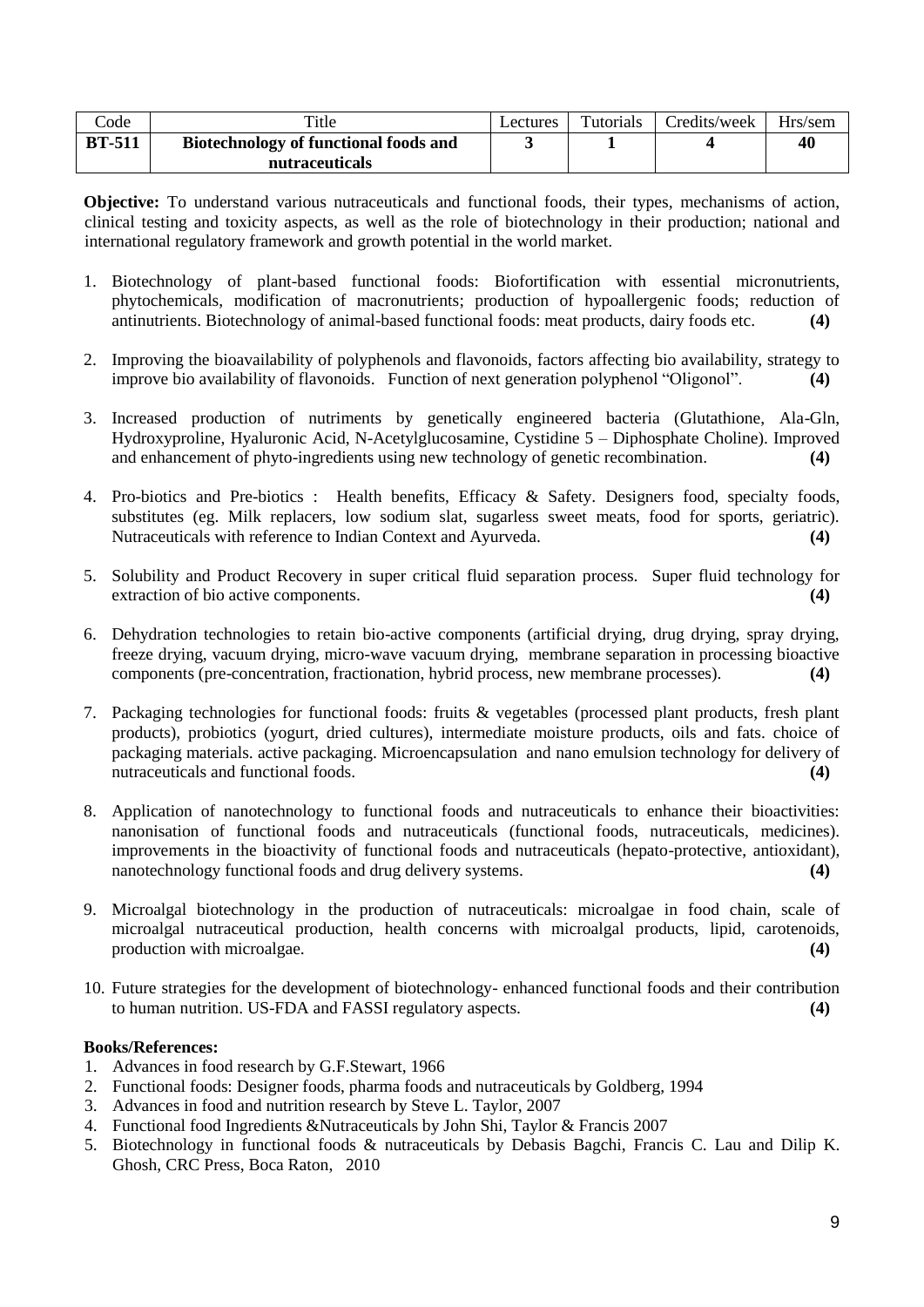| code          | `itle                            | <i>_ectures</i> | `utorials | Credits/week | Hrs/sem                |
|---------------|----------------------------------|-----------------|-----------|--------------|------------------------|
| <b>BT-513</b> | Advanced engineering mathematics |                 |           |              | $\boldsymbol{\Lambda}$ |

**Objective**: To provide students with high order mathematical skills required for solving engineering problems in biotechnology. These skills are essential for modeling, design and optimization problems, which form the basis for design and operation of bio-manufacturing facilities. The students are expected to have prior exposure and training in basic analytical geometry, calculus, coordinate geometry etc. At the end of the course, the student should have developed familiarity with a wide range of mathematical tools and their applications, and also have the ability to use mathematical tools to solve complex modeling problems.

| 1. | ORDINARY DIFFERENTIAL EQUATIONS<br>1.1. Order and degree of differential equations<br>1.2. First order differential equations<br>1.3. Second order differential equations<br>1.4. Linear differential equations<br>1.5. Simultaneous differential equations                                                                                                                                                                                                                                | (4) |
|----|--------------------------------------------------------------------------------------------------------------------------------------------------------------------------------------------------------------------------------------------------------------------------------------------------------------------------------------------------------------------------------------------------------------------------------------------------------------------------------------------|-----|
| 2. | <b>SOLUTION BY SERIES</b><br>2.1. Infinite series<br>2.2. Power series<br>2.3. Method of frobenius<br>2.4. Bessel's equation and properties of bessel functions<br>2.5. Legendre polynomials                                                                                                                                                                                                                                                                                               | (4) |
| 3. | <b>COMPLEX ALGEBRA</b><br>3.1. The complex number and argand diagrams<br>3.2. Principal values<br>3.3. Algebraic operations on the argand diagram<br>3.4. Conjugate numbers<br>3.5. De moivre's theorem<br>3.6. Trigonometrical – exponential identities<br>3.7. The complex variable<br>3.8. Derivatives of a complex variable<br>3.9. Analytic functions<br>3.10. Singularities<br>3.11. Integration of functions of complex variables, and cauchy's theorem<br>3.12. Theory of residues | (7) |
| 4. | FUNCTIONS AND DEFINITE INTEGRALS<br>4.1. The error function<br>4.2. The gamma function<br>4.3. Other tabulated functions which are defined by integrals<br>4.4. Evaluation of definite integrals                                                                                                                                                                                                                                                                                           | (3) |
| 5. | THE LAPLACE TRANSFORMATION<br>5.1. The laplace transform<br>5.2. The inverse transformation<br>5.3. Properties of the laplace transformation<br>5.4. The step functions<br>5.5. Convolution<br>5.6. Inversion by elementary integration                                                                                                                                                                                                                                                    | (6) |

- 5.7. Inversion of the laplace transform by contour integration
- 5.8. Application of the laplace transform to automatic control theory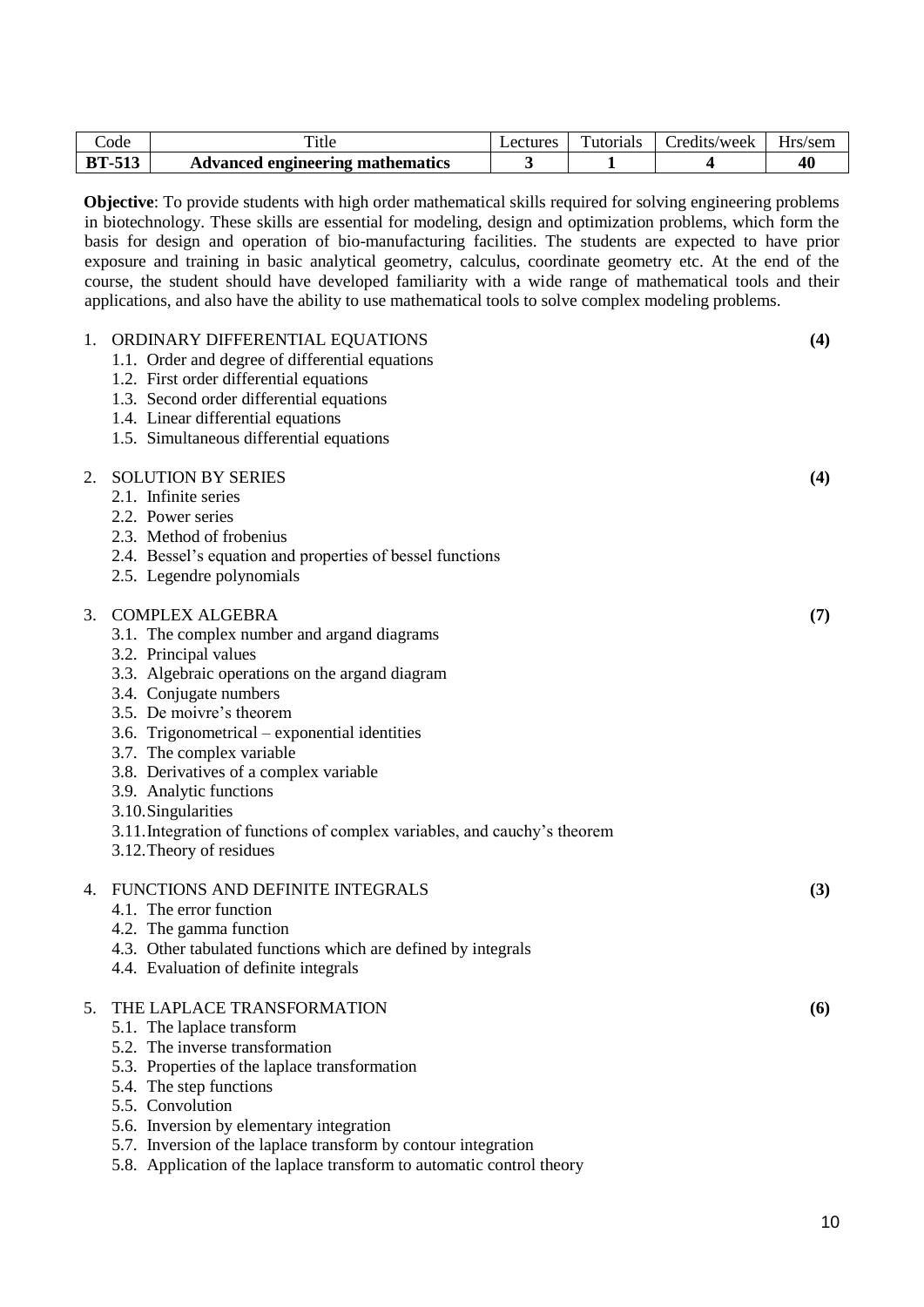### 6. VECTOR ANALYSIS **(6)**

- 6.1. Tensors
- 6.2. Addition and subtraction of vectors
- 6.3. Multiplication of vectors
- 6.4. Differentiation of vectors
- 6.5. Hamilton's operator,  $\nabla$
- 6.6. Integration of vectors and scalars
- 6.7. Standard identities
- 6.8. Curvilinear coordinate systems
- 6.9. Applications

#### 7. MATRICES **(7)**

- 7.1. The matrix
- 7.2. Matrix algebra
- 7.3. Determinants of square matrices and matrix products
- 7.4. The transpose of a matrix
- 7.5. Adjoint matrices
- 7.6. Reciprocal of a square matrix
- 7.7. The rank and degeneracy of a matrix
- 7.8. The sub-matrix
- 7.9. Solution of linear algebraic equations
- 7.10.Matrix series
- 7.11.Differentiation and integration of matrices
- 7.12.Lambda-matrices
- 7.13.The characteristic equation
- 7.14.Sylvester's theorem
- 7.15.Quadratic form
- 7.16.Application to the solution of differential equations
- 7.17.Solutions of systems of linear differential equations

#### 8. MODELLING **(3)**

- 8.1. Examples from biological systems
- 8.2. Applications in engineering design

- 1. Mathematical methods in Chemical Engineering, by V.V. Jenson and G.V. Jeffreys, Indian Reprint, 2012, Elsevier-Academic Press (Acc. 660.0151 JEN)
- 2. Advanced Engineering Mathematics by Erwin Kreyzig
- 3. Advanced Engineering Mathematics by Jaggi and Mathur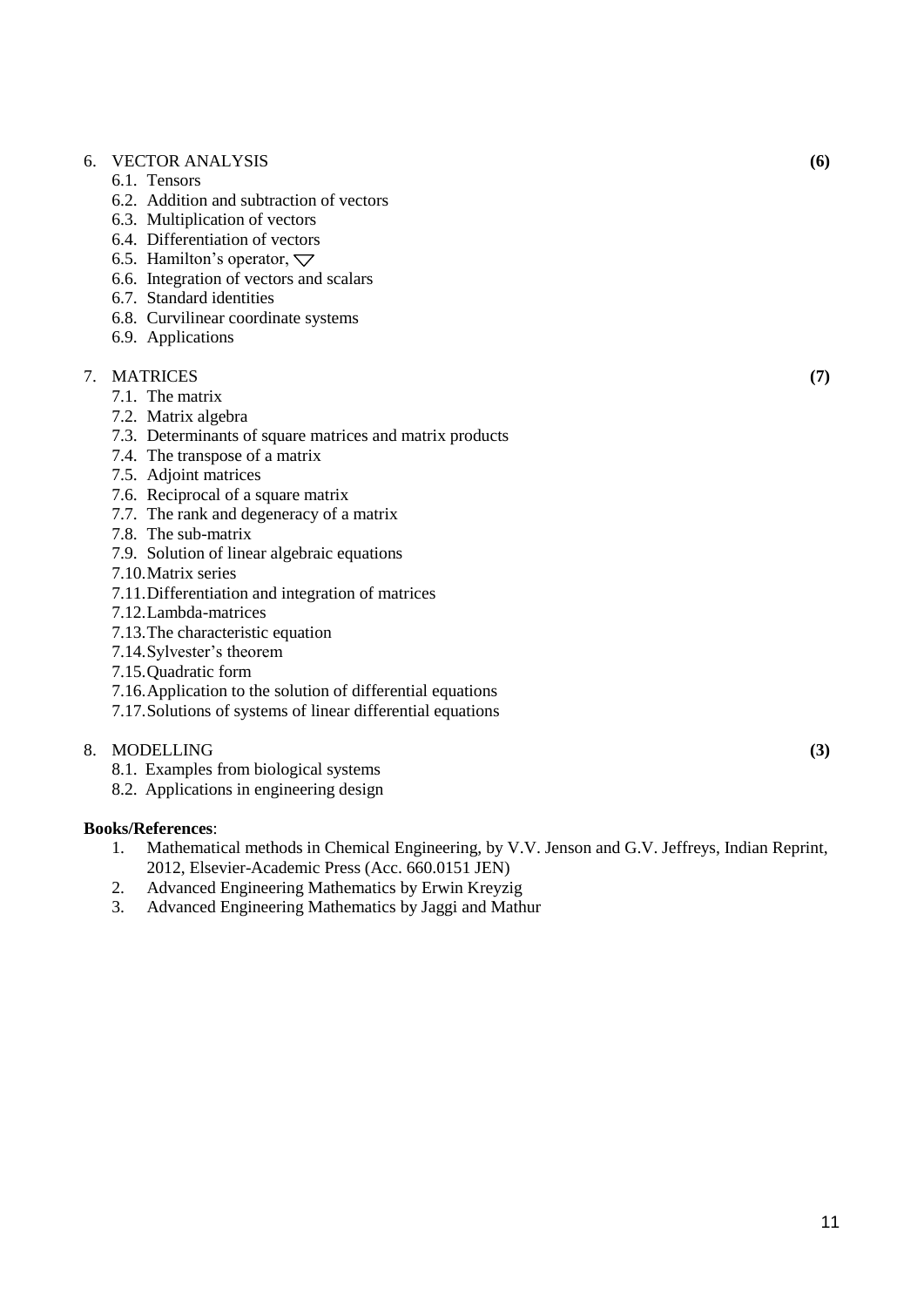| code    | Ē<br>1tle                           | ectures_ | $\mathbf{r}$<br>Futorials | redits/week_ | $-$<br>$-$ rc<br>/sem |
|---------|-------------------------------------|----------|---------------------------|--------------|-----------------------|
| DТ<br>, | <b>Biochemical</b> .<br>Engineering |          |                           |              | 40                    |

**Objective**: To introduce the students to the abiotic phase interactions in a biological system from an engineering point of view. This would primarily deal with developing a basic understanding of transport phenomena, with emphasis on heat and mass transfer. These are critical for modeling and scale up of biological processes, since they link the micro environment of the cell with the measurable macro environment. In addition, enzyme engineering is included, with a focus on its applied aspects. A prior exposure of the student to fundamentals of biochemical engineering is desirable, though not essential. However, a background in mathematics such as calculus is essential. At the end of the course, the student should be able to construct an abiotic phase model of various biological systems like fermentation modeling and ancillary processes. The student should also be able to design enzyme-catalyzed reactors and do scale-up. This course is complementary to the bioprocess modeling course, which deals with biotic phase modeling.

| 1. PRINCIPLES OF PHYSICAL TRANSFER PROCESSES | (6) |
|----------------------------------------------|-----|
| 1.1. Heat conduction and molecular diffusion |     |
| 1.2. Fluid flow and momentum transfer        |     |
| 1.3. Laminar vs. Turbulent flow              |     |
| 1.4. Transfer phenomena in turbulent flow    |     |

1.5. Film coefficients of heat and mass transfer and their estimation

#### 2. TRANSPORT PHENOMENA IN BIOPROCESS SYSTEMS **(12)**

- 2.1. Gas-liquid mass transfer in cellular systems
	- 2.1.1. Basis mass-transfer concepts
	- 2.1.2. Rates of metabolic oxygen utilization
- 2.2. Determination of oxygen transfer rates
	- 2.2.1. Measurement of  $k<sub>l</sub>a$  using gas-liquid reactions
- 2.3. Mass transfer for freely rising or falling bodies
	- 2.3.1. Mass-transfer coefficients for bubbles and bubbles swarms
	- 2.3.2. Estimation of dispersed phase interfacial area and holdup and correlations
- 2.4. Forced convection mass transfer
	- 2.4.1. General concepts and key dimensionless groups
	- 2.4.2. Correlations for mass-transfer coefficients and interfacial area related to sauter mean  $(d<sub>sm</sub>)$ bubble or droplet diameter
- 2.5. Overall ka estimates and power requirements for sparged and agitated vessels
- 2.6. Mass transfer across free surfaces
- 2.7. Other factors affecting  $k_1a$ 
	- 2.7.1. Estimation of diffusivities
	- 2.7.2. Ionic strength
	- 2.7.3. Surface active agents
- 2.8. Non-newtonian fluids
	- 2.8.1. Models and parameters for non-newtonian fluids
	- 2.8.2. Suspensions
	- 2.8.3. Macromolecular solutions
	- 2.8.4. Power consumption and mass transfer in non-newtonian fluids
- 2.9. Scaling of mass-transfer correlations
- 2.10.Heat transfer
	- 2.10.1.Heat transfer correlations
	- 2.10.2.Overall coefficients and film coefficients
	- 2.10.3.Forced flow of fluids in tubes and tube banks
	- 2.10.4.Liquids in jacketed or coiled vessels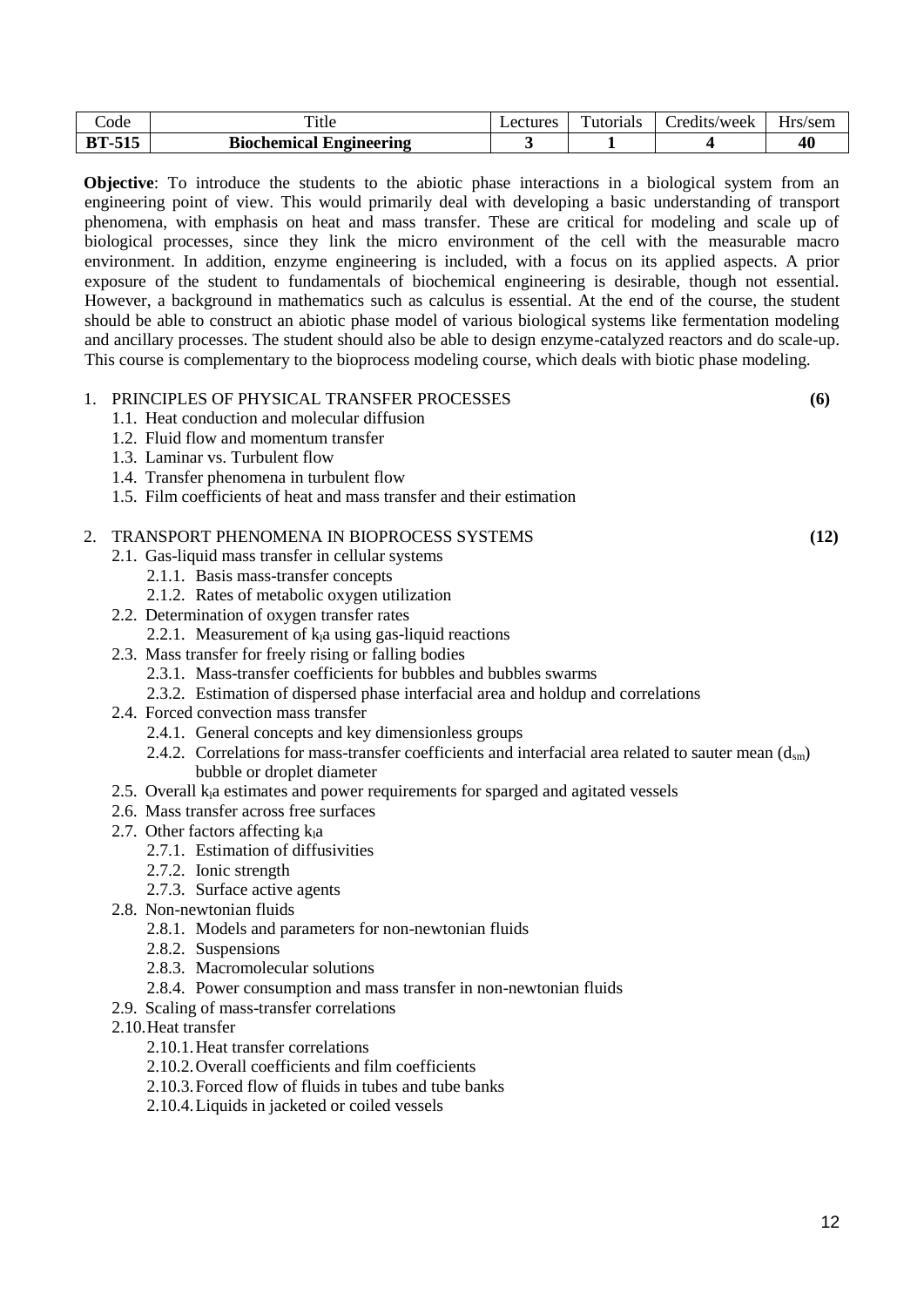# 3. THE KINETICS OF ENZYME-CATALYZED REACTIONS **(7)**

- 3.1. The enzyme-substrate complex and enzyme action
- 3.2. Simple kinetics with one and two substrates
	- 3.2.1. Michaelis-menten kinetics
	- 3.2.2. Evaluation of parameters in the Michaelis-menten equation
	- 3.2.3. Kinetics for reversible reactions, two-substrate reactions, and cofactor activation
- 3.3. Determination of elementary-step rate constants
	- 3.3.1. Relaxation kinetics
	- 3.3.2. Investigation of transient-kinetics
- 3.4. Patterns of substrate concentration dependence
	- 3.4.1. Substrate activation and inhibition
	- 3.4.2. Multiple substrates reacting on a single enzyme
- 3.5. Modulation and regulation of enzymatic activity
	- 3.5.1. The mechanisms of reversible enzymatic activity
	- 3.5.2. Analysis of reversible modulator effects on enzyme kinetics
- 3.6. Other influences on enzyme activity
	- 3.6.1. The effect of pH on enzyme kinetics in solution
	- 3.6.2. Enzyme reaction rates and temperature
- 3.7. Enzyme deactivation
	- 3.7.1. Mechanisms and manifestations of protein denaturation
	- 3.7.2. Deactivation models and kinetics
	- 3.7.3. Mechanical forces acting on enzymes
	- 3.7.4. Strategies for enzyme stabilization
- 3.8. Enzyme reactions in heterogeneous systems

### 4. APPLIED ENZYME CATALYSIS **(5)**

- 4.1. Applications of hydrolytic enzymes
	- 4.1.1. Hydrolysis of starch and cellulose
	- 4.1.2. Proteolytic enzymes
	- 4.1.3. Esterase applications
	- 4.1.4. Enzyme mixtures, pectic enzymes etc.
- 4.2. Other applications of enzymes in solution
	- 4.2.1. Medical applications of enzymes
	- 4.2.2. Nonhydrolytic enzymes in industrial technology
- 4.3. Immobilized-enzyme technology
	- 4.3.1. Enzyme immobilization
		- 4.3.2. Industrial processes
		- 4.3.3. Medical and analytical applications of immobilized enzymes
		- 4.3.4. Utilization and regeneration of cofactors

#### 5. IMMOBILIZED ENZYME KINETICS **(5)**

- 5.1. Effects of external mass-transfer resistance
- 5.2. Analysis of intraparticle diffusion and reaction and estimation of parameters
- 5.3. Simultaneous film and intraparticle mass-transfer resistances
- 5.4. Effects of inhibitors, temperature, and ph on immobilized enzyme catalytic activity and deactivation

#### 6. ENZYME REACTOR DESIGN; ANALYSIS OF DATA **(2)**

### 7. SCALE UP PRINCIPLES **(3)**

- 1. Biochemical Engineering Fundamentals. By J.E. Bailey, D.F. Ollis, 2<sup>nd</sup> Ed. 1986, Mc.Graw Hill
- 2. Biochemical Engineering. By S. Katoh, J Horiuchi, F. Yoshida, 2<sup>nd</sup> Ed., 2015, Wiley-VCH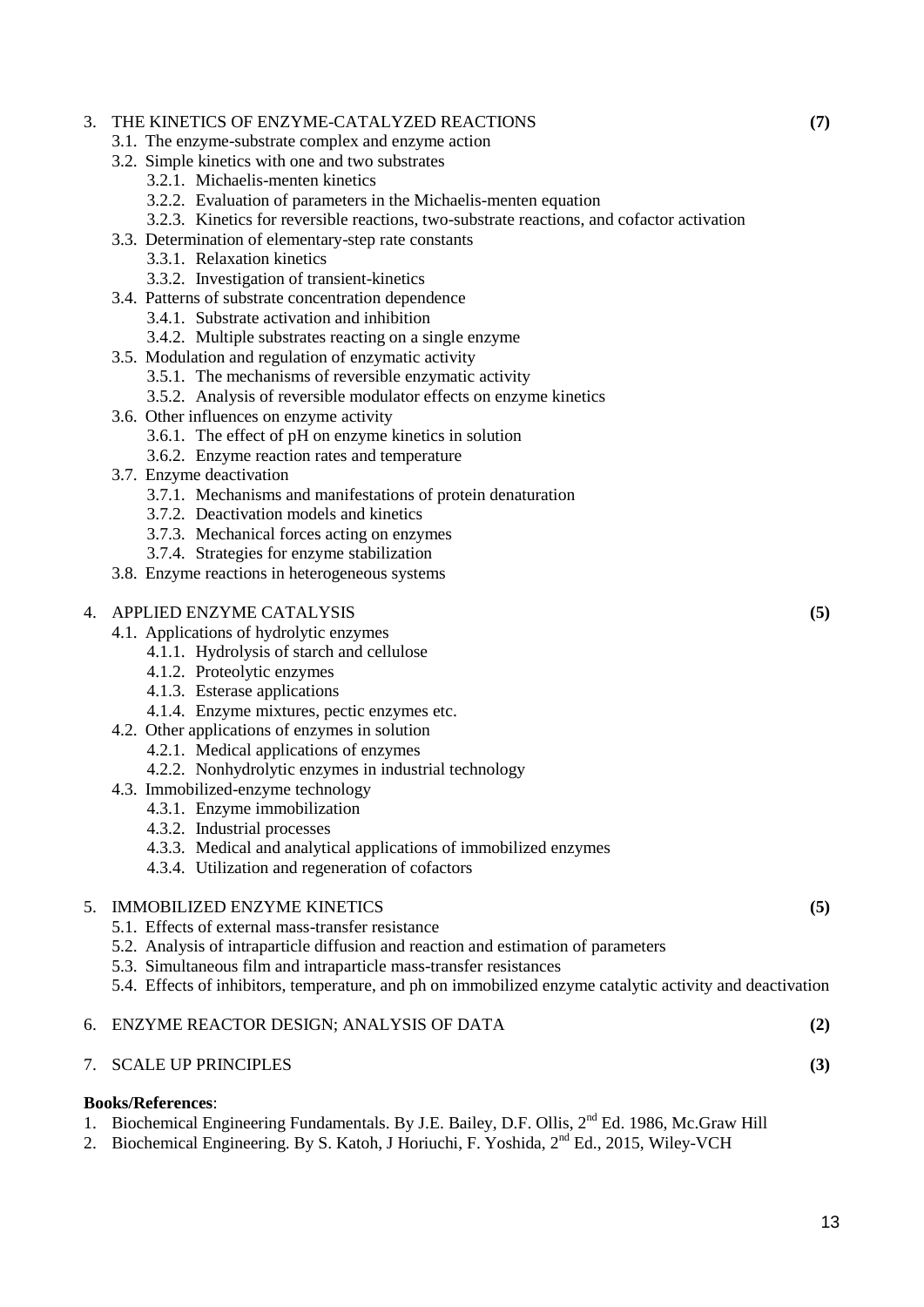| Code          | `itle                                   | ectures | Tutorials | redits/week_ | Hrs/sem |
|---------------|-----------------------------------------|---------|-----------|--------------|---------|
| <b>BT-517</b> | <b>Bioprocess Modelling and Control</b> |         |           |              | 40      |

**Objective**: This course is complementary to the biochemical engineering course, which deals with abiotic phase modeling, while this course is focused on the biotic phase modeling. The emphasis is on quantitative analysis of cell growth, product formation, stoichiometry, energetic and kinetics, as well as on the implementation of biotic phase models in different modes of bioreactor operations, like batch, fed-batch and continuous systems. The course moves beyond black box models to structured models in order to get a better understanding of cell behavior. Students are also introduced to control theory, with emphasis on bioprocess control. A prior exposure of the student to fundamentals of bioprocess engineering and process control is desirable, though not essential. However, a background in mathematics such as calculus is essential. At the end of the course, the students should be able to develop comprehensive models of cellular behavior in bioreactors, in order to predict their performance as well as optimize and control operations.

# 1. MACROSCOPIC THEORY FOR OPEN SYSTEMS **(2)**

**(4)**

- 1.1. Conserved and non-conserved quantities
- 1.2. Balance equations for the chemical state vector of a system
- 1.3. Elemental mass balancing
- 1.4. Balance of energy and entropy

# 2. STOICHIOMETRY AND ENERGETICS OF MICROBIAL GROWTH AND PRODUCT FORMATION

- 2.1. Elementary balance equations for biomass
	- 2.1.1. Growth without product formation
	- 2.1.2. Anaerobic growth without external  $e^{\dagger}$  acceptors or with  $e^{\dagger}$  acceptors other than  $o_2$
- 2.2. Thermodynamic treatment of the energetic of growth
	- 2.2.1. Enthalpy and free energy changes during growth
	- 2.2.2. Thermodynamic efficiency
	- 2.2.3. Aerobic and anaerobic growth
	- 2.2.4. Energy availability in various oxidation/reduction reactions

### 3. THE LINEAR EQUATION FOR SUBSTRATE CONSUMPTION **(4)**

- 3.1. The concept of maintenance energy
- 3.2. Aerobic growth without product formation with maintenance
- 3.3. Anaerobic growth with maintenance
- 3.4. Calculation of true yields and maintenance during anaerobic and aerobic growth
- 3.5. Biochemically structured balances of microbial metabolism
- 3.6. Concept of ATP yield of growth
- 3.7. Aerobic growth, the p/o ratio
- 3.8. Biochemically structured model of aerobic growth on one substrate
- 3.9. Growth on mixed substrates
- 3.10. Growth with formation of product under anaerobic and partially aerobic conditions

# 4. KINETICS OF SUBSTRATE UTILIZATION, PRODUCT FORMATION, AND BIOMASS PRODUCTION IN CELL CULTURES **(5)**

- 4.1. Ideal reactors for kinetics measurements
	- 4.1.1. The ideal batch reactor
		- 4.1.2. The ideal continuous-flow stirred-tank reactor (CSTR)
- 4.2. Kinetics of balanced growth
	- 4.2.1. Monod growth kinetics
	- 4.2.2. Kinetic implications of endogenous and maintenance metabolism
	- 4.2.3. Other forms of growth kinetics
	- 4.2.4. Other environmental effects on growth kinetics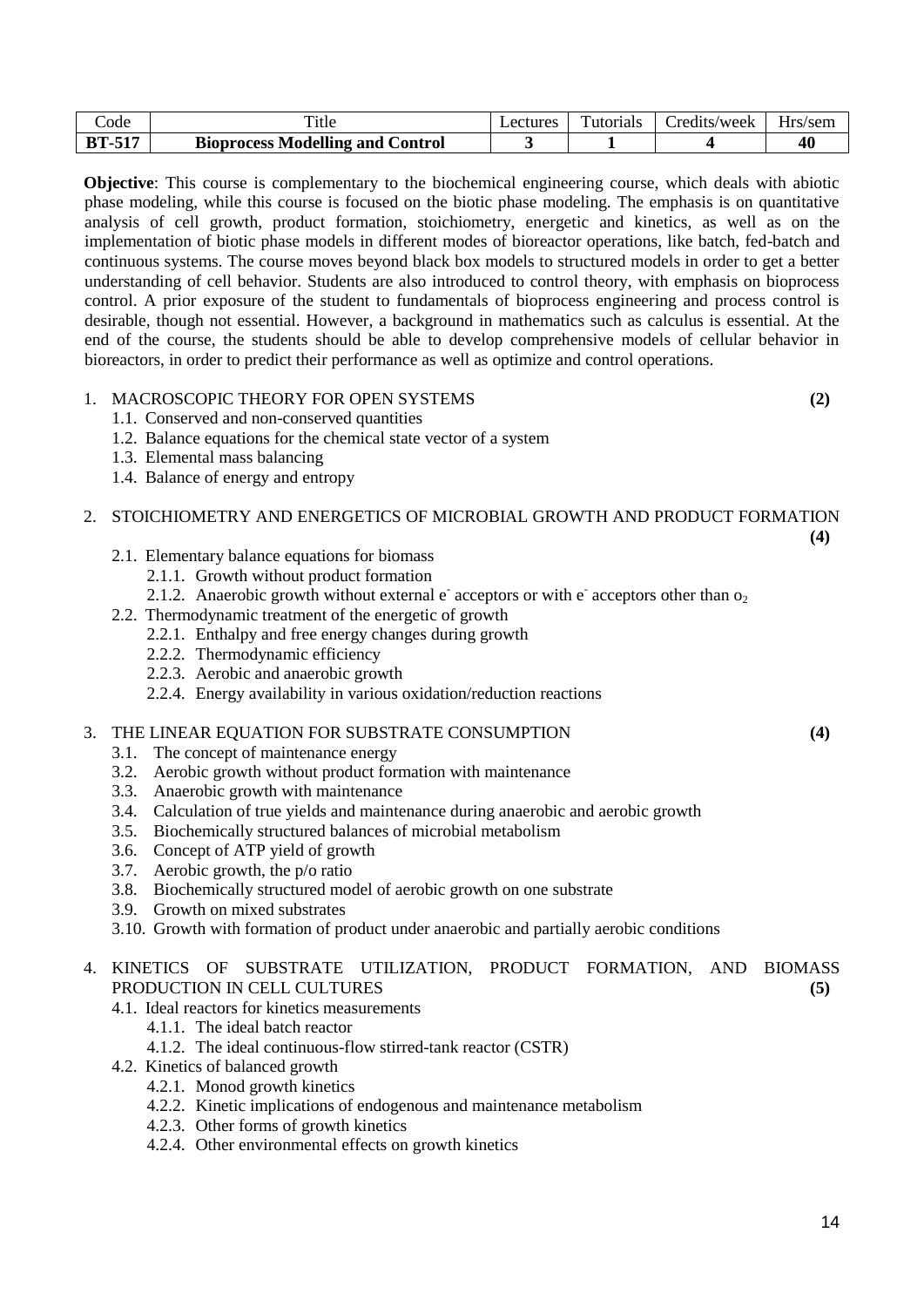|    | 4.3. Transient growth kinetics<br>4.3.1. Growth-cycle phases for batch cultivation<br>4.3.2. Unstructured batch growth models<br>4.3.3. Growth of filamentous organisms                                                                                                                                                                                                                                                                                                                                                                                                                                                                                                                                                                                                  |     |
|----|--------------------------------------------------------------------------------------------------------------------------------------------------------------------------------------------------------------------------------------------------------------------------------------------------------------------------------------------------------------------------------------------------------------------------------------------------------------------------------------------------------------------------------------------------------------------------------------------------------------------------------------------------------------------------------------------------------------------------------------------------------------------------|-----|
|    | 5. STRUCTURED KINETIC MODELS<br>5.1. Compartmental models<br>5.2. Metabolic models<br>5.3. Modeling cell growth as an optimum process                                                                                                                                                                                                                                                                                                                                                                                                                                                                                                                                                                                                                                    | (4) |
| 6. | PRODUCT FORMATION KINETICS<br>6.1. Unstructured models<br>6.1.1. Parameter estimation for a simple batch fermentation<br>6.2. Chemically structured product formation kinetics models<br>6.3. Product formation kinetics based on molecular mechanisms: genetically structured models<br>6.4. Product formation kinetics by filamentous organisms<br>6.5. Segregated kinetic models of growth and product formation                                                                                                                                                                                                                                                                                                                                                      | (4) |
| 7. | DESIGN AND ANALYSIS OF BIOREACTORS<br>7.1. Ideal and non-ideal reactors<br>7.2. Mixing time and residence time distributions in reactors<br>7.3. CSTRS with wall growth, with recycle and in-series<br>7.4. Fed-batch reactor operation and design of feeding profiles                                                                                                                                                                                                                                                                                                                                                                                                                                                                                                   | (6) |
| 8. | INSTRUMENTATION AND CONTROL<br>8.1. Physical and chemical sensors for the medium and gases<br>8.1.1. Sensors of the physical environment<br>8.1.2. Medium chemical sensors<br>8.1.3. Gas analysis<br>8.2. On-line sensors for cell properties<br>8.3. Off-line analytical methods<br>8.3.1. Measurements of medium properties<br>8.3.2. Analysis of cell population composition<br>8.4. Data analysis<br>8.4.1. Data smoothing and interpolation<br>8.4.2. State and parameter estimation<br>8.5. Process control<br>8.5.1. Direct regulatory control<br>8.5.2. Cascade control of metabolism<br>8.6. Advanced control strategies<br>8.6.1. Programmed batch bioreaction<br>8.6.2. Design and operating strategies for batch plants<br>8.6.3. Continuous process control | (6) |
|    | 9. LAPLACE-DOMAIN ANALYSIS OF ADVANCED CONTROL SYSTEMS<br>9.1. Cascade control<br>9.1.1. Series cascade<br>9.1.2. Parallel cascade<br>9.2. Feed-forward control<br>9.2.1. Linear feed-forward control<br>9.2.2. Nonlinear feed-forward control                                                                                                                                                                                                                                                                                                                                                                                                                                                                                                                           | (5) |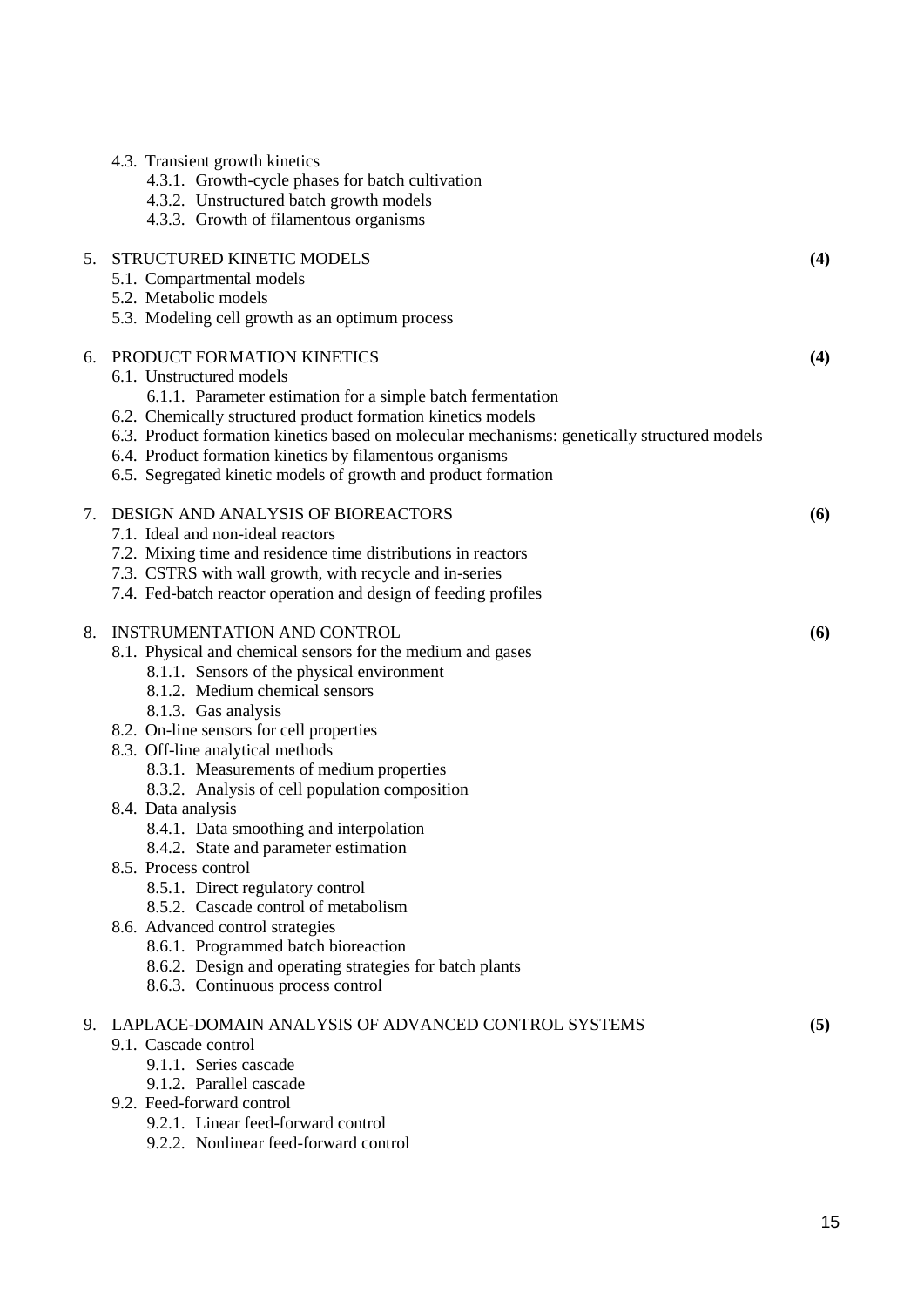- 9.3. Open loop-unstable processes
	- 9.3.1. Simple systems
	- 9.3.2. Effects of lags
	- 9.3.3. Pd control
	- 9.3.4. Effect of reactor scale-up on controllability
- 9.4. Processes with inverse response
- 9.5. Model-based control
	- 9.5.1. Direct synthesis
	- 9.5.2. Internal model control

- 1. New Directions in Bioprocess Modeling and Control: Maximizing Process Analytical Technology, 2006, Michael A. Boudreau , Gregory K. McMillan
- 2. Bioprocess Technology: Kinetics and Reactors Anton Moser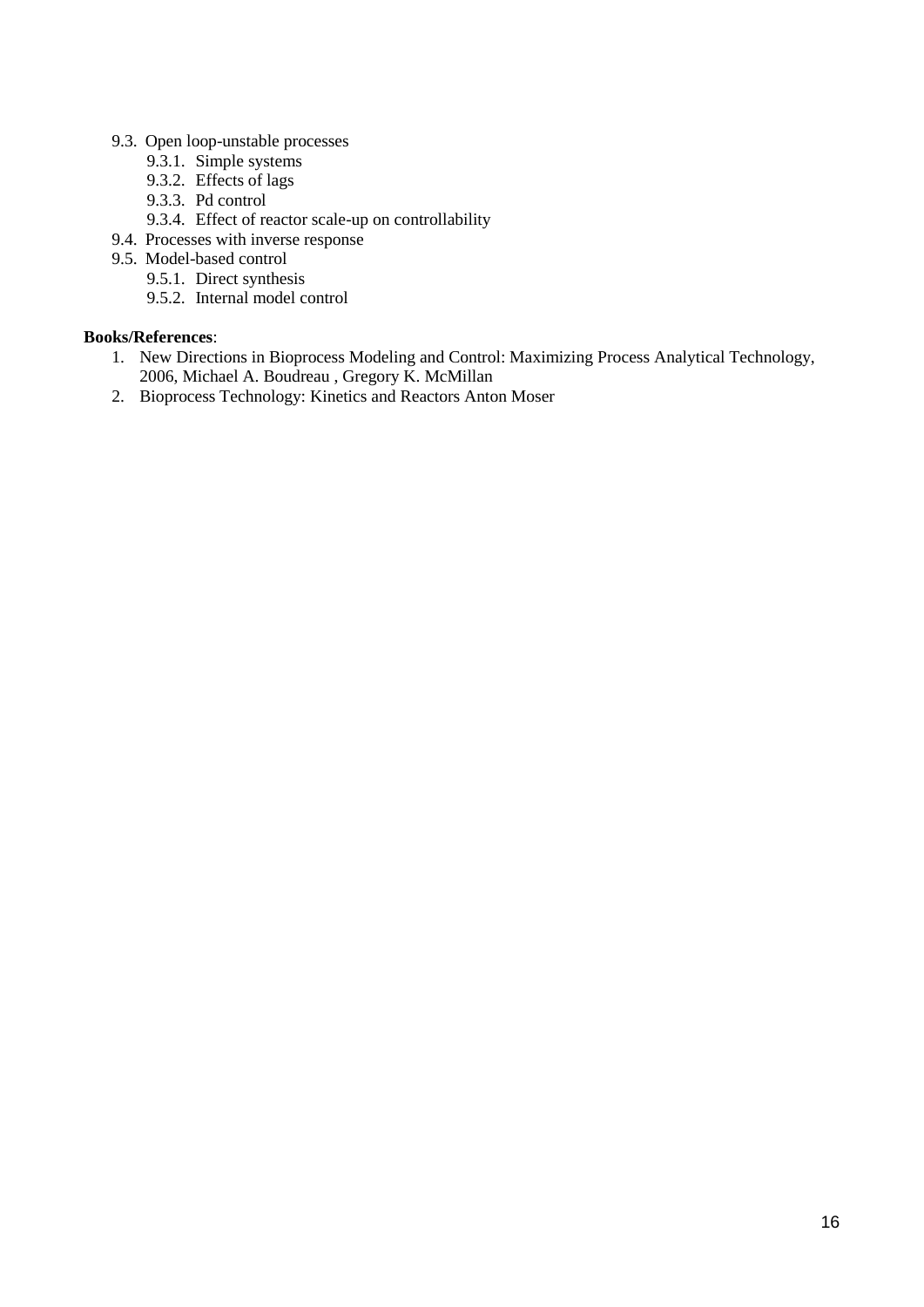| ode              | m.,<br><sup>1tle</sup>                               | Lecture <sup>r</sup> | $\sim$<br>utorials | redits/week_ | $-$<br>പക്ഷത്.<br>/sem |
|------------------|------------------------------------------------------|----------------------|--------------------|--------------|------------------------|
| <b>E10</b><br>DТ | $\mathbf{r}$<br><b>Industrial</b><br>. Biotechnology |                      |                    |              | 40                     |

**Objective:** This course combines industrial microbiology (isolation, preservation and improvement of microorganisms for the production of primary and secondary metabolites) with practical aspects of fermentation like media design, sterilization, inoculum development etc. No prior background in engineering is essential, but a background in microbiology would be useful. At the end of this course, the students should have learnt the basic techniques of handling microbes and their upstream development in industry, as well as the practical aspects of bioreactor operation to be able to optimize them in an industrial set up.

| 1. | THE ISOLATION OF INDUSTRIALLY IMPORTANT MICRO-ORGANISMS<br>1.1. Isolation methods utilizing selection of the desired characteristic<br>1.1.1. Enrichment liquid culture<br>1.1.2. Enrichment cultures using solidified media<br>1.2. Isolation method not utilizing selection of the desired characteristic<br>1.3. Screening methods/high throughput techniques                                                                                                                                                   | (3) |
|----|--------------------------------------------------------------------------------------------------------------------------------------------------------------------------------------------------------------------------------------------------------------------------------------------------------------------------------------------------------------------------------------------------------------------------------------------------------------------------------------------------------------------|-----|
| 2. | THE PRESERVATION OF INDUSTRIALLY IMPORTANT MICRO-ORGANISMS<br>2.1. Storage at reduced temperature<br>2.1.1. Storage on agar slopes<br>2.1.2. Storage under liquid nitrogen<br>2.2. Storage in a dehydrated form<br>2.2.1. Dried cultures<br>2.2.2. Lyophilization<br>2.3. Quality control of preserved stock cultures                                                                                                                                                                                              | (3) |
| 3. | THE IMPROVEMENT OF INDUSTRIAL MICRO-ORGANISMS<br>3.1. Products of primary metabolism<br>3.1.1. The selection of induced mutants synthesizing improved levels of primary metabolities<br>3.1.2. Modification of the permeability<br>3.1.3. The isolation of mutants which do not produce feedback inhibitors or repressors<br>3.1.4. Examples of the use of auxotrophs for the production of primary metabolities<br>3.1.5 The isolation of mutants that do not recognize the presence of inhibitors and repressors | (6) |

- 3.1.5. The isolation of mutants that do not recognize the presence of inhibitors and repressors
- 3.1.6. The isolation of auxotrophic mutants
- 3.1.7. The isolation of resistant mutants
- 3.2. Products of secondary metabolism **(8)**
	- 3.2.1. Mutants resistant to the analogues of primary metabolic precursors of secondary metabolites
	- 3.2.2. Mutants resistant to the feedback effects of the secondary metabolite
	- 3.2.3. The isolation of mutants resistant to the toxic effects of the secondary metabolite in the trophophase
	- 3.2.4. The isolation of mutants in which secondary metabolite synthesis gives resistance to toxic compounds
	- 3.2.5. The isolation of revertant mutants
	- 3.2.6. The isolation of revertants of mutants auxotrophic for primary metabolites which may influence the production of a secondary metabolite
	- 3.2.7. The isolation of revertants of mutants which have lot the ability to product the secondary metabolite
	- 3.2.8. The use of recombination systems for the improvement of industrial micro-organisms
	- 3.2.9. The application of the parasexual cycle
	- 3.2.10. The application of protoplast fusion techniques
- 3.3. The application of recombinant DNA techniques **(4)**
	- 3.3.1.The production of heterologous proteins
	- 3.3.2.The use of recombinant DNA technology for the improvement of native microbial products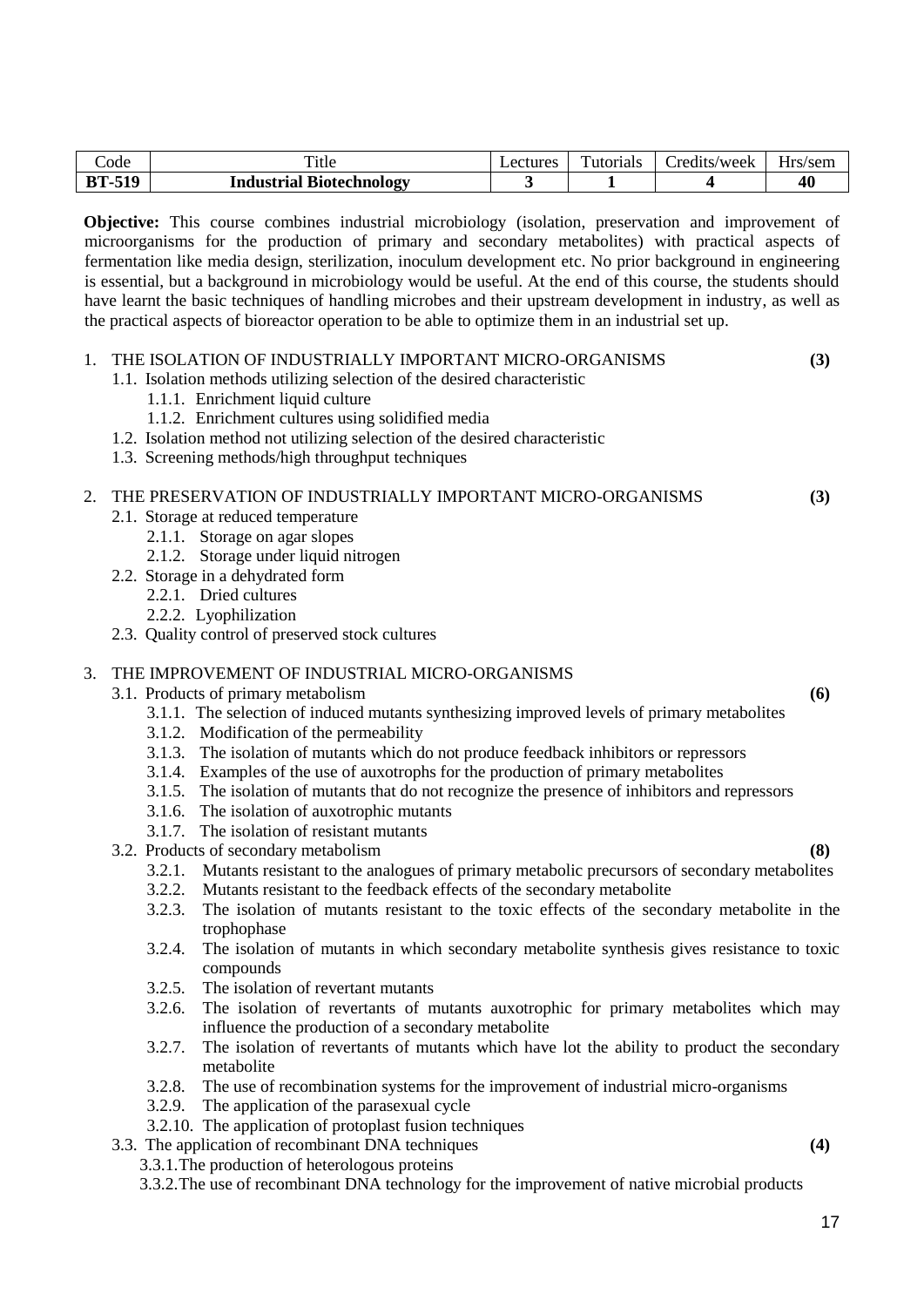| 4.              | THE IMPROVEMENT OF INDUSTRIAL STRAINS BY MODIFYING PROPERTIES OTHER THAN<br>THE YIELD OF PRODUCT<br>4.1. The selection of stable strains<br>4.2. The selection of strains resistant to infection<br>4.3. The selection of non-foaming strains<br>4.4. The selection of strains which are resistant to components in the medium<br>4.5. The selection of morphologically favourable strains<br>4.6. The selection of strains which are tolerant of low oxygen tension<br>4.7. The elimination of undesirable products from a production strain<br>4.8. The development of strains producing new fermentation products | (3) |
|-----------------|----------------------------------------------------------------------------------------------------------------------------------------------------------------------------------------------------------------------------------------------------------------------------------------------------------------------------------------------------------------------------------------------------------------------------------------------------------------------------------------------------------------------------------------------------------------------------------------------------------------------|-----|
| 5.              | INOCULUM DEVELOPMENT IN BIOREACTORS                                                                                                                                                                                                                                                                                                                                                                                                                                                                                                                                                                                  | (2) |
| б.              | <b>STERILIZATION</b><br>6.1. Reactor sterilization<br>6.2. Media sterilization principles<br>6.3. Kinetics of microbial death; effect on media quality<br>6.4. Aseptic operation and air sterilization                                                                                                                                                                                                                                                                                                                                                                                                               | (4) |
| $7\overline{ }$ | MEDIA OPTIMIZATION AND DESIGN<br>7.1. Media types and constituents<br>7.2. Role of macro and micro nutrients<br>7.3. Factorial design of experiments<br>7.4. Placket Burman design<br>7.5. Box-wilson design and related fractional factorial design search algorithms                                                                                                                                                                                                                                                                                                                                               | (7) |

# **Books/References:**

1. Principles of Fermentation Technology. By P.F. Stanbury, A. Whittaker and S.J. Hall, 2<sup>nd</sup> Edition, 1995, Pergamon.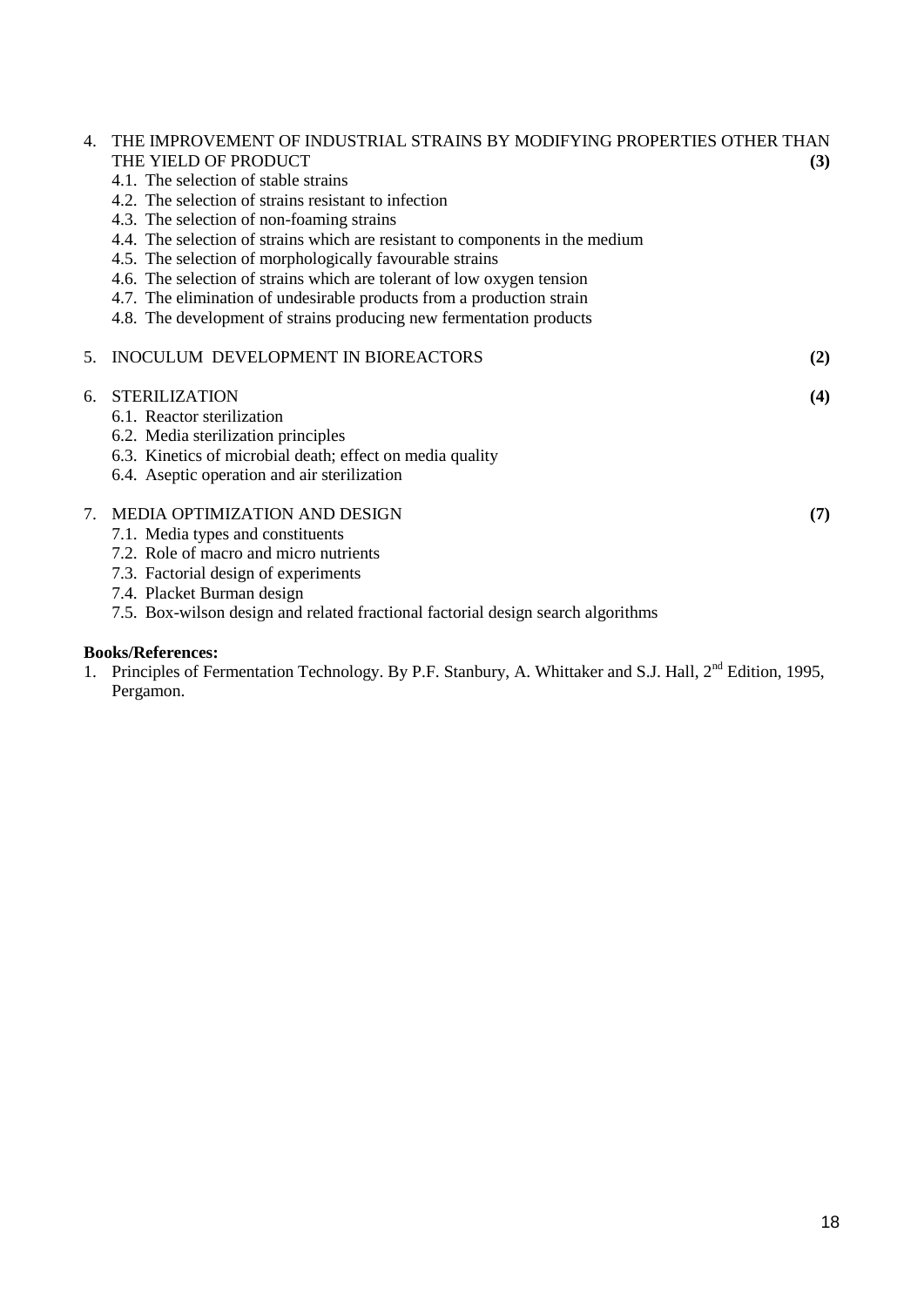19

| code          | m.,<br>`itle                                   | ectures_ | `utorials | redits/week_ | Hrs/sem |
|---------------|------------------------------------------------|----------|-----------|--------------|---------|
| <b>BT-521</b> | <b>Biomanfacturing Principles and Practice</b> |          |           |              | 40      |

**Objective:** Students develop conceptual clarity and knowledge about systems which brings and guarantee quality in products (Biopharmaceuticals, diagnostics and foods) manufactured for human use. The knowledge of GMP and GLP requirements is critical for students who opt for careers in biomanufacturing.

# 1. BIOMANUFACTURING PRINCIPLES: **(12)**

- 1.1 Overview and design of biomanufacturing, quality by design approach, technical considerations, phases and scale up: life cycle of manufacturing, raw material considerations, compliance and quality in biomanufacturing , lean biomanufacturing
- 1.2 Process analytical technology (PAT) duringbiomanufacturing: background and need tools for data acquisitions (softwares in fermenters, flow filtrations, chromatography, analysis and designprocess analyzers, process control tools and continuous improvement and knowledge management.
- 1.3 Standard manufacturing operating procedures of biotechnology, including upstream and downstream processing of proteins, and quality control of protein production, and final fill and finish of product.
- 1.4 Two case studies to be included at least: therapeutic protein, monoclonal antibodies, human vaccine.

# 2 QUALITY SYSTEM: **(4)**

- 2.1 Introduction to quality system, main elements of a quality system
- 2.2 Essential of quality system
- 2.3 Practical implementation of a quality system
- 2.4 Structure of quality manual, correlation between GMP requirements (WHO) and ISO 9001:2000

# 3. PRINCIPLES AND PRACTICE OF (GOOD MANUFACTURING PRACTICE) GMP **(20)**

- 3.1 Personnel: Principles of human resource management, duties of senior management, organizational structures, qualification and profiles requirement, workplace and job descriptions, health monitoring and occupational health safety, training, functions owners subject to public law
- 3.2 Premises: Official requirements, material & personnel flow and layout, air cleanliness classes and grades, construction elements, barrier systems, isolators and safety cabinets, building services, heating ventilation air conditioning (HVAC), process gases, qualification of premises and HVAC systems, pharma monitoring of HVAC systems, particle monitoring.
- 3.3 Facilities and Equipment: Facility planning, materials, hygienic design in solids handling, system controllers and process control systems, technical documentation, calibration, maintenance, cleaning of facilities, containment (personnel protection) in solids handling
- 3.4 Pharmaceutical water: Water qualities, generation of pharmaceutical water, distribution and storage of pharmaceutical water, qualification of water supplies, operation of water supplies, pure steam systems
- 3.5 Qualification: Official requirements, preparation of the qualification, qualification documentation, design qualification (DQ), Installation qualification (IQ), operational qualification (OO). Installation qualification  $(IO)$ , operational qualification  $(OO)$ , Performance qualification (PQ), special cases of qualification
- 3.6 Process Validation: Official requirements, Validation a key element of quality management, validation planning and procedure, validation documentation, process validation and product lifecycle
- 3.7 Cleaning Validation: Official requirements, how to validate cleaning procedures, cleaning validation master plan, establishing the scope of validation, acceptance criteria and limit calculation, sampling procedures, analytical procedure, documentation, maintenance of the validated status, cleaning validation documentation
- 3.8 Computer system Validation: Introduction and terminology, legal aspects, system life cycle, system classification and risk management, validation of computerised systems, operation of computerised systems, external service providers
- 3.9 Quality Risk Management: Principles and requirements, Potential applications and uses of quality risk management, the quality risk management process, methods and tools of quality risk management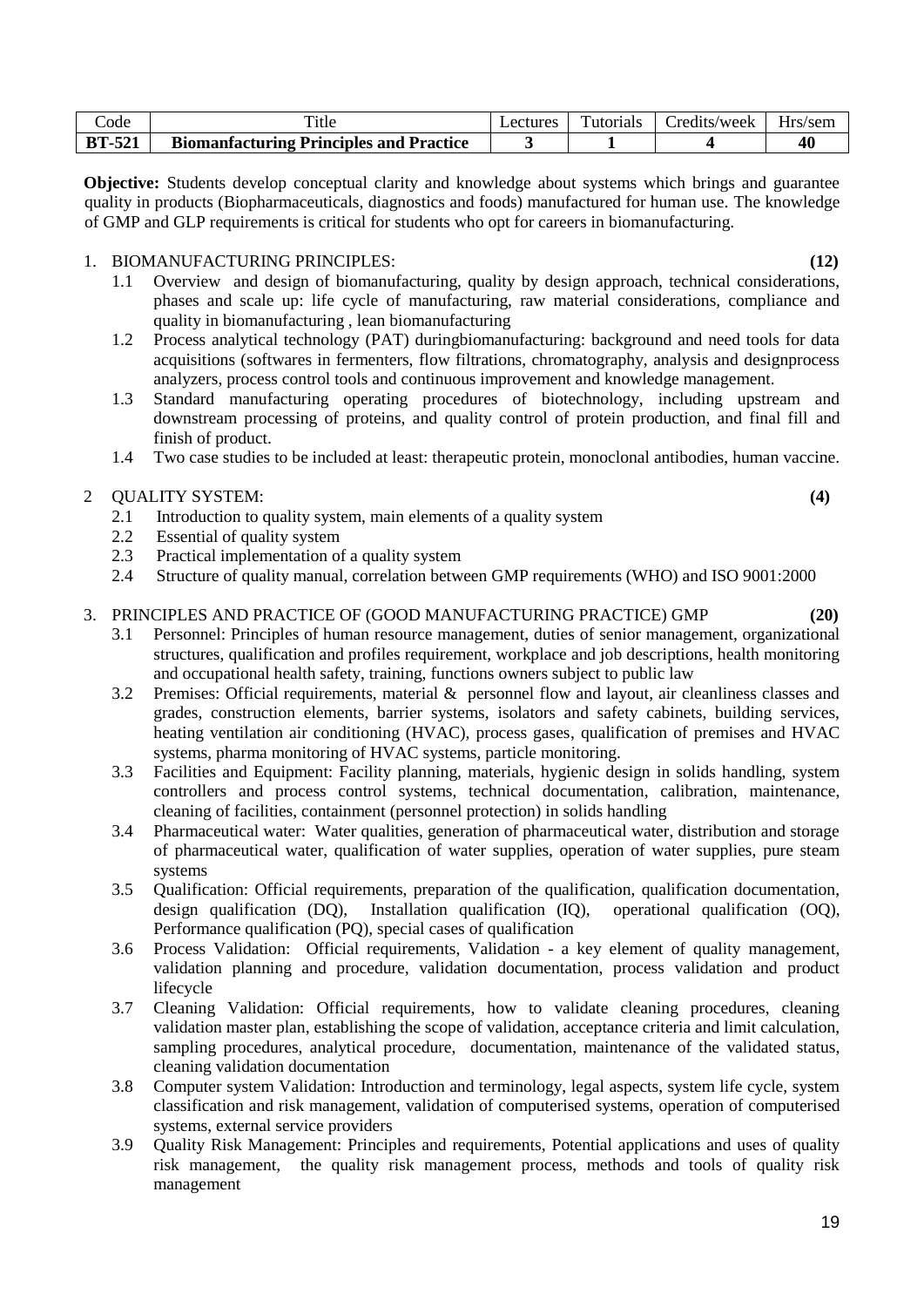- 3.10 Production: Sanitation, personnel hygiene, production hygiene, sanitation programme. environmental monitoring, GMP in the production process, weigh-in, identification, in-process control prevention of cross-contamination, empty chapter, reworking, warehouse and logistics
- 3.11 Sterile Production and Packaging: Introduction, Air lock concepts, manufacture of terminally sterilised products, sterilisation processes, sseptic processing, freeze-drying, testing for sterility, testing for endotoxins, testing for leakage and for particles, microbiological monitoring,packaging materials, packaging process, qualification of a servo-controlled blister packaging line, blow-fillseal technology (BFS technology)
- 3.12 Laboratory Controls: Sampling, substances used in laboratories, qualifying laboratory instruments, calibration in the lab, validation of analytical methods, stability testing, test results outside defined criteria (OOX), raw data documentation, batch release, microbiological testing, pharmacopoeias, laboratory data management systems (LDMS)
- 3.13 Documentation: Official requirements, GMP-compliant documentation, batch documentation, standard operating procedures (SOPs), site master file, electronic batch recording and batch release, document management systems
- 3.14 Research and Development: general conditions and legal requirements, development phases and GMP requirements, interfaces to GLP and GCP, manufacture and control of clinical samples, documentation and recording of changes during development, development report, quality by design (QbD)
- 3.15 Inspections: Principles, inspection procedures, inspectors, organization of inspections, selfinspection, inspection of contract manufacturers, inspection of suppliers, questionnaire for preparing GMP-inspections, Inspection of API manufacturers
- 3.16 Active Pharmaceutical Ingredients: Introduction, regulatory principles, marketing authorisation documentation for active substances, GMP certificates, auditing active substance manufacturers, chemical active substances, biotechnological active substances

# 4. GMP IN REGULATION **(4)**

- 4.1. Information, national bodies and pharmaceutical associations
- 4.2. EU directives and guidelines, USA: CFR and FDA guidelines, ICH-guidelines, PIC/S guidelines, GMP of other regions, WHO guidelines

- 1. Introduction to Biomanufacturing. By Northeast Biomanufacturing Center and collaboration, 2012.
- 2. Introduction to Biomanufacturing, by Mark Witcher. In Encyclopedia of Industrial Biotechnology.
- 3. Good Manufacturing Practices for Pharmaceuticals (e-resource): A plan for total quality control. Sidney Willig and James Stoker.
- 4. Biotechnology Operations: Principles and Practices; by John M. Centanni, Michael J. Roy; CRC press
- 5. Lean Biomanufacturing, 1st Edition; Author Nigel Smart; Woodhead Publishing
- 6. GMP manual; Publisher Maas & Peither America, Inc. GMP Publishing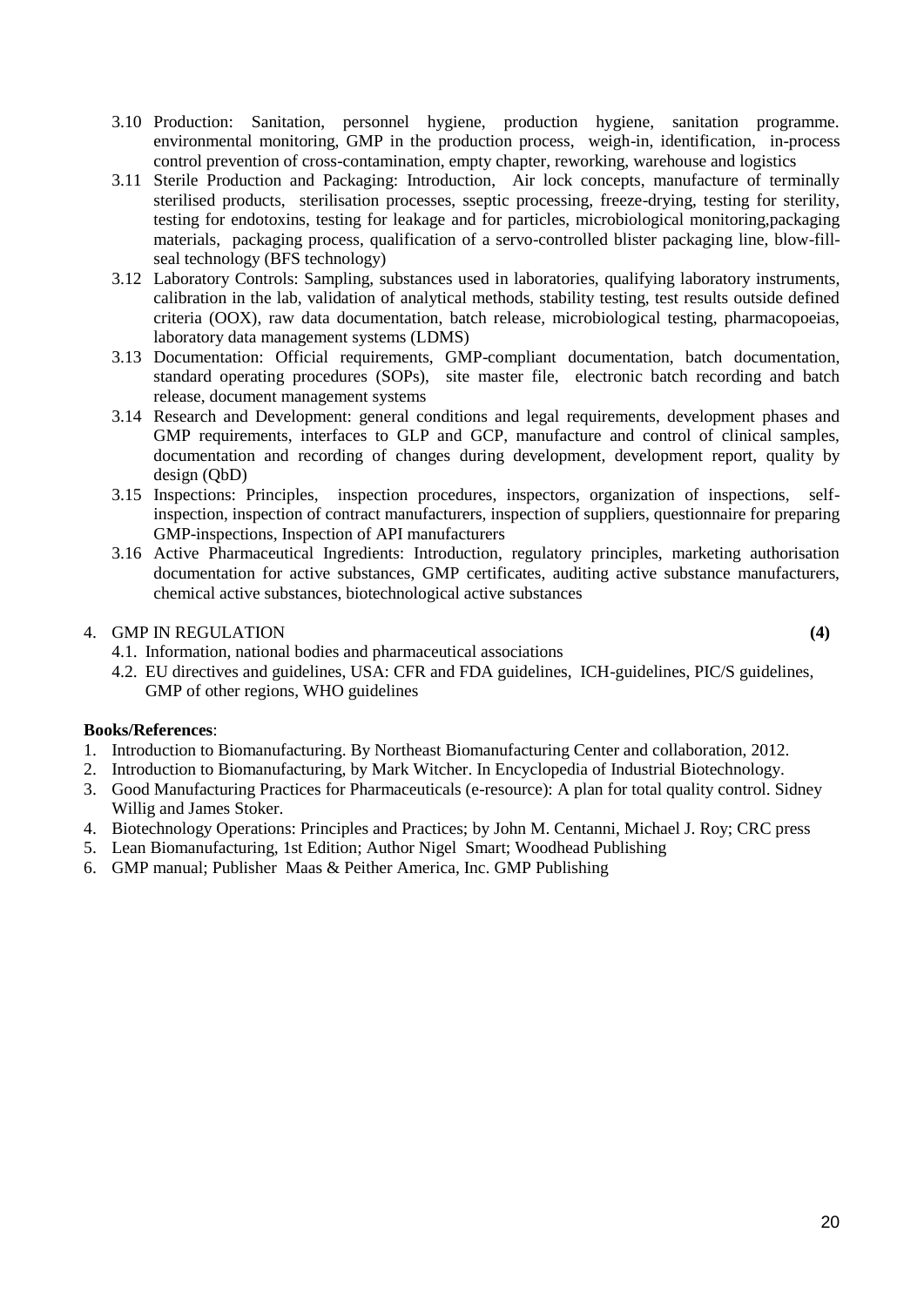| Code            | m.<br><sup>1</sup> tle | _ectures | $\mathbf{r}$<br>Futorials | redits/week_ | $-$<br>a re<br>/sem<br>$\cdot$ |
|-----------------|------------------------|----------|---------------------------|--------------|--------------------------------|
| AA<br>DТ<br>ت⊾ت | <b>Bioinformatics</b>  |          |                           |              | 40                             |

**Objective**: This course is designed to be run in a workshop mode where the students are given "hands on" practical experience with internet based bioinformatics tools and data. The teacher shall act more like a facilitator who guides and motivates the students to explore the internet based resources by themselves. The teacher will also provide simple projects that require use of the tools and databases. Theoretical knowledge will be provided only to the extent that is required to understand the correct use of the databases and software tools. At the end of this course, student would have developed programming skills and an understanding of the web-based analytical and bioinformatic tools, as well as obtained hands-on training in using them.

#### 1. INTRODUCTION TO COMPUTERS AND INTERNET **(8)**

- 1.1. Fundamental principles of the Linux operating system
- 1.2. Basic Linux commands that will allow the student to navigate through files and directories
- 1.3. Familiarity with at least one text based editor program for Linux (emacs or gedit)

 $2.056$  Based Databases in Biology: Navigating the following website and following websites and following websites and following websites and following websites and following websites and following websites and following

- 1.4. Concepts of IP address, http, https, sftp etc.
- 1.5. Use of commands like *wget* for non-interactive downloading of data from the internet.
- 1.6. Fundamentals of *bash*, *sed* and *awk* scripting. Ability to write simple scripts in these languages.

|    | WEB-BASED DATABASES IN BIOLOGY: Navigating through the following websites and     |     |
|----|-----------------------------------------------------------------------------------|-----|
|    | understanding the use of software tools and data available in each of them        | (8) |
|    | 2.1. NCBI (www.ncbi.nlm.nih.gov)                                                  |     |
|    | 2.2. DDBJ (http://www.ddbj.nig.ac.jp/)                                            |     |
|    | 2.3. Expasy Bioinformatics Resource Portal (www.expasy.org)                       |     |
|    | 2.4. The European Bioinformatics Institute Portal (www.ebi.ac.uk)                 |     |
|    | 2.5. Kyoto Encyclopedia of Genes and Genomes (http://www.genome.jp/kegg/)         |     |
|    | 2.6. UniprotKB (http://www.uniprot.org/)                                          |     |
|    | 2.7. PFAM Database (http://pfam.xfam.org/)                                        |     |
|    | 2.8. Protein Data Bank (www.pdb.org)                                              |     |
|    | 3. FAMILIARITY WITH SEQUENCE ANALYSIS TOOLS                                       | (8) |
|    | 3.1. Alignment tools (BLAST, CLUSTAL, etc.)                                       |     |
|    | 3.2. Pattern Searching tools                                                      |     |
|    | 3.3. Domain / Motif Search Tools                                                  |     |
|    | 3.4. Promoter Analysis Tools                                                      |     |
| 4. | FAMILIARITY WITH MOLECULAR MODELLING SOFTWARE                                     | (8) |
|    | 4.1. Use of any one modelling and visualization software e.g., VMD, PyMol         |     |
|    | 4.2. Homology Modelling. Use of any one homology modelling software like MODELLER |     |
|    | 4.3. Docking. Use of any one docking software like AUTODOCK-VINA                  |     |
| 5. | PROGRAMMING FOR BIOINFORMATICS                                                    | (8) |
|    | 5.1. Perl                                                                         |     |
|    | 5.2. HTML                                                                         |     |
|    | 5.3. Java                                                                         |     |
|    | 5.4. R                                                                            |     |

5.5. MySQL

- 1. Fundamental concepts of Bioinformatics, by Dan E Krane and Michel Raymer, Pearson, 2003.
- 2. Bioinformatics and computational biology in drug discovery and development. William T. Loging, 2016.
- 3. Bioinformatics: A practical guide to the analysis of genes and proteins. Baxevanis and Ouellette, Wiley Student Edition, 2009.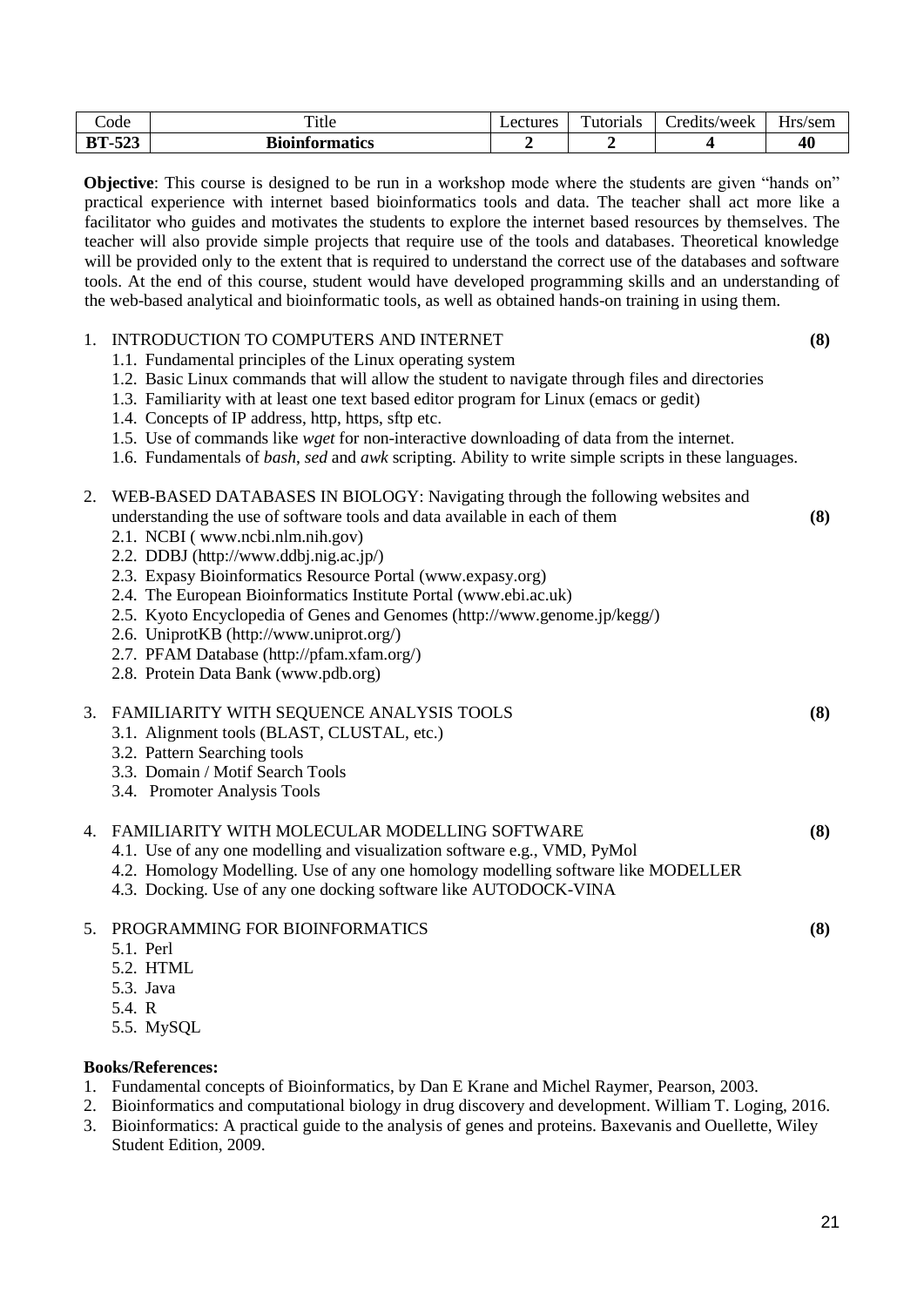| code          | Title    | _ectures | Tutorials | Credits/week | Hrs/sem |
|---------------|----------|----------|-----------|--------------|---------|
| <b>BT-525</b> | Virology |          |           |              | 40      |

**Objective**: The students learn the principles of virology, virus life cycle and immune responses and its modulation during viral infection.They will also be exposed to development of drugs and vaccines. The course will emphasize the common mechanisms by viruses for successful reproduction, survival and spread within the host. Lastly, the students will get an understanding of the immune responses against viral infections and the prophylactic approaches to deal with viral infections.

1. Introduction to virology: History, taxonomy, Baltimore classification, host specificity of viruses, cell culture and animal models, infectious clones. (4)

2. Plant viruses:Importance of Plant viruses, cell-to-cell movement, vector transmission, virus-resistant transgenic plants. (3)

3. Insect viruses and bacteriophages: Impact, classification and perspectives (2)

4. Virus structure: Viral diversity with respect to structures, symmetry of viruses,triangulation number, factors governing viral capsid assembly and genome packaging. (4)

5. Virus attachment, entry and uncoating: Virus-host interactions in cellular entry, pathways involved in virus entry, uncoating of viral particles, nuclear import.Viral transmission directly from cell to cell.

(4)

6. Translation and Replication of viral genomes: Translation strategies- diversity and regulation, genome diversity and replication strategies, host factors influencing viral replication, cellular stress and viral replication. (5)

7. Virus assembly and egress. Intracellular trafficking, assembly within nucleus and at cellular membranes, Assembly of virion components, incorporation of nucleic acid genome, post assembly modification and virus release. (4)

8. Antiviral response and immune-evasion strategies by viruses: Stages of viral life-cycle that trigger immune response, modulation of immune responses, specific examples of viral immune evasion.

(6)

9. Viral pathogenesis and evolution. Concepts and mechanisms of pathogenesis, Patterns and processes of viral evolution. (2)

10. Diagnostic tests, antiviral agents and vaccines. Significance of viral detection, methods used in diagnostic virology.History and types of vaccines-live virus vaccines, inactivated virus vaccines and virus-like particle vaccines.Vaccine formulation and delivery, overview and mechanisms of antiviral drugs, drug resistance.

 $(6)$ 

- 1) Fields Virology, 6 edition, 2013,By David M. Knipe and [Peter Howley](http://www.lww.co.uk/peter-howley)
- 2) Plant Virology Roger Hull 5th Ed 2014
- 3) Principles of Virology, Fourth Edition.2015,Jane Flint, Vincent Racaniello, Glenn Rall, Anna Marie Skalka
- 4) Latest review articles and papers on the subject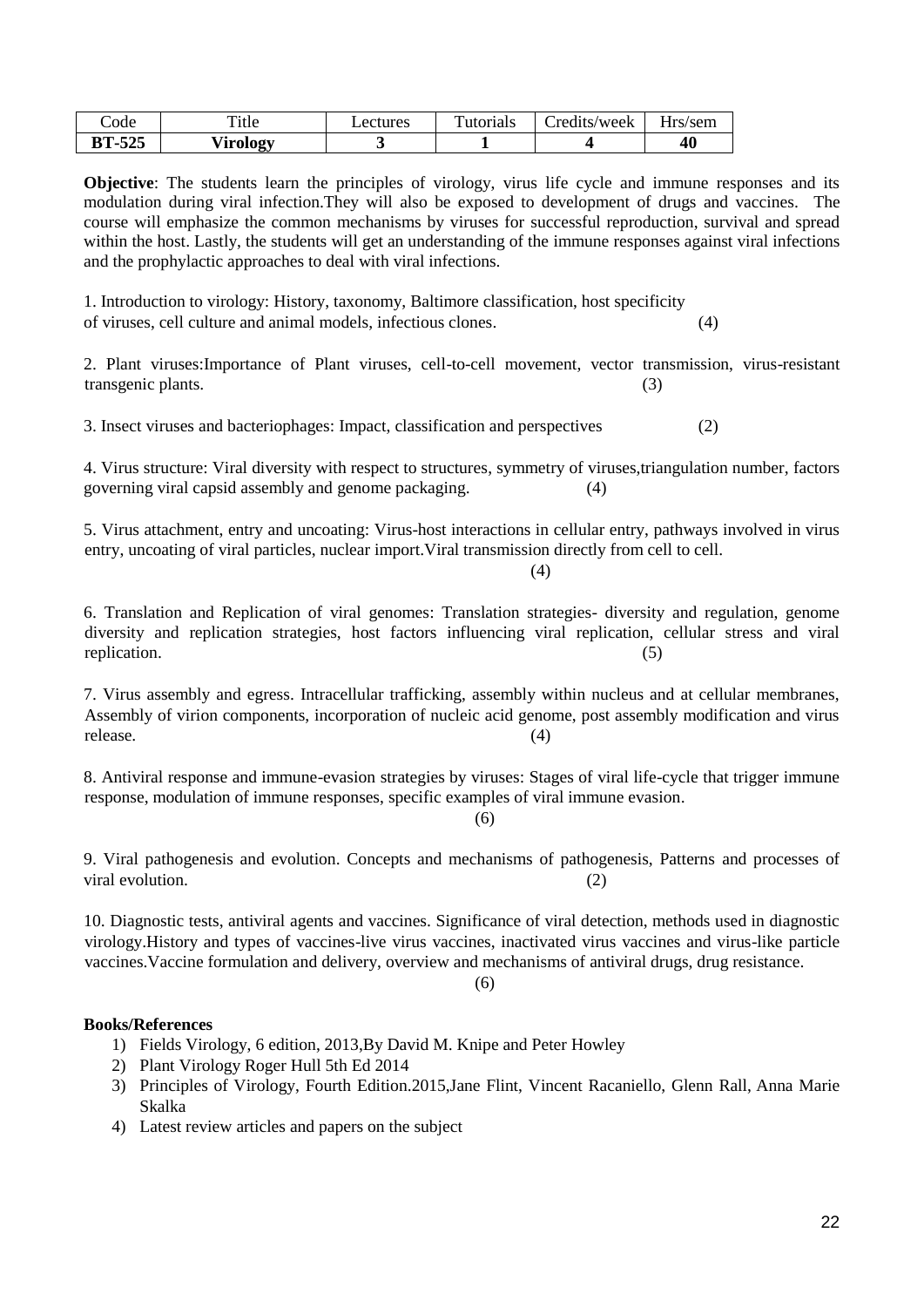| code          | Title                                           | Lectures | _ab | redits/week_ | Hrs/sem |
|---------------|-------------------------------------------------|----------|-----|--------------|---------|
| <b>BT-551</b> | <b>Laboratory Techniques in Biotechnology-I</b> |          |     |              | 40      |

**Objective:** To train the students coming from different backgrounds with the various laboratory techniques and practical skills needed to succeed in biotechnology and bring them at par. All the faculty members shall participate in imparting the training and skills associated with the various theory subjects. The actual experiments and training exercises will vary depending on the students' needs, courses being offered and the faculty member concerned, but will ensure non-redundancy within and between semesters. At the end of this course, the students should be able to apply their theoretical knowledge and practical skills towards solving academic/industrial problems.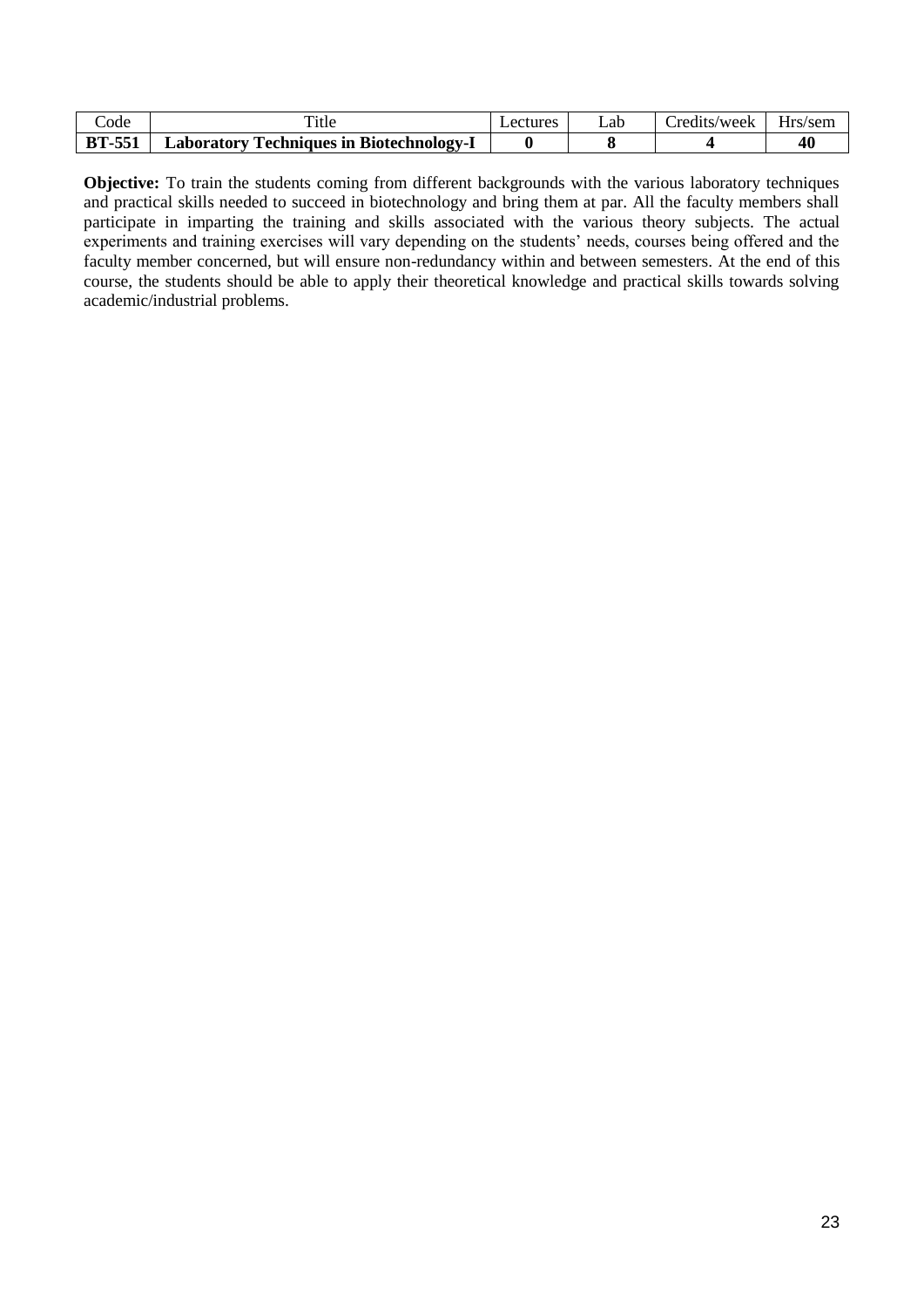| $\mathrm{Code}$ | Title                                      | Lectures | <b>Tutorials</b> | Credits/week | Hrs/sem |
|-----------------|--------------------------------------------|----------|------------------|--------------|---------|
| CT-513          | <b>Environmental Engineering and Waste</b> |          |                  |              | 30      |
|                 | <b>Management</b>                          |          |                  |              |         |

This course is offered by the School of Chemical Technology as per the course contents/credits approved by the Board of School of Studies of USCT.

- 1. Ecology and Environment. Source of air, water and solid wastes.
- 2. Air pollution. Micrometeorology and dispersion of pollutants in environment. Fate of pollutants.
- 3. Air pollution control technologies, centrifugal collectors, electrostatics precipitator, bag filter and wet scrubbers. Design and efficiencies.
- 4. Combustion generated pollution, vehicle emission control. Case studies.
- 5. Water pollution: Water quality modeling for streams. Characterisation of effluents, effluent standards.
- 6. Treatment methods. Primary methods: setting, pH control, chemical treatment.
- 7. Secondary methods: Biological treatment. Tertiary treatments like ozonization, disinfection, etc.
- 8. Solid waste collection, treatment and disposal. Waste recovery system.

#### **Books & Reference:**

- 1. L.Canter "Environment Impact Assessment", McGraw Hill..
- 2. E.P.Odum "Fundamentals of Ecology "V.B.Saunders and Co. 1974.
- 3. W.J.Weber "Physico-Chemical Process for water quality control, Wiley-international ed.
- 4. L.L.Gaccio Water and water pollution Handbook Marcel Dekkar, New York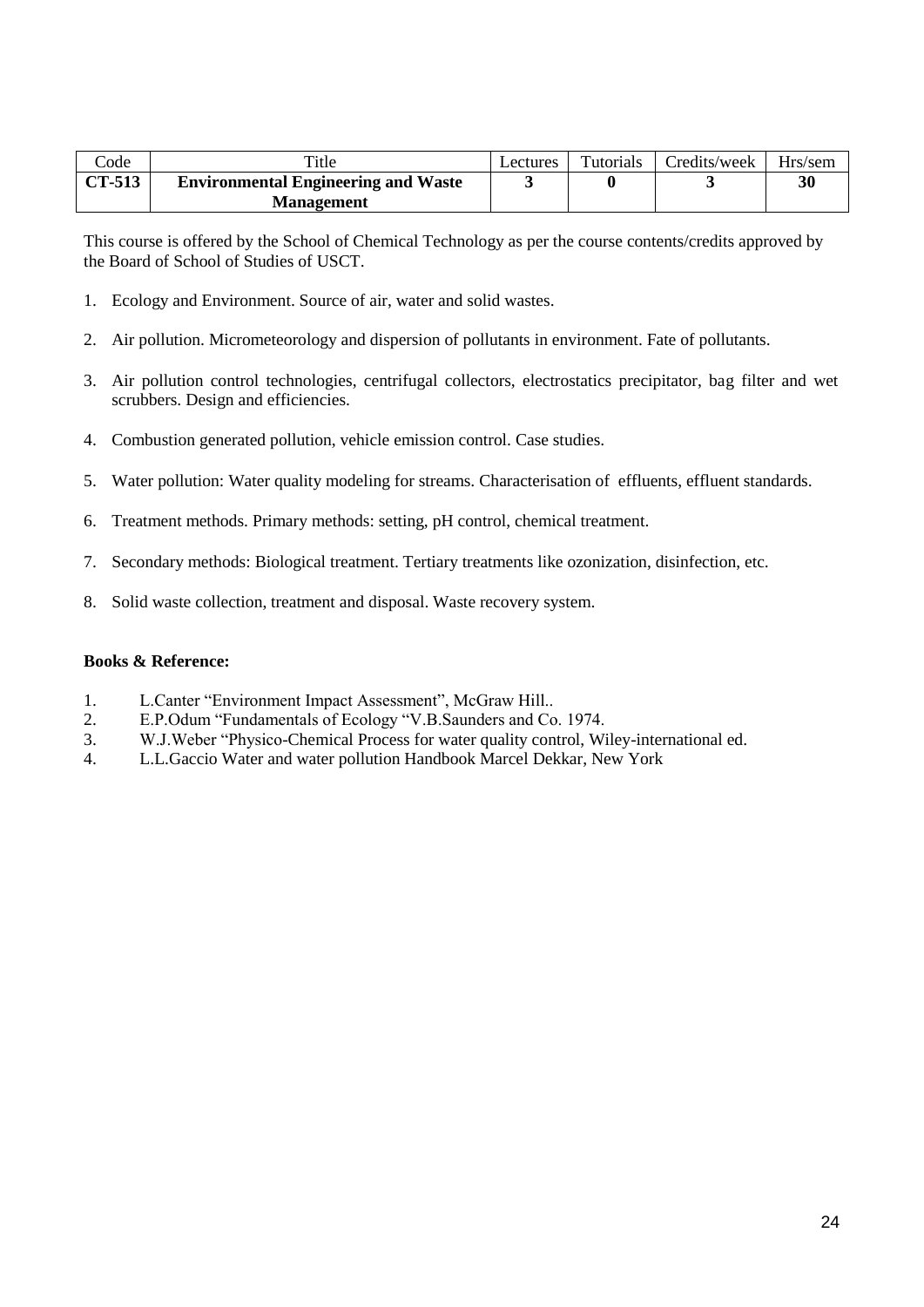| $\mathrm{Code}$ | Title                                         | Lectures | Tutorials | Credits/week | Hrs/sem |
|-----------------|-----------------------------------------------|----------|-----------|--------------|---------|
| MS-             | <b>Management Function and Organizational</b> |          |           |              | 40      |
| 101             | <b>Behaviour</b>                              |          |           |              |         |

**Objectives:** This course is offered by the School of Management as per the course contents/credits approved by the Board of School of Studies of USMS. It is designed to expose the students to fundamental concepts of management, its processes and behavioral dynamics in organizations.

**Introduction to Management:** Meaning and Nature of Management, Evolution of Management (in India and Abroad), Managerial Skills, Tasks and Responsibilities of a Professional Manager, Management by **Objectives** 

Management and Society: The External Environment, Social Responsibility, and Ethics: An Overview.

**Process of Management:** Functions of Management: Planning-Process and Techniques, Organizing-Process and Organizational Structure, Directing-Principles and Process, Controlling-Process and Techniques, Problem Solving and Decision Making.

**Fundamentals of Organizational Behaviour:** Introduction and Meaning, Models of OB, Emergence of OB as a Discipline, OB Trends, Organizational Culture and Climate, Leadership Theories and Styles, Motivation-Theories and Practices, Managerial Communication, Organizational Change and Development.

**Individual & Group Behaviour and Process in Organization:** Individual Determinants of OB: Perception, Learning, Emotions, Attitudes, Personality, Stress and Its Implication on Management Practices, Group Dynamics and Work Teams, Power, Politics, Conflict and Negotiation, Interpersonal Behaviour and Relations, Transactional Analysis.

**Organizational Behaviour Lab (Optional for Internal Assessment only):** Since Organizational Behavior as a subject can be better understood through practical learning of behavioral measurement, so an OB lab can be introduced in the course. The student can be made to perform any two of the following Organizational Behavioral Tests. A practical file should also be prepared by the students.

- $-16$  PF
- FIRO-B
- Interpersonal Adjectives Scale
- MBTI
- Multidimensional Assessment of Personality
- Conflict Resolution Mode Inventory (Thomas Kilmann)
- Multi Dimensional self Esteem Inventory
- Assessing Personality & Social Behaviour The social value  $\&$  attitude scales

# **Text Books**

1. Robbins, S.P., Judge, T.A., Sanghi, S (2009). *Organizational Behaviour*, Pearson Education.

2. Stoner, R. James A.F., Edward Freeman Daniel R Gilbert Jr., *Management* 6TH Ed, Prentice-Hall of India.

# **Reference Books**

- 1. George, J. M. & Jones, G.R. (2009). *Understanding and Managing Organizational Behaviour* 5<sup>th</sup> Edition, Pearson Education.
- 2. Green Berg, J. and Baron, R.A. (2008), *Behaviour in Organization*. Prentice Hall of India.
- 3. Schermerhorn, J. (2007). *Organizational Behaviour*, 10th Edition, Wiley
- 4. Mcshane, S.L., Von Glinow, M.A., Sharma, R.R. (2006) Organizational Behaviour. Tata McGraw Hill
- 5. Pierce, J.L. & Gardner, D.G. (2010). *Management and Organizational Behavior*, Cengage Learning.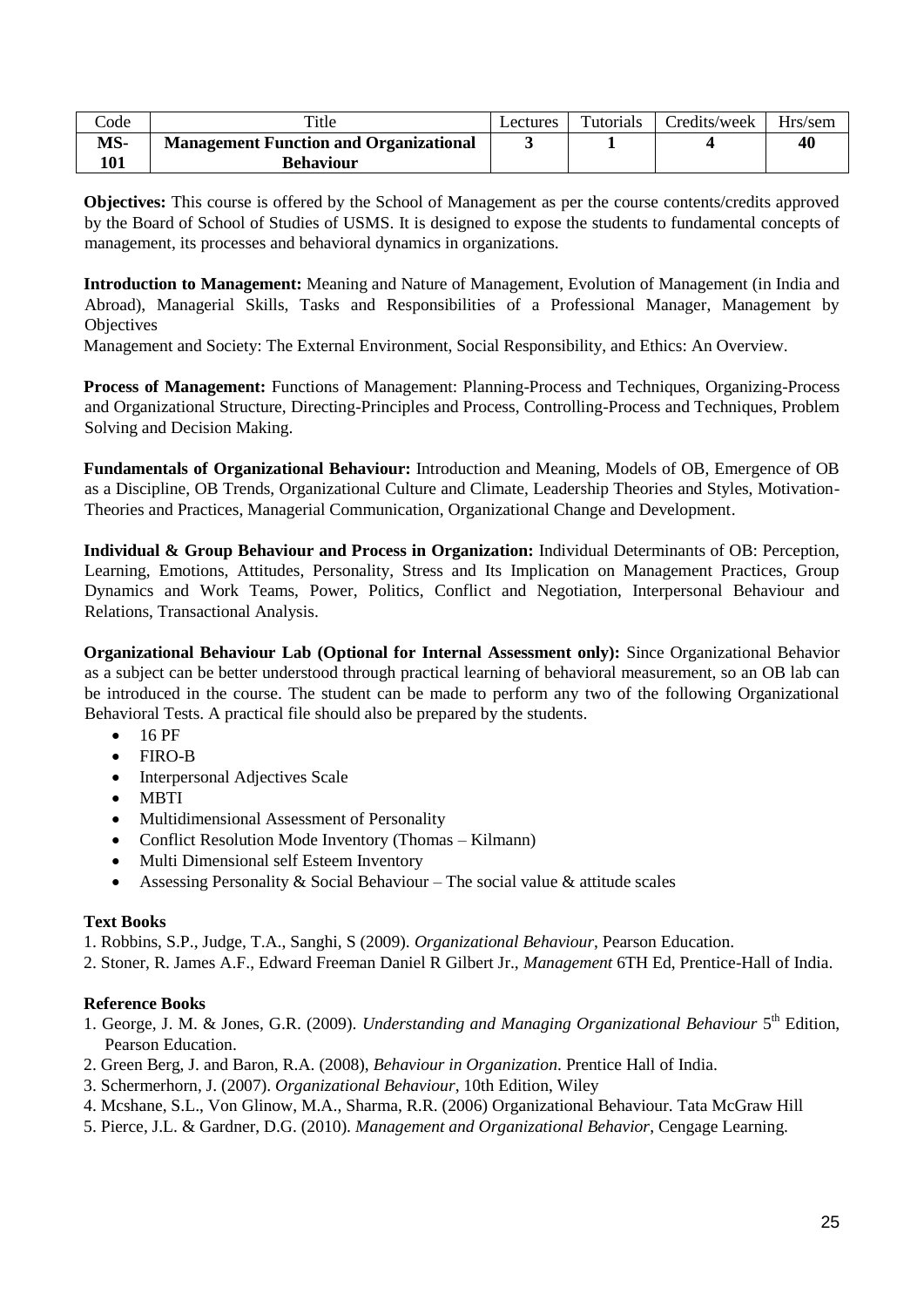| Code          | Title                               | Lectures | Tutorials | Credits/week | Hrs/sem |
|---------------|-------------------------------------|----------|-----------|--------------|---------|
| <b>BT-502</b> | <b>Biotechnology in Health care</b> |          |           |              | 40      |

**Objective:** This course will enable students to acquire knowledge on the fundamentals of healthcare biotechnology. It enables them to understand emerging and advanced concept in molecular pathogenesis of disease and role of biotechnology in diagnosis, prevention and therapeutics. This programme will facilitate the students to acquire knowledge in fields various aspects and molecular tools used in clinical application in alleviation of human disease. It will also empower the students to have advanced focus on the molecular basis of diseases and development of advanced therapeutics.

- **1. Introduction:** Molecular basis of disease, Biotechnology in disease prevention, therapeutics and diagnosis, Personalized Medicine **(4)**
- **2. Therapeutic Biomolecules:** Introduction, Nucleic acid, protein, carbohydrate and lipids, Role of biomolecules in diseases **(4)**
- 3. **Molecular diagnostics**: gene based diagnosis, tools for screening of infectious disease, genetic disease. **(4)**
- **4. Immunological products:** Overview, Vaccines, Cancer immunotherapy, Monoclonal Antibodies in Solid Organ Transplantation Monoclonal Antibodies in Anti-inflammatory Therapy **(4)**
- **5. Oligonucleotides:** Overview, Gene therapy, Antisense therapy, Ribozyme **(4)**
- **6. Oligosaccharides:** Overview, Oligosaccharide synthesis, Heparin, Glycoproteins, Polysaccharide bacterial vaccines, Approaches to carbohydrate based cancer Vaccines **(4)**
- **7. Radiological Agents:** Radiosensitizers and Radioprotective agents **(3)**
- **8. Cardiovascular Drugs and endocrine drugs:** Myocardial infarction agents, Endogenous vasoactive peptides, Hematopoietic agents, Anticoagulants, antithrombotics and Haemostatics, Sex hormones and analogs **(5)**
- **9. Chemotherapeutic Agents:** Synthetic antibacterial agents, antifungal, anti protozoal, Antihelminithic agents Antiamoebic agents, Antiviral agents **(6)**
- 10. **Drug Targeting:** Basic concepts and novel advances, Brain-specific drug targeting strategies, Pulmonary drug delivery, Cell specific drug delivery. **(5)**

- 1. Pharmaceutical Chemistry by Christine M. Bladon. *John Wiley & Sons, Ltd.*(2002).
- 2. Burger's Medicinal Chemistry and Drug Discovery (5th edition) by Manfred E.Wolff. A *Wiley* (2000).
- 3. Drug Targeting Organ-Specific Strategies by Grietje Molema and Dirk K. F. Meijer. Wiley-*VCH*. (2002).
- 4. Medical Biotechnology, by [Judit Pongracz,](http://www.amazon.in/s/ref=dp_byline_sr_book_1?ie=UTF8&field-author=Judit+Pongracz+BSc++PhD++DrHabil&search-alias=stripbooks) Dr. Habil and [Mary Keen.](http://www.amazon.in/s/ref=dp_byline_sr_book_2?ie=UTF8&field-author=Mary+Keen+BSc++PhD&search-alias=stripbooks) Churchill Livingstone (2008).
- 5. Healthcare Biotechnology: A Practical Guide 1st Edition by [Dimitris Dogramatzis.](http://www.amazon.com/Dimitris-Dogramatzis/e/B001K8K4V6/ref=dp_byline_cont_book_1) CRC Press (2010)
- 6. Biotechnology in Healthcare: An Introduction to Biopharmaceuticals. Gavin Brooks, Pharmaceutical Press, (1998)
- 7. Biotechnology in Medical Sciences,By Firdos Alam Khan, CRC press, Taylor and Francis, (2014)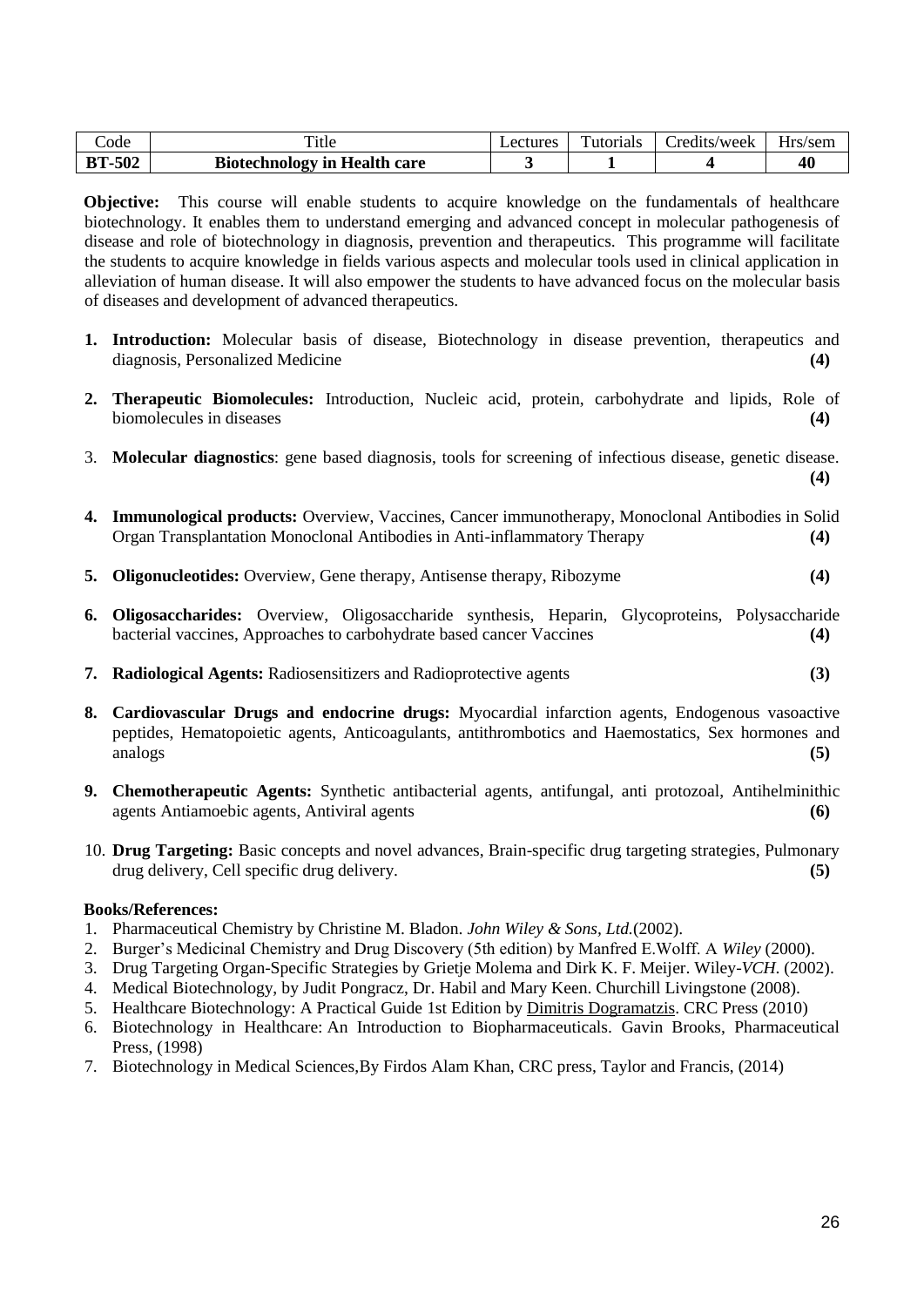| Code          | `itle                                 | <i>_ectures</i> | $\mathbf{r}$<br>Futorials | redits/week_ | $ -$<br>Hrs/sem |
|---------------|---------------------------------------|-----------------|---------------------------|--------------|-----------------|
| <b>BT-504</b> | <b>Biodiversity and Biotechnology</b> |                 |                           |              | 40              |

**Objective**: This course is meant to develop a perspective among students on the role of biodiversity as the feedstock for biotechnology and also as an essential natural resource for environmental sustainability, ecosystem services and livelihoods. They also learn about biodiversity identification, conservation, bioprospecting, access and benefit sharing and the related national and international legal and policy regimes to fit into academic and regulatory roles.

- **1. Concept and principles:** Origin of biodiversity/evolution, definition of biodiversity, types of biodiversity, levels of biodiversity, genetic resources, conservation of biodiversity, endangered species, impact of pollution on biodiversity, loss of biodiversity. **(4)**
- **2. Conservation of biodiversity:** Need for conservation of biodiversity, types of conservation, role of biotechnology in biodiversity conservation, in vitro conservation, application of in vitro conservation, limitation of in vitro conservation. **(5)**
- **3. Bio-diversity and germplasm:** Germplasm conservation, classical and new approaches to conservation, collection and exchange of germplasm, cryopreservation, stability of conserved germplasm. **(4)**
- **4. Loss of biodiversity:** Causes and consequences of biodiversity loss, habitat loss and alteration, endangered species/exotic species, effect of pollutants on species loss, loss of genetic diversity, preventing biodiversity loss. **(5)**
- **5. Management of biodiversity:** Identifying land for natural resources, managing wild life resources, biodiversity in a changing world, wealth of nature. **(4)**
- 6. **Tools to study bio-diversity:** DNA extraction from difficult species and preserved specimens; *Screening methods:* introduction of different types of molecular markers used for characterization of biodiversity. *DATA analysis:* measure of polymorphisms within and among populations, dendrograms. **(8)**
- 7. **Economic importance of biodiversity:** Bioprospecting of microbial, animal and plant biodiversity resources of India, scope of new sources of alternative foods, medicine etc. **(4)**
- 8. **8. Laws:** National environmental policy act, endangered species Act, national biodiversity authority (NBDA), plant variety protection & regulatory authority (PVPRA) Internal, Laws and special problems in developing countries. (**6)**

- 1. Plant biotechnology and Biodiversity Conservation by U. Kumar and A.K. Sharma published by *Agrobios* (India),(2008)
- 2. Essentials of conservation Biology 6th Edition by Richard B. Primack; Sinauer Associates*, Inc. Publishers*. W.K.(2014)
- 3. Molecular tools for Screening Biodiversity Edited by. Angela Karp, Peter G. Isaac and David S. Ingram published by *Chapman & Hall*. (1998)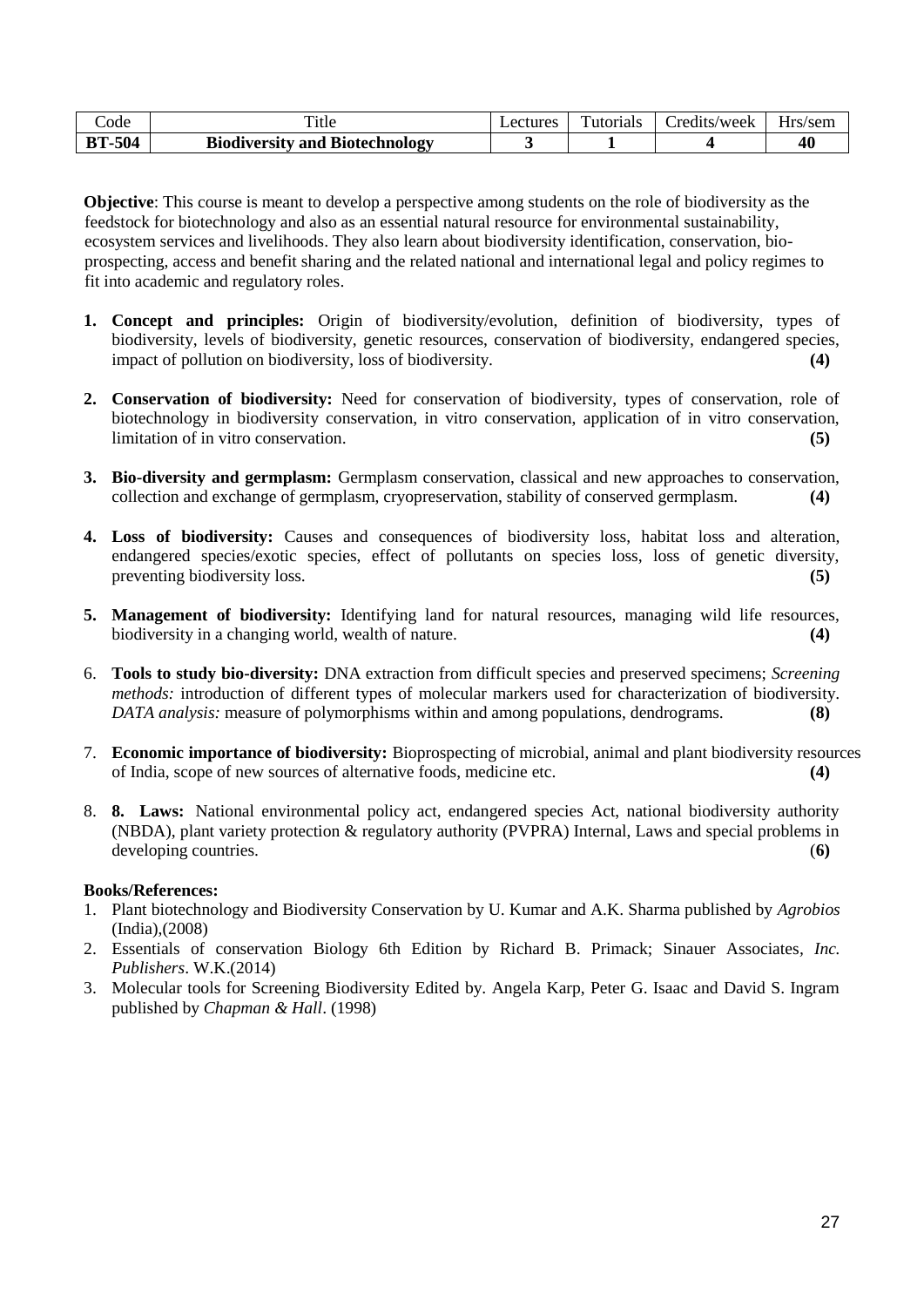| code          | `itle                                    | <b>Lectures</b> | Tutorials | Credits/week | Hrs/sem |
|---------------|------------------------------------------|-----------------|-----------|--------------|---------|
| <b>BT-506</b> | <b>Biophysics and Structural Biology</b> |                 |           |              | 40      |

**Objective**: The students learn the physical principles of structure-function relationships in biological macromolecules such as proteins and nucleic acids, as well as the various approaches, techniques and instrumentation associated with structural biology. At the end of this course, they should be able to apply the biophysical principles and techniques to understand, model and predict biomolecular structures as well as their interactions in various academic and industrial situations.

|    | 1. Interactions in Biological Systems<br>1.1. Intra- and intermolecular forces<br>1.2. van der Waals, Electrostatic, and Hydrogen bonding interactions<br>1.3. Hydrophobic interactions, Structure of Water and weak interactions                                                                                                                                                                                       | (4)  |
|----|-------------------------------------------------------------------------------------------------------------------------------------------------------------------------------------------------------------------------------------------------------------------------------------------------------------------------------------------------------------------------------------------------------------------------|------|
| 2. | <b>Structure of Proteins</b><br>2.1 Conformational properties of polypeptides and Ramachandran Plot<br>2.2 Primary and secondary structure<br>2.3 Super secondary structures, fibrous protein structures<br>2.4 Tertiary and Quaternary structure<br>2.5 Structural features of membrane proteins                                                                                                                       | (8)  |
|    | 3. Structure of Nucleic Acids<br>3.1 Conformational parameters of Nucleic acids<br>3.2 Chargaff's rule, DNA polymorphism,<br>3.3 Hyperchromicity, DNA supercoiling, and Circular DNA<br>3.4 Types and structures of RNA, mRNA, rRNA and tRNA<br>3.5 DNA-Protein interactions                                                                                                                                            | (8)  |
|    | 4. Equilibrium and Kinetics<br>4.1 Scatchard and Hill Plots for studying binding equilibrium of macromolecule-ligand complexes<br>4.2 Folding-Unfolding equilibrium and denaturation of proteins and nucleic acids<br>4.3 Effect of temperature and solvent conditions on the thermodynamics of folding-unfolding equilibrium<br>4.4 Kinetics of protein folding                                                        | (8)  |
| 5. | <b>Techniques for studying Macromolecular Structure and interactions</b><br>5.1 Analytical Ultracentrifugation, Sedimentation velocity and equilibrium, determination of mol. weights<br>5.2 UV-Visible Absorbance and Fluorescence spectroscopy<br>5.3 Circular Dichroism spectroscopy<br>5.4 Microcalorimetry (DSC and ITC) and its applications<br>5.5 X-ray crystallography<br>5.6 Nuclear Magnetic Resonance (NMR) | (12) |
|    | <b>Books/References:</b>                                                                                                                                                                                                                                                                                                                                                                                                |      |
|    | 1. Proteins: Structure and Molecular Properties by T. E. Creighton                                                                                                                                                                                                                                                                                                                                                      |      |

- 2. Nucleic Acids: Structure, properties and function by V. A. Bloomfield and D. M. Crothers
- 3. Biophysical Chemistry Part I and II by C. R. Cantor and P. R. Schimmel
- 4. Physical Biochemistry by K. E. Van Holde
- 5. Physical Biochemistry by David Freifelder
- 6. Introduction to Protein Structure by C. Branden and J. Tooze
- 7. Protein Physics by A. V. Finkelstein and O. B. Ptitsyn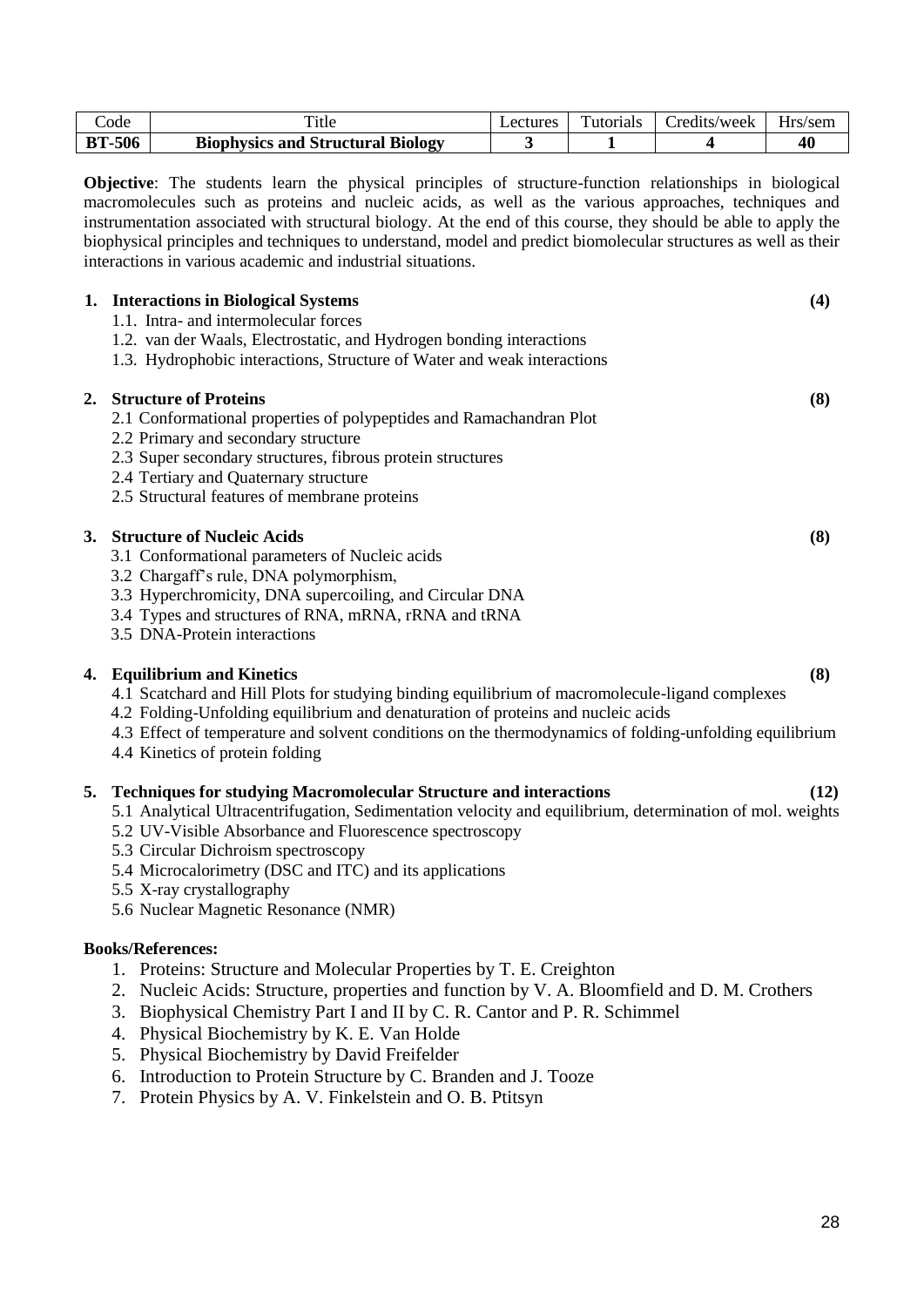| code              | m.<br><sup>1</sup> tle | <i>L</i> ectures | $\overline{\phantom{a}}$<br>utorials | redits/week_ | $-$<br>Hrs.<br>/sem<br>. . |
|-------------------|------------------------|------------------|--------------------------------------|--------------|----------------------------|
| -508<br>DТ<br>D L | Ipigenetics            |                  |                                      |              | 40                         |

**Objective:** This course has been designed to introduce fundamentals of epigenetic gene regulation to M.Tech. (Biotechnology) students. The curriculum will provide an in-depth look into the genomic landscape and chromatin with specific emphasis on covalent modifications that regulate its existence in different forms in cell/tissue-specific/developmental stage-specific manner. A holistic view of the different epigenetic pathways converging to silence and activate genes during plant and animal development will be taught by a combination of lectures, discussions and introduction to recent reviews on these topics.

- 1. Basic discoveries on genetic materials, Centromeres and Telomeres, Distribution of repeat and transposable elements (TE), Chromatin structure, Synteny. **(4)**
- 2. Introduction to histones and histone variants, chromatin packing, transcription factors and gene expression; Non-coding RNAs. **(4)**
- 3. DNA methylation, Histone modifications, Epigenetic regulators: Eukaryotic cytosine DNA methyltransferases (C5), histone methyltransferases, Histone Acetylases (HAT) and deacetylases (HDAC), Chromatin remodeling factors, DNA methylation and other epigenetic signature patterns across eukaryotic genomes, RNA methylation and hydroxymethylation of DNA. **(6)**
- 4. Polycomb group complexes in plants and animals, gene silencing mechanisms, RNA-directed DNA methylation: Polymerase IV and Polymerase V complexes, heterochromatin formation; RNA interference (RNAi). **(5)**
- 5. Regulation of chromatin structure and gene regulation by DNA and histone methyltransferases, methyl DNA binding proteins, TE silencing and its role in genome stability, Genomic Imprinting in Plants and Mammals – Mechanism, Dosage compensation; Epigenetic reprogramming and X-chromosome inactivation; Epigenetics and inheritance. **(6)**
- 6. Epigenetic regulation of plant developmental processes: flowering time, developmental switches, stress response; position effect variegation, paramutation; DNA demethylation, Emerging functions of histone demethylases **(5)**
- 7. Methodologies for methylome profiling: Methylation sensitive-insensitive restriction enzymes, Microarray based and Next generation sequencing based methods; Epigenotyping **(5)**
- 8. Epigenetics and disease: Rett syndrome, ICF syndrome, Cancer; Introduction to Epigenome based therapeutics **(5)**

- 1. Epigenetics, Second edition (2015) Ed. C. David Allis. Cold Spring Harbor laboratory Press
- 2. From Genes to Genomes: Concepts and Applications of DNA Technology,  $3<sup>rd</sup>$  Edition (2011) by J.W. Dale, M.v. Schantz and N. Plant, Wiley-Blackwell
- 3. The Biology of Plants (Cold Spring Harbor Symposia on Quantitative Biology LXXVII) (2013). Edited by Terri Grodzicker, Rob Martienssen, David Stewart and Bruce Stillman. Cold Spring Harbor laboratory Press.
- 4. Genome Science: A Practical and Conceptual Introduction to Molecular Genetic Analysis in Eukaryotes (2014). Cold Spring Harbor Laboratory Press.
- 5. Genetics and Genomics in Medicine 1<sup>st</sup> Edition (2014) by T. Strachan, J. Goodship, P. Chinnery, Garland Press.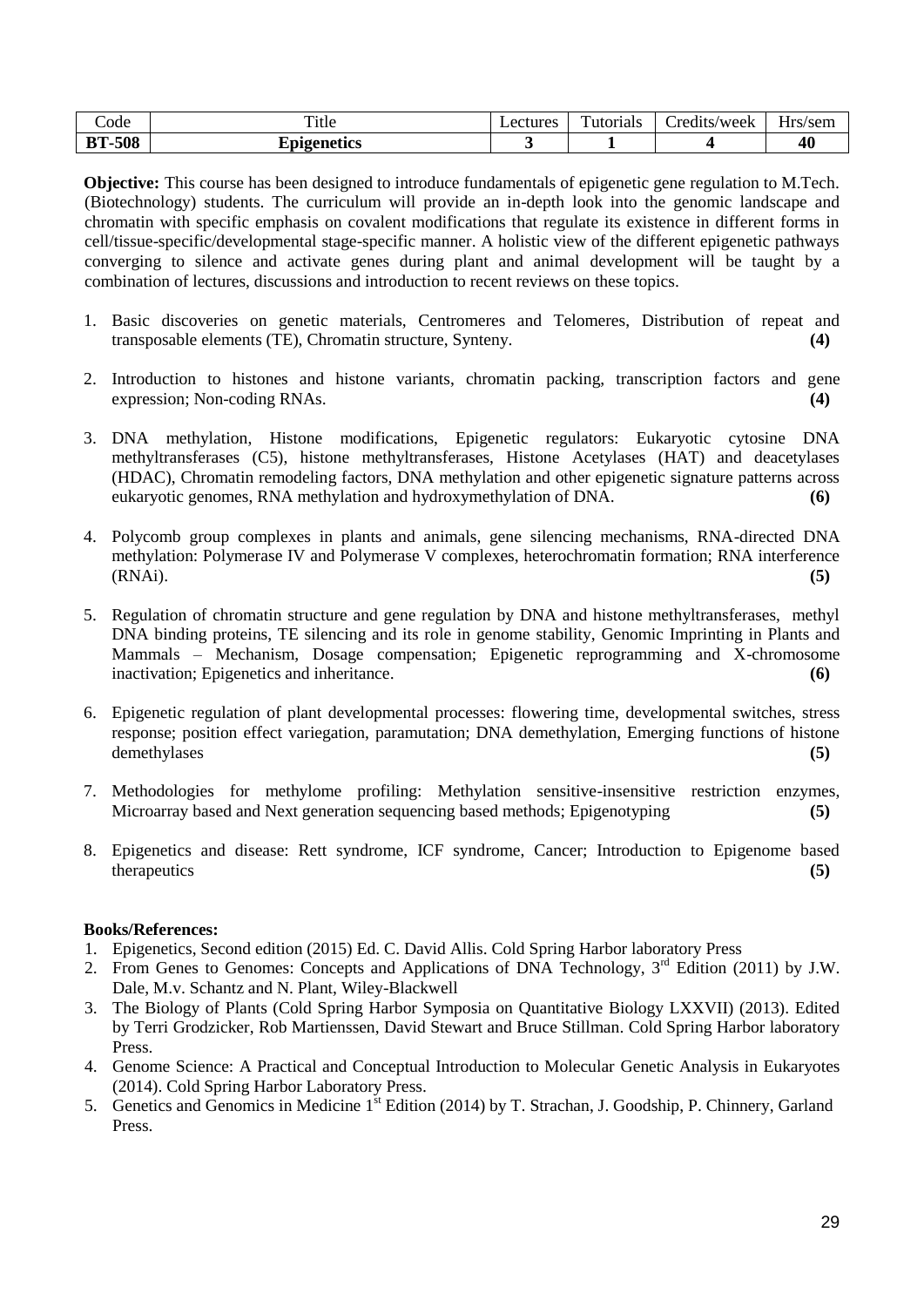| code          | ᠇᠇᠃<br><sup>1</sup> tle                  | <i>_</i> ectures_ | Futorials | redits/week | Hrs/sem |
|---------------|------------------------------------------|-------------------|-----------|-------------|---------|
| <b>BT-510</b> | <b>Food Product Testing and Analysis</b> |                   |           |             | 40      |

**Objective:** To develop familiarity with the various testing and analysis methods for raw materials and finished food products, as well as their associated instrumentation. At the end of this course, the students should be able to choose and applythe appropriatemethods and instruments used in quality control and research and development.

- 1. Sample preparation. Sampling, homogenization, particle size reduction, particle size measurement & sample storage, etc. **(2)**
- 2. Determination of moisture, ash content of food & Rheology. Drying & factors affecting rate of drying, methods (direct & indirect methods like GC, IR, NIR, Microwave & Mass Spectroscopy). Dry & wet ashing Texture, Viscosity & Rheology evaluation of solid foods. **(4)**
- 3. Sensory evaluation testing. Recruitment, screening, detection of basic tests. Test ranking, training, descriptive analysis, performance evaluation, method validation, sensory laboratory, etc. **(4)**
- 4. Enzymes in food analysis; Supercritical fluid extraction in food analysis; Rapid methods for detection of food pathogens, biosensors, automation and use of computers in food analysis **(4)**
- 5. Alcohols in foods & beverages. Separation of alcohols & clean up, derivatization, detection & quantitation. Applications in wines  $\&$  musts, vinegars, beers  $\&$  malt beverages, dairy products, fruits, vegetables & juices. **(4)**
- 6. Determinate of fat soluble and water soluble vitamin. Sample preparation, clean-up analysis by HPLC & simultaneous determination of multiple vitamins. **(4)** (4)
- 7. Analysis of organic acids & organic bases including nitrosamines, volatile amines, & alkaloids. **(2)**
- 8. Application of modern techniques including spectroscopy, chromatography including GC, GC –MS, HPLC, gel permeation, ion-exchange, HPTLC, NMR, GC-FTIR. **(4)**
- 9. Identification tests. DNA methods, biological & microbiological methods, chemical methods, lipid method using radio-induced volatile hydrocarbons. thermo luminescence, electron spin resonance. Comparative methods of toxicity testing in (novel) foods. **(6)**
- 10. PCR based diagnostic techniques, Kit based detections in food analysis. RT-PCR, electrophoresis, electro blotting and capillary blotting; population & evolutionary genetics, gene mapping; microbial gene transfer mechanisms. **(6)**

- 1. Flavours in food by Voilley, Andre, 2006,
- 2. Spectral method in food analysis by MagdiMossoba, 1999
- 3. Sensory evaluation technique by Morton C. Meilgaard, 2007
- 4. Sensory evaluation of food: Principle & practices by Harry L. Lawless, Hildegarde, Heymann, 1999
- 5. Food Chemistry by W. Grosch by Belitz, H.D., Grosch, W. 2nd ed., 1999
- 6. Handbook of Food Analysis (Vol I & II) (1996) by Leo M.L. Nollet Marcel Dekker, USA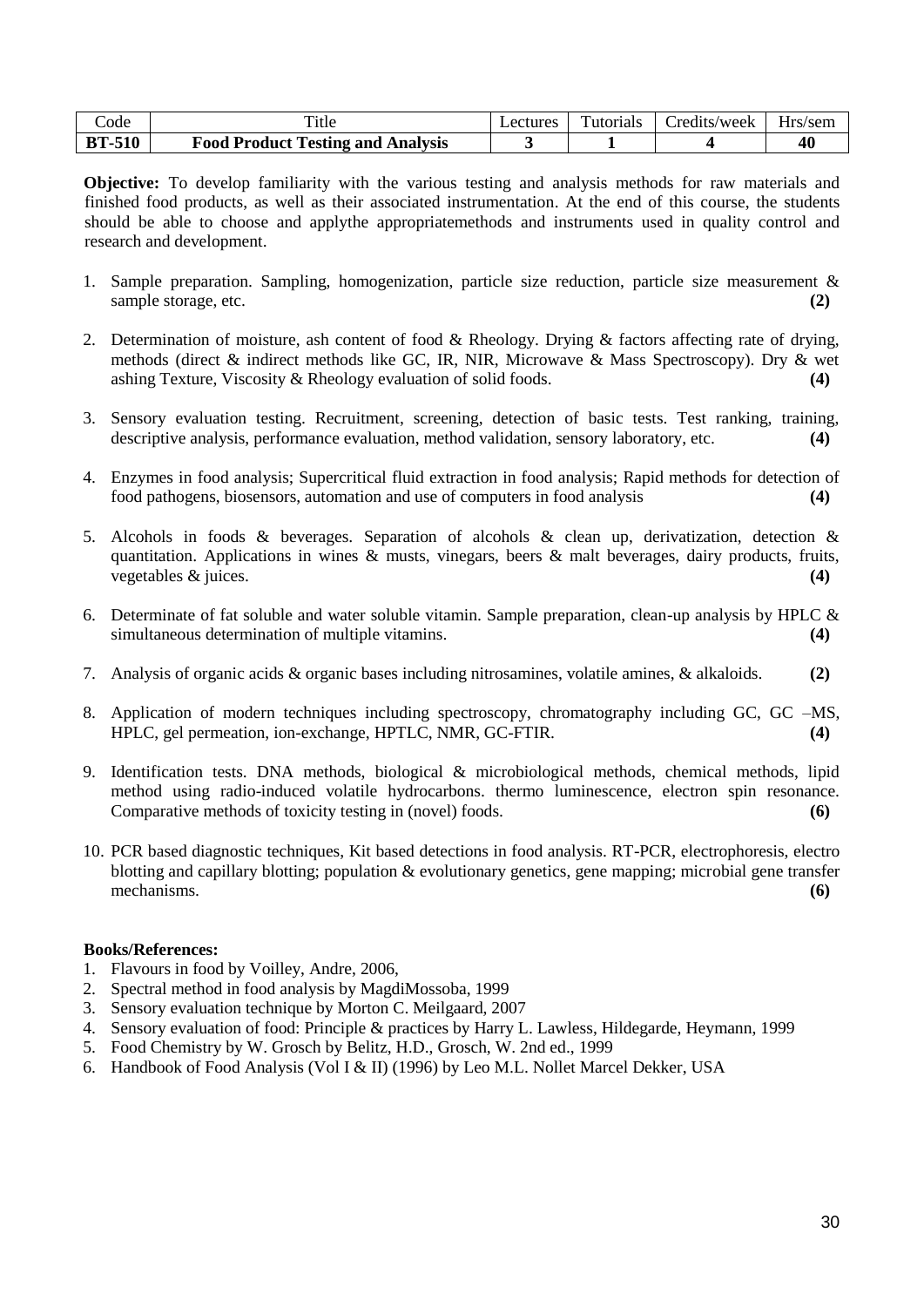| code          | 1tle                                         | ectures | `utorials | redits/week | Hrs/sem. |
|---------------|----------------------------------------------|---------|-----------|-------------|----------|
| <b>BT-512</b> | <b>Cell Biology and Technology</b><br>Stem ( |         |           |             |          |

**Objective:** Stem Cell based therapy is becoming a reality. Already BMT is established form of Cell based therapy since 1985. This has helped patients getting freed of cancer, Thalessimia to name a few. Chromosome editing in ESC is under clinical trial. Tissue Engineering is under various stages of development. Quality control of Stem Cell continues to be a challenge. As Stem Cells are considered as a drug, Opportunities for preclinical and clinical trials has opened up a whole new window of future openings in the world of medicine.

- 1. **Heamatopoiesis and Stem Cell Concept:** Self Renewal and Differentiation based on CFU-S, Stochastic and Deterministic cell lineages. Applications in mouse and human and Cord blood banking. **(5)**
- 2. **Quality Control and Quality Assurance of Stem Cells:** Direct and indirect assays, Molecular Imaging, Immunological, Biochemical and other markers. **(4)**
- 3. **Types and Diversity of Stem Cells:** Totipotent, Pluripotent, Multipotent and Unipotent Stem Cells. ESC, Adult, Pluripotent, Induced Pluripotent and other types. Types arising from Ectoderm, Endoderm and Mesoderm, Trafficking of SCs and lineage tracing of differentiated SC. **(4)**
- 4. **Stemness:** Inducing Pluripotency, Epigenetic Silencing, Role of Microenvironment and their engineering, Cytokines and Growth factors, LlF-STAT pathway for self renewal and differentiation, System Biology. **(7)** (7)
- 5. **Tissue and Organ Stem Cells:** Neural Stem Cells, Neural Crest Stem Cells, Liver Stem Cells, Pancreatic Stem Cells, Eye Development, Mesenchymal Stem Cells, Brain Development, Blood Stem Cells, Adipose Tissue, Germline Stem Cells, Heart Development. **(17)**
- 6. **3D Organ Development in Vitro:** Dynamic and Developmental Strategies, Success Stories, Limitations,Tissue Repair from Stem Cells, Future Plan of Action. **(3)**

- 1. Developmental Biology, Tenth Edition by Scott F. Gilbert.
- 2. Hematology by William J. Williams, Ernest Beutler, Allan JU Erslev, Marshall A. Lightman (1991).
- 3. Stem Cell Biology By Daniel R. Marshak, Richard Lavenham Gardner, David I. Gottlieb (2001).
- 4. www.stembook.org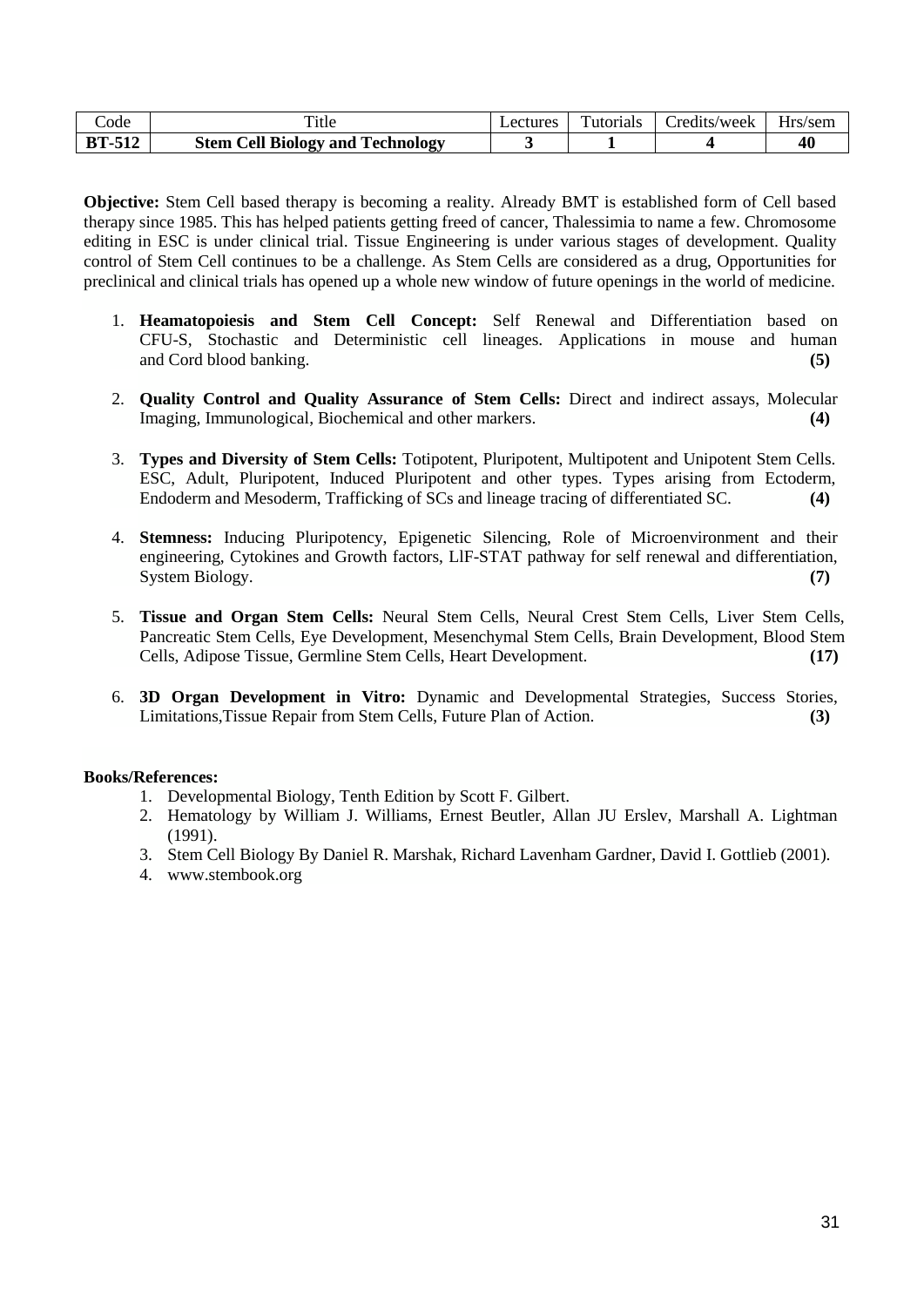| code          | m.<br>`itle                                   | <i>L</i> ectures | —<br>utorials | redits/week_ | Hrs/sem |
|---------------|-----------------------------------------------|------------------|---------------|--------------|---------|
| <b>BT-514</b> | <b>IPR</b><br><b>Bioethics, Biosafety and</b> |                  |               |              | 40      |

**Objective**: To apprise the students of the various societal, governance and regulatory issues in biotechnology with special emphasis on ethics, safety and intellectual property rights. Through this course, the students develop a perspective on the importance of these aspects in the success of biotechnology products and services in the market. At the end of the course, they should be able to apply this perspective and the specific principles, laws, regulations etc., in academic and industrial settings for regulatory oversight and enforcement.

- 1. Biotechnology and Society, perceptions of the consumers, government, industry and civil society. **(3)**
- 2. Biotechnology and globalization, role of international economic and regulatory regimes. **(4)**
- 3. Bioethics: Codes of ethics in history, UN Declaration on bioethics and human rights, implications **(4)**
- 4. Research and regulatory ethics: Responsible Conduct of Research, misconduct, Falsification, fabrication, plagiarism, conflict of interest, regulatory misconduct, implications for public trust in biotechnology **(4)**
- 5. Biosafety: Concepts, biosafety in the laboratory, institution and outside, regulatory regime through institutional, state and national biosafety bodies, biosafety in rDNA work, hospitals, fields etc. **(4)**
- 6. International biosafety dimensions: Cartagena Protocol, biological warfare and bioterrorism. **(3)**
- 7. Food safety and environmental safety evaluation of genetically modified microbes, crops, animals. **(6)**
- 8. Intellectual Property Rights, their scope and duration of protection, their international harmonisation and transition from national to WTO regime, PCT, TRIPS+, FTAs, current domestic and global scenario **(3)**
- 9. Patents in biotechnology: Patentable subject matter, procedure of patenting, products and processes, novelty, non-obviousness, utility, enablement, disclosure **(5)**
- 10. IPR in agriculture: Plant variety Protection, Plant Patents and Utility patents
- 11. Strategic aspects of patent filing locally and abroad, patent litigation. **(2)**
- 12. Case studies and recent advances in regulatory affairs of relevance to biotechnology **(2)**

- 1. Encyclopedia of Bioethics
- 2. Biotechnology A comprehensive treatise (Vol. 12). Legal economic and ethical dimensions VCH.
- 3. Thomas, J.A., Fuch, R.L. (2002). Biotechnology and Safety Assessment (3rd Ed). Academic Press.
- 4. Fleming, D.A., Hunt, D.L., (2000). Biological safety Principles and practices (3rd Ed). ASM Press.
- 5. The law and strategy of Biotechnological patents by Sibley. Butterworth publications
- 6. Recent reviews/articles and websites such as WIPO.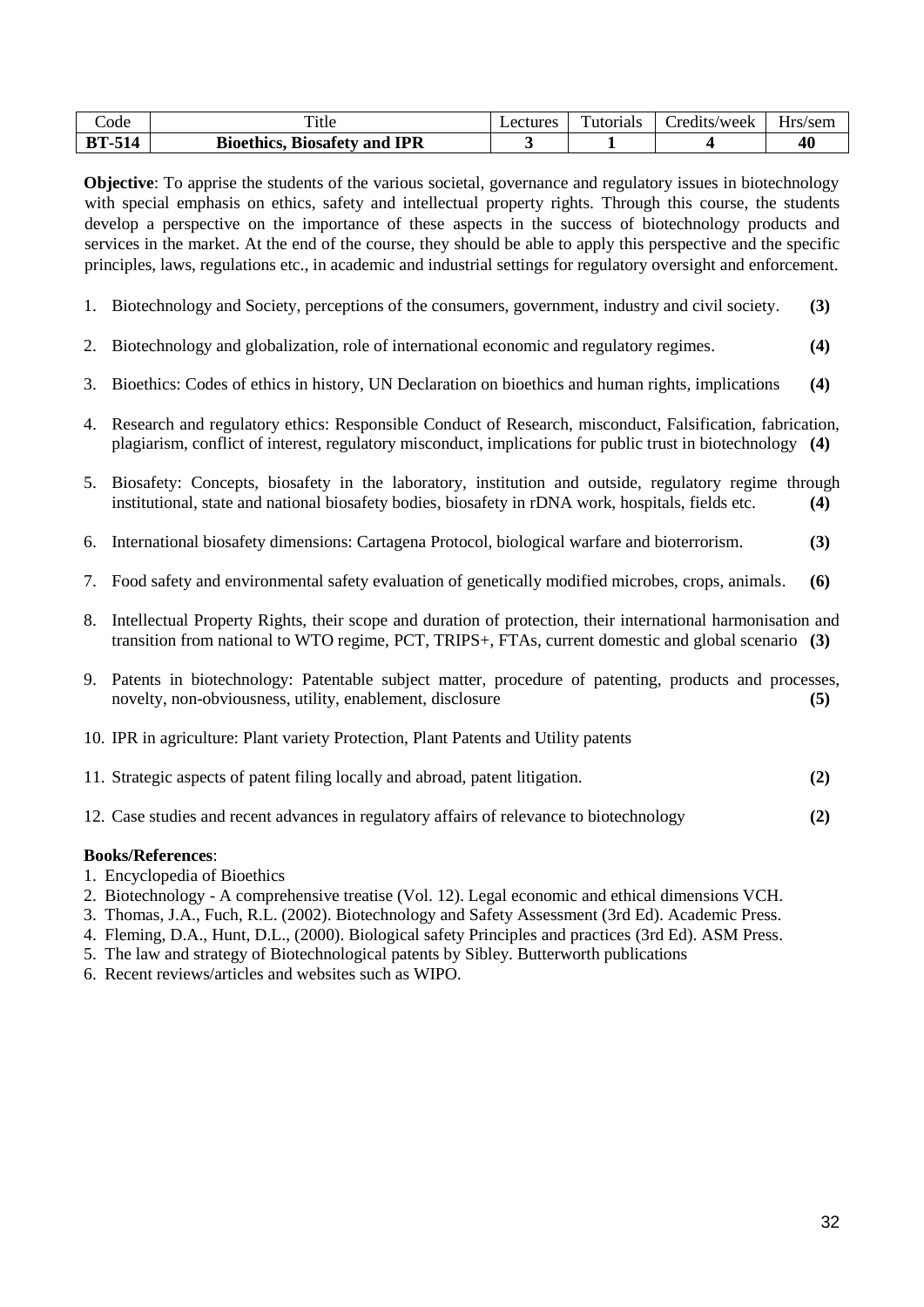**BT-516 Computational Biology: Algorithms and applications 3 1 4 40 Objective**: This course is meant to develop a perspective among students on the computational approach to

Code Title Title Lectures Tutorials Credits/week Hrs/sem

sequence analysis and interpretation in biological systems, and an understanding of the underlying algorithms, approaches and their applications. Together with the course on bioinformatics and multivariate statistics, it prepares the student to not only absorb and retain the related practical skills better, but also apply them as needed in academia/industry.

# 1. SEQUENCE COMPARISON **(7)**

- 1.1. Concept of Edit Distance between a pair of sequences.
- 1.2. The construction and use of the PAM and BLOSUM matrices.
- 1.3. Algorithms for global (Needleman-Wunsch) and local (Smith-Waterman) alignment
- 1.4. Alignment with gap penalities
- 1.5. Construction of multiple sequence alignment using the Feng and Doolittle approach.

# 2. SEARCH FOR A SIGNAL IN A SEQUENCE. **(8)**

- 2.1. Concept of sequence motifs and searching a protein or DNA sequence for the presence of a motif. PROSITE patterns and their use.
- 2.2. Generalizing a sequence motif to a weight matrix and its comparison with motif-based searches.
- 2.3. Principles of Hidden-Markov Models (HMM): Brief descriptions of forward, backward and viterbi algorithms and their use.
- 2.4. Construction of profile HMMs. brief description of expectation-maximization algorithms. PFAM database.

# 3. SEQUENCE DATABASE SEARCHING **(8)**

- 3.1. FASTA and BLAST algorithms.
- 3.2. Statistical significance of a "Hit". Reliability of search results in protein and DNA sequence searches.
- 3.3. Description of PSI-BLAST and understanding of situations when it is an improvement over ordinary BLAST and when it is not.

#### 4. COMPUTATIONAL GENOMICS **(10)**

- 4.1. Algorithms for genome assembly and Annotation: NGS Tools and Algorithm for NGS data analysis, Tools and Algorithm for Bisulfite Sequence data, Tools and Algorithm for small RNA structural variations, Tools and Algorithm for RNA Seq.
- 4.2. Analysis of Microarray data: Designing of oligo probes; Image processing and normalization, measurement and quantification; Analysis of differentially expressed genes
- 4.3. Analysis of SNPs and their use in Microbe, Plant and Human Biology.

### 5. PHYLOGENY **(7)**

- 5.1. Algorithms for the construction of phylogenetic trees: UPGMA, Neighbor-joining, Maximum Parsimony and Maximum Likelihood approaches.
- 5.2. Reliability of Phylogenetic Tree based analysis. Concepts of Homoplasy, Long Branch Attraction and other commonly encountered problems with tree construction and interpretation
- 5.3. DNA barcoding: methods, tools and databases, applications and limitations, CBOL norms, BOLD

- 1. Algorithms on strings, Trees and Sequences. Dan Gusfield Cambridge
- 2. Computational Molecular Biology: An Algorithmic Approach. Pavel A. Pevzner PHI
- 3. Introduction to Bioinformatics Algorithms; Jones & Peuzner; *Ane Books*, India.
- 4. Microarray Bioinformatics; Dov Stekel; *Cambridge University Press*.
- 5. Web-resources and suggested reviews/ research papers.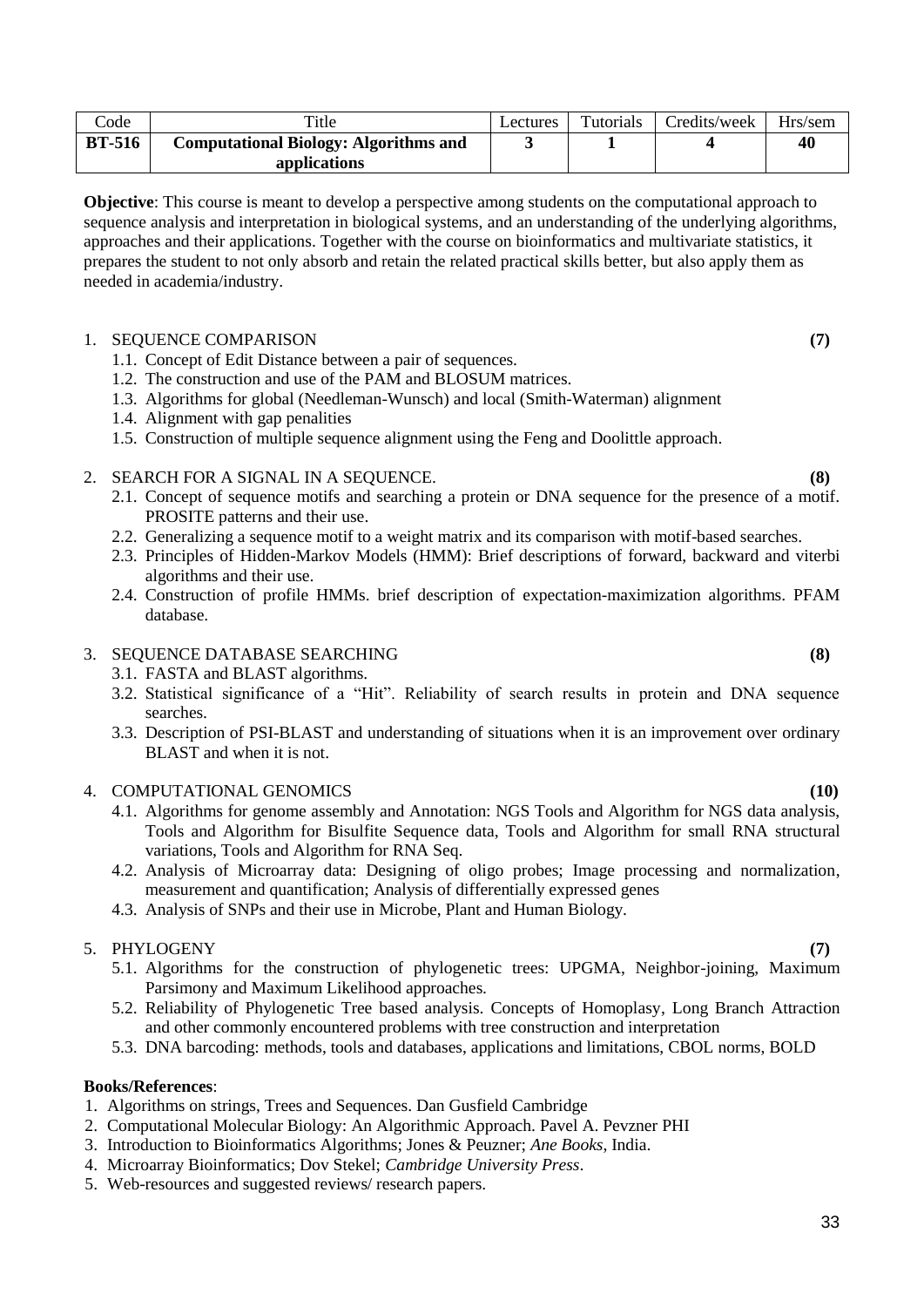|             | Code                                                                                                                                                                                                                                                                                                                                                                                                                                | Title                                                                                                                                                                                                                                                                                                                                     | Lectures | Tutorials | Credits/week | Hrs/sem |  |  |
|-------------|-------------------------------------------------------------------------------------------------------------------------------------------------------------------------------------------------------------------------------------------------------------------------------------------------------------------------------------------------------------------------------------------------------------------------------------|-------------------------------------------------------------------------------------------------------------------------------------------------------------------------------------------------------------------------------------------------------------------------------------------------------------------------------------------|----------|-----------|--------------|---------|--|--|
|             | <b>BT-518</b>                                                                                                                                                                                                                                                                                                                                                                                                                       | Multivariate statistics and design of expts                                                                                                                                                                                                                                                                                               | 3        | 1         | 4            | 40      |  |  |
|             | <b>Objective:</b> This course is meant to train the student in the statistical principles involved in optimizing<br>multiple parameters/variables that often affect the performance of biological systems in academics/industry.<br>Also this helps to design proper experiments in many areas of biotechnology, agriculture and industry to<br>produce statistically stable data for better interpretation and robust conclusions. |                                                                                                                                                                                                                                                                                                                                           |          |           |              |         |  |  |
| $1_{\cdot}$ |                                                                                                                                                                                                                                                                                                                                                                                                                                     | MULTIVARIATE NORMAL DISTRIBUTION<br>1.1. The multivariate normal density and its properties<br>1.2. Sampling from a multivariate normal distribution<br>1.3. Multivariate normal likelihood<br>1.4. Maximum likelihood estimation of m and s<br>1.5. Assessing the assumption of normality.<br>1.6. Detecting outliers and cleaning data. |          |           |              | (6)     |  |  |
| 2.          |                                                                                                                                                                                                                                                                                                                                                                                                                                     | COMPARISONS OF SEVERAL MULTIVARIATE MEANS.<br>2.1. Paired comparisons<br>2.2. Comparing mean vectors from two populations.<br>2.3. Comparing several multivariate population means (One way Manova)<br>2.4. Two way multivariate analysis of variance.                                                                                    |          |           |              | (4)     |  |  |
| 3.          |                                                                                                                                                                                                                                                                                                                                                                                                                                     | MULTIVARIATE LINEAR REGRESSION<br>3.1. The classical linear regression model.<br>3.2. Least squares estimation. Sum of squares decomposition<br>3.3. Likelihood ratio tests for regression parameters.<br>3.4. Model checking. Does the model fit?                                                                                        |          |           |              | (4)     |  |  |
| 4.          |                                                                                                                                                                                                                                                                                                                                                                                                                                     | PRINCIPAL COMPONENTS ANALYSIS<br>4.1. Methodology and geometric interpretation of PCA                                                                                                                                                                                                                                                     |          |           |              | (2)     |  |  |
| 5.          |                                                                                                                                                                                                                                                                                                                                                                                                                                     | <b>FACTOR ANALYSIS</b><br>5.1. The orthogonal factor model.<br>5.2. Methodology of factor analysis.<br>5.3. Factor rotation<br>5.4. Comparison between PCA and factor analysis                                                                                                                                                            |          |           |              | (4)     |  |  |
| 6.          |                                                                                                                                                                                                                                                                                                                                                                                                                                     | <b>CANONICAL CORRELATION ANALYSIS</b><br>6.1. Canonical variates and canonical correlations.<br>6.2. Interpretation of population canonical variables.                                                                                                                                                                                    |          |           |              | (2)     |  |  |
| 7.          |                                                                                                                                                                                                                                                                                                                                                                                                                                     | DISCRIMINATION AND CLASSIFICATION<br>7.1. Separation and classification of two populations.<br>7.2. Classification of two multivariate normal populations.<br>7.3. Evaluating classification functions<br>7.4. Fischer's discriminant function<br>7.5. Classification of several populations<br>7.6. Fischer's method for discriminating  |          |           |              | (6)     |  |  |
| 8.          |                                                                                                                                                                                                                                                                                                                                                                                                                                     | <b>CLUSTERING AND ORDINATION</b><br>8.1. Similarity measures<br>8.2. Hierarchical clustering: Single linkage, complete linkage and average linkage methods.<br>8.3. Non-hierarchical methods: K-means and K-medioids.                                                                                                                     |          |           |              | (6)     |  |  |

- 8.4. Multidimensional scaling: Euclidean scaling. Kruscal's stress function and its use.
- 8.5. Correspondence analysis. Algebraic development of method and its interpretation in two dimensions.
- 8.6. Procrustes Analysis: Methodology. Orthogonal and oblique procrustes.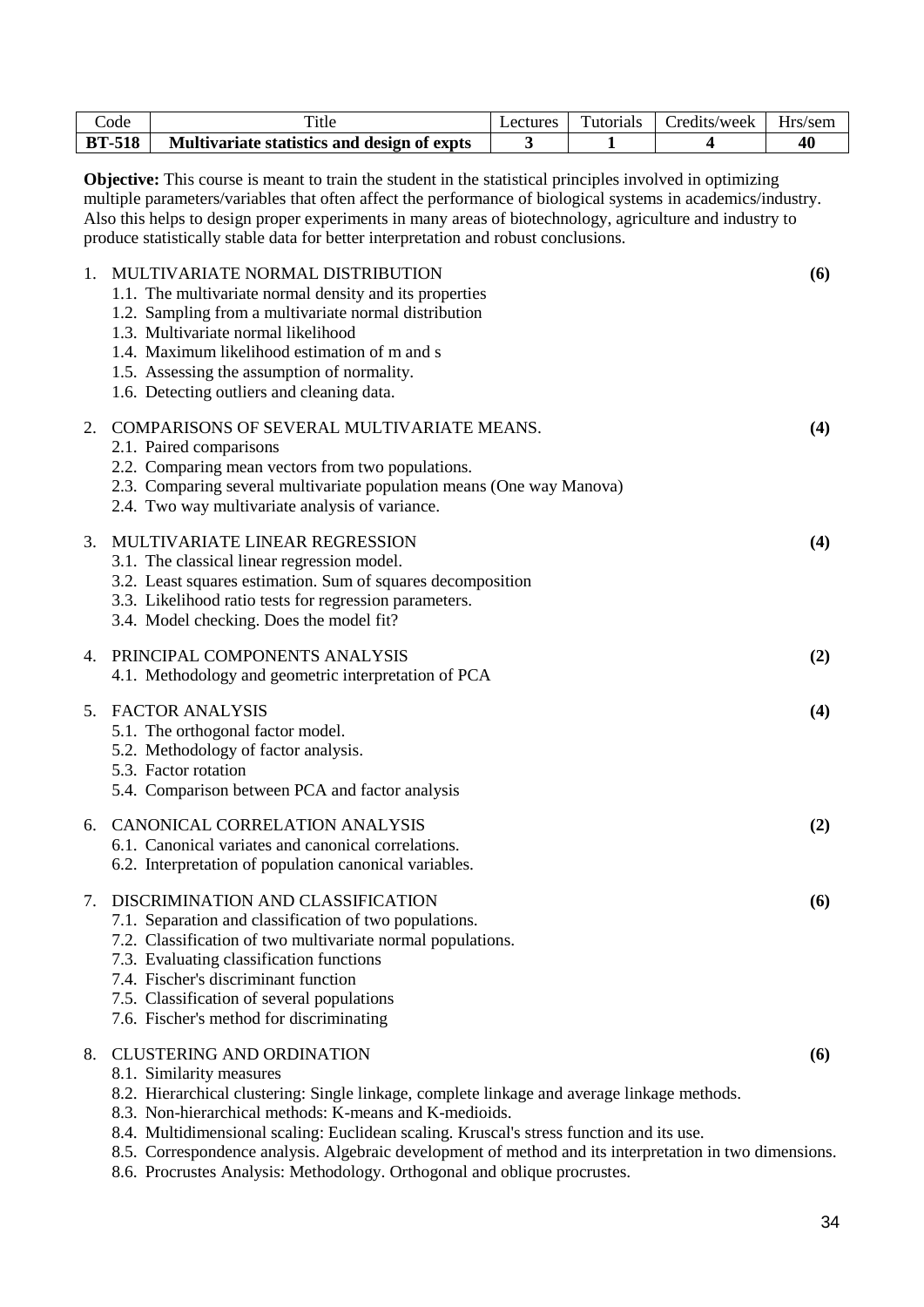# 9. DESIGN AND OPTIMIZATION **(6)**

- 9.1. Modelling; differences between hard and soft modeling
- 9.2. Error estimation and estimation of model parameters
- 9.3. Factorial design, Partial factorial designs
- 9.4. Optimisation techniques (steepest descent etc).
- 9.5. Factor Analysis.
- 9.6. Partial least squares modeling

- 1. Applied Multivariate Statistical Analysis. By Richard A. Johnson and Dean W. Wichern, PHI
- 2. Design and Optimisation in Organic synthesis, by Rolf Carlson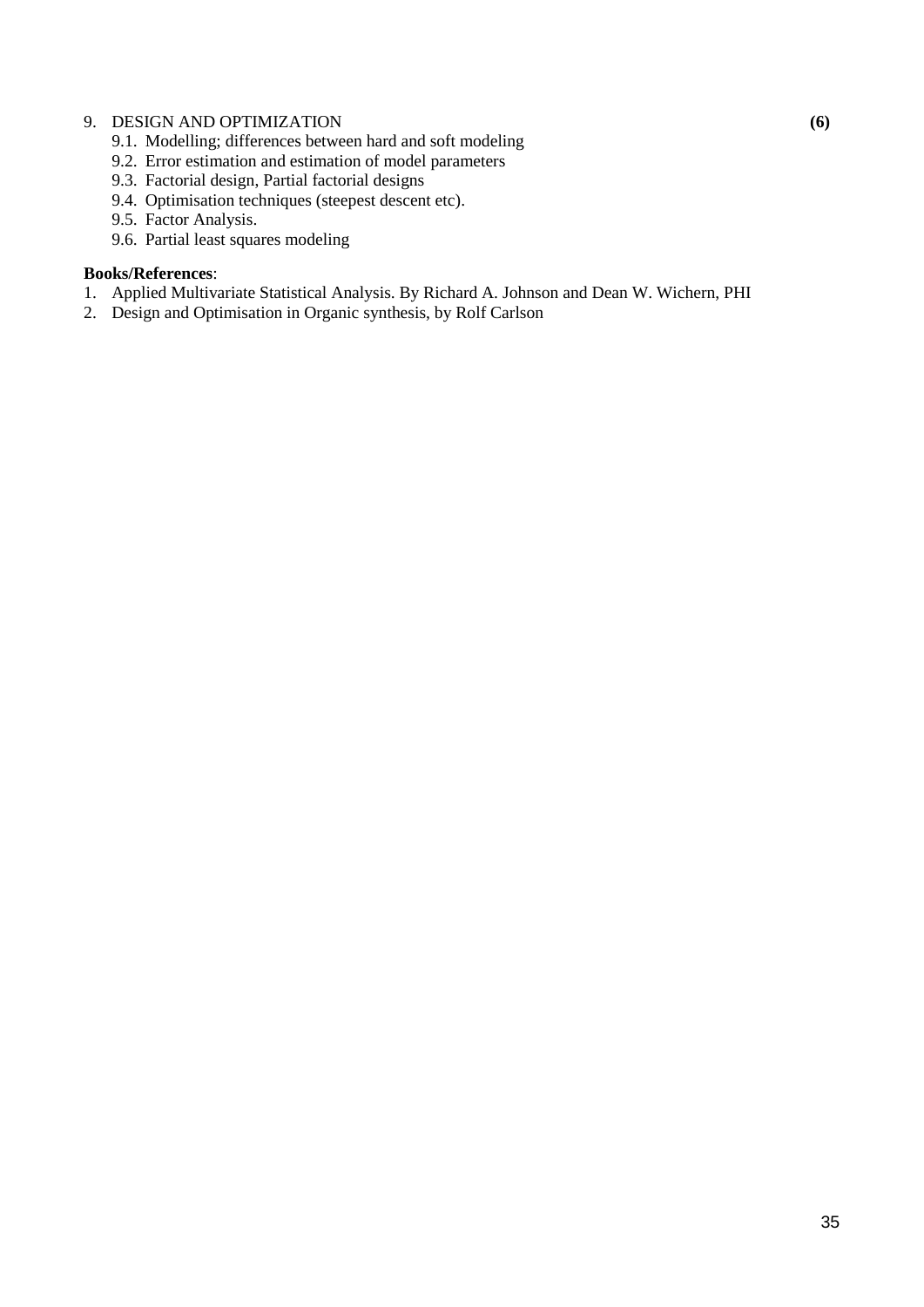| ode           | <sup>1</sup> tle                     | ectures_ | Tutorials | redits/week_ | Hrs/sem |
|---------------|--------------------------------------|----------|-----------|--------------|---------|
| <b>BT-520</b> | <b>Systems and Synthetic Biology</b> |          |           |              | 40      |

**Objective:** To develop an understanding on gene functions, intracellular flux and cellular networks in cells. It will also help in understanding how cellular functioning can be utilized and modified for developing commercial products from microbial fermentation. At the end of the course, the student shall have an overview of what can be achieved by metabolic engineering of the microbe by systems and synthetic biology approaches, which have significant impacts on fermentation and downstream processing**.**

1. REVIEW OF CELLULAR METABOLISM AND COMPREHENSIVE MODELS FOR CELLULAR REACTIONS **(3)** 2. MATERIAL BALANCES AND DATA CONSISTENCY **(4)** 3. REGULATION OF METABOLIC PATHWAYS AND EXAMPLES OF PATHWAY MANIPULATIONS **(4)** 4. METABOLIC PATHWAY SYNTHESIS, FLUX ANALYSIS, METHODS FOR THE EXPERIMENTAL DETERMINATION OF METABOLIC FLUXES BY ISOTOPE LABELING **(4)** 5. METABOLIC CONTROL ANALYSIS AND ANALYSIS OF STRUCTURE OF METABOLIC NETWORKS **(4)** 6. COMPUTATIONAL MODELLING OF BIOLOGICAL NETWORKS **(8)** 1. Flux balance analysis, elementary modes, extreme pathways, thermodynamic constraints, use of different optimizer functions 2. Integration of transcriptomic, proteomic and metabolomic data in networks, iFBA, dFBA 3. Signalling networks 4. Evolutionary design principles 5. Epigenetic regulation and applications 7. APPLICATIONS OF METABOLIC FLUX ANALYSIS **(4)** 8. EXAMPLES / CASE STUDIES **(5)** 1. Reversal of NAD(P)H cofactor dependence by protein engineering. 2. High isoprenoidflux *Escherichia coli* as a host for carotenoid production. 3. Mutagenic inverted repeats assisted genome engineering (MIRAGE)in *Saccharomyces cerevisiae*: Deletion of gal7. 4. Creation of new metabolic pathways or improvement of existing metabolic enzymes by in vivo evolution in escherichia coli. 5. Recombination-based DNA assembly and mutagenesis methods for metabolic engineering. 6. Metabolic engineering of antibiotic-producing actinomycetes using in vitro transposon mutagenesis. 7. Using flux balance analysis to guide microbial metabolic engineering. 8. Metabolic engineering for acetate control in large scale fermentation.

### 9. ENGINEERING GENETIC CIRCUITS IN BACTERIA **(4)**

- 1. Biological logic gates and oscillators
- 2. Modular assembly and design using biobricks (IGEM)

- 1. Metabolic Engineering. By Stephanopoulous
- 2. Systems Biology and Synthetic Biology Pengcheng Fu, Sven Panke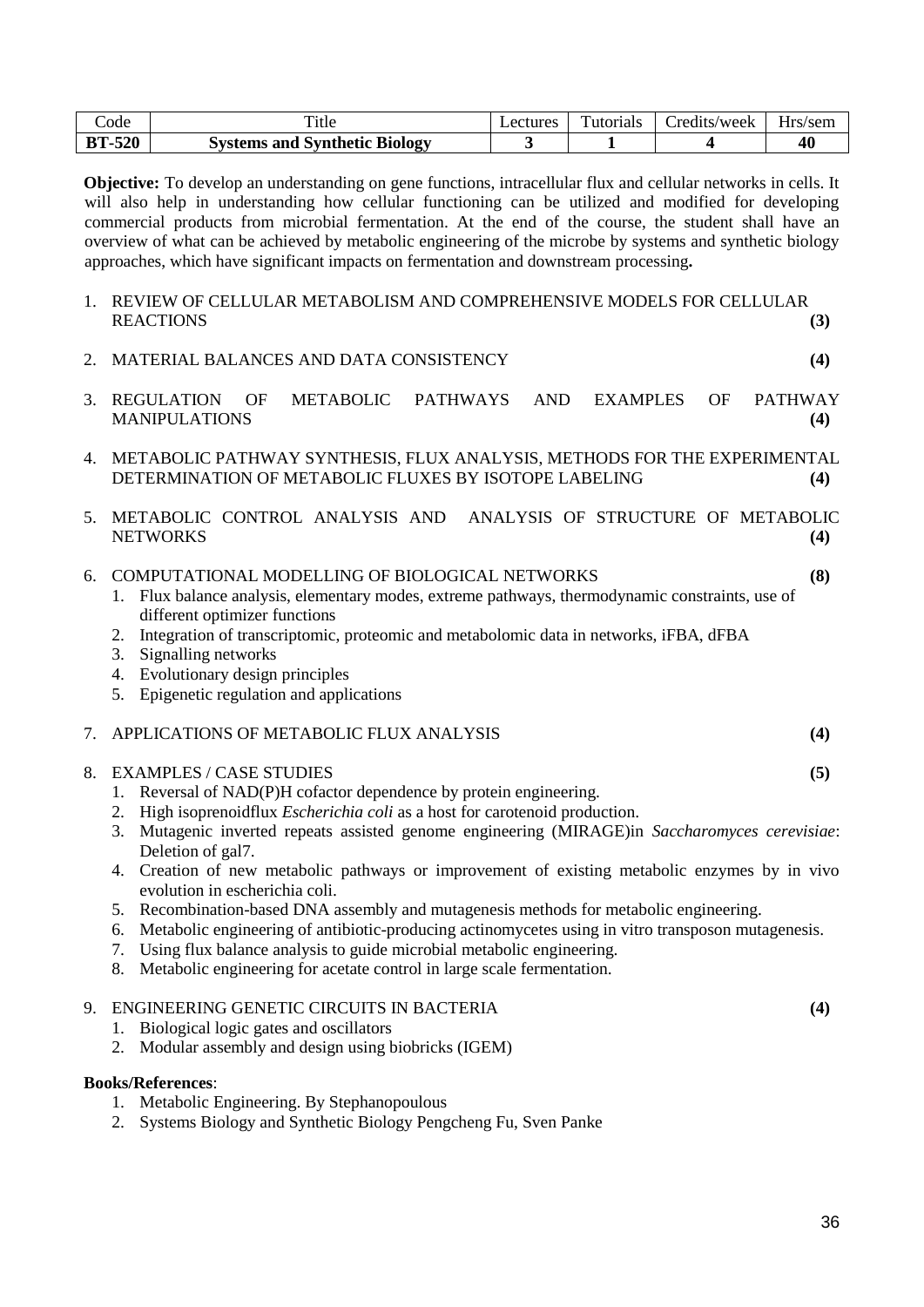|                                                                                                                                                                                                                                                                                                                                                                          | Code          | Title                                                                                                                                                                                                                                                                                                                                                                                                         | Lectures | Tutorials | Credits/week | Hrs/sem |
|--------------------------------------------------------------------------------------------------------------------------------------------------------------------------------------------------------------------------------------------------------------------------------------------------------------------------------------------------------------------------|---------------|---------------------------------------------------------------------------------------------------------------------------------------------------------------------------------------------------------------------------------------------------------------------------------------------------------------------------------------------------------------------------------------------------------------|----------|-----------|--------------|---------|
|                                                                                                                                                                                                                                                                                                                                                                          | <b>BT-522</b> | <b>Downstream Processing</b>                                                                                                                                                                                                                                                                                                                                                                                  | 3        | 1         | 4            | 40      |
| <b>Objective:</b> This course is meant to develop an understanding on the various aspects of product recovery with<br>a special focus on industrial scale processes in biotechnology and the relevant theory, techniques and<br>equipment involved, from an engineer's perspective. It equips the student with the basic tools and training for<br>an industrial career. |               |                                                                                                                                                                                                                                                                                                                                                                                                               |          |           |              |         |
| 1.                                                                                                                                                                                                                                                                                                                                                                       |               | PROPERTIES OF BIO-MOLECULES AS BASIS OF SEPARATION<br>1.1. Design of batch & continuous systems                                                                                                                                                                                                                                                                                                               |          |           |              | (3)     |
| 2.                                                                                                                                                                                                                                                                                                                                                                       |               | PRINCIPLES OF SOLID LIQUID SEPARATION;<br>2.1. Filtration<br>2.2. Centrifugation<br>2.3. Membrane based separation                                                                                                                                                                                                                                                                                            |          |           |              | (4)     |
| 3.                                                                                                                                                                                                                                                                                                                                                                       |               | THEORY & DESIGN OF EQUIPMENT<br>3.1. Extractive separation<br>3.2. Solvent based separation<br>3.3. Design of multistage equipment based on partition coefficient,<br>3.4. Aqueous 2-phase separation<br>3.5. Chromatographic separation<br>3.6. Equilibrium theory $&$ column design<br>3.7. Non-linear & mass transfer effects<br>3.8. Loading effects<br>3.9. Non-linear absorption isotherms and scale up |          |           |              | (11)    |
| 4.                                                                                                                                                                                                                                                                                                                                                                       |               | CONTINUOUS CHROMATOGRAPHY & SMB TECHNOLOGY<br>4.1. Theoretical and Practical aspects<br>4.2. Industrial applications                                                                                                                                                                                                                                                                                          |          |           |              | (4)     |
| 5.                                                                                                                                                                                                                                                                                                                                                                       |               | <b>CELL DISRUPTION METHODS</b><br>5.1. Handling intracellular & extracellular products of fermentation                                                                                                                                                                                                                                                                                                        |          |           |              | (3)     |
| 6.                                                                                                                                                                                                                                                                                                                                                                       |               | <b>CRYSTALLIZATION</b><br>6.1. Principles<br>6.2. Scale up<br>6.3. Equipment design                                                                                                                                                                                                                                                                                                                           |          |           |              | (3)     |
| 7.                                                                                                                                                                                                                                                                                                                                                                       | <b>DRYING</b> | 7.1. Principles<br>7.2. Equipment design                                                                                                                                                                                                                                                                                                                                                                      |          |           |              | (3)     |
| 8.                                                                                                                                                                                                                                                                                                                                                                       |               | <b>QBD PRINCIPLES &amp; PRACTICE</b>                                                                                                                                                                                                                                                                                                                                                                          |          |           |              | (3)     |
| 9.                                                                                                                                                                                                                                                                                                                                                                       |               | <b>INTEGRATED PROCESS DESIGN</b><br>9.1. Sequencing $&$ interfacing of unit operations<br>9.2. Flow sheets with mass $&$ energy balances<br>9.3. Examples: Rec-protein purification from IB & Intracellular soluble fraction                                                                                                                                                                                  |          |           |              | (6)     |

#### **Books/References:**

1. Bioseparation science and engineering. Roger Harrison, Paul Todd etal, Oxford Univ. Press.

- 2. Transport processes and separation process principles. 4<sup>th</sup> Ed. Christie John Geankoplis, PHI-EEE
- 3. Handbook of downstream processing, by Goldberg, Springer.
- 4. Downstream processing in b iotechnologty (2013). By Wisselingh and Krijgsman Duff. Academic Press.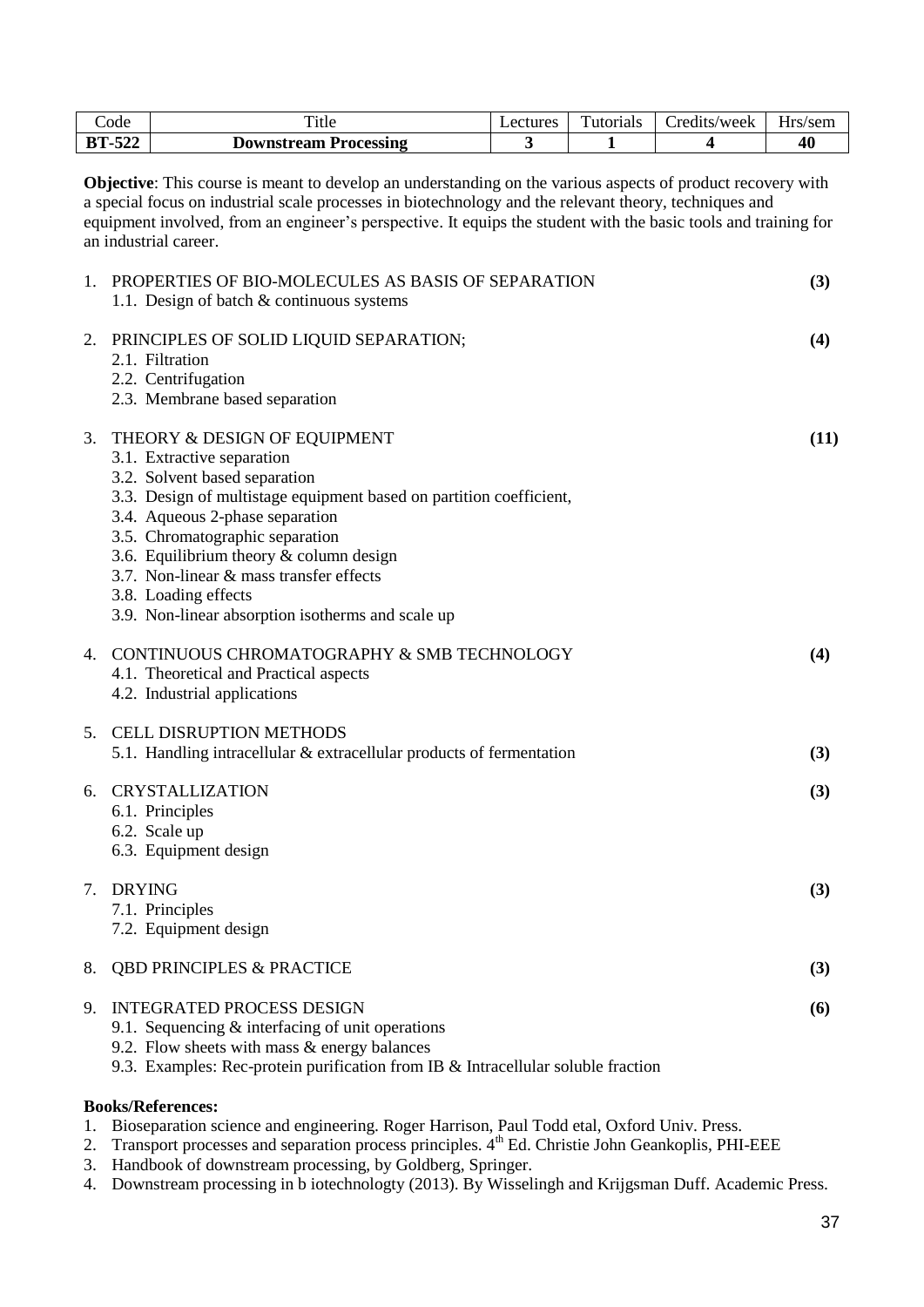| code         | 1tle                           | Lectures. | $\mathbf{r}$<br>Futorials | redits/week_ | Hrs/sem |
|--------------|--------------------------------|-----------|---------------------------|--------------|---------|
| $-524$<br>BT | <b>Bioprocess Plant Design</b> |           |                           |              | 40      |

**Objective:** This course is designed to apply biochemical engineering knowledge gained in earlier courses to the complete design of a bioprocess plant for the production of biotech products arising out of life science discoveries. Such products would typically include biopharmaceutical products like primary and secondary metabolites, enzymes, antibodies, drugs etc. No prior background in engineering is essential, though basic exposure to IT skills would be helpful. At the end of the course, the student should be able to make plant layouts, design process flowcharts for various products with material and energy balances and also perform economic evaluations.

### 1. ENGINEERING DRAWING **(7)**

1.1 Introduction to graphics communication. The engineering design process, drawing tools, Sketching and lettering, visualization for design, engineering geometry fundamentals, three-dimensional modeling, multi-view drawings, plans, sections and perspectives, standard graphics and flowsheeting practice, dimensioning and tolerances, working drawings, mechanical drawings, piping drawings, welding drawings, computer drawing, extensive training on a suitable software package (e.g. DesignCAD)

# 2. PROCESS FLOWSHEETING AND SIMULATION **(7)**

2.1 Flowsheet synthesis and decomposition, modelling and analysis of flowsheets, flowsheet simulation, heat-exchanger networks and other examples of flowsheet analysis, analysis of process alternatives, use of computer-aided process design and simulation packages such as ASPEN, CHEMSHARE, CHEMCAD and SPEEDUP, Flowsheet optimization

### 3. PROCESS ECONOMICS AND COSTING **(7)**

3.1 Estimation of capital and operating costs. Time value of investments, profitability analysis, selection of alternatives, optimization, elements and types of contracts, project management and scheduling, critical path analysis

# 4. EQUIPMENT DESIGN AND SPECIFICATION **(14)**

4.1 Tanks and vessels. Agitators, pumps, valves, compressors, heat exchange equipment, evaporators, crystallizers, dryers, freeze and spray dryers, distillation columns, packed towers, cooling towers, gas–liquid contactors, centrifuges, sedimentation tanks, depth Žlters, membrane Žlters, liquid–liquid extraction equipment, cell disruption equipment, chromatography equipment, size reduction equipment, materials of construction, hygienic design of process machinery, containment and biosafety, preparation of bids, plant layout

# 5. EXAMPLES OF PLANT DESIGN FOR SPECIFIC PRODUCTS **(5)**

5.1 Plant design details for primary metabolites, secondary metabolites, recombinant products

- 1. Software: CAD simulation packages ASPEN, CEMSHARE PROCEDE CHEMCAD, Batch Pro designer, Enviro Pro Designer, Bio Pro Designer
- 2. Plant design and economics for chemical engineers. Peters and Timmerhaus
- 3. Bioprocess engineering systems, equipment and facilities. Bjorn K.L and Nancym, A.D. Wiley **Interscience**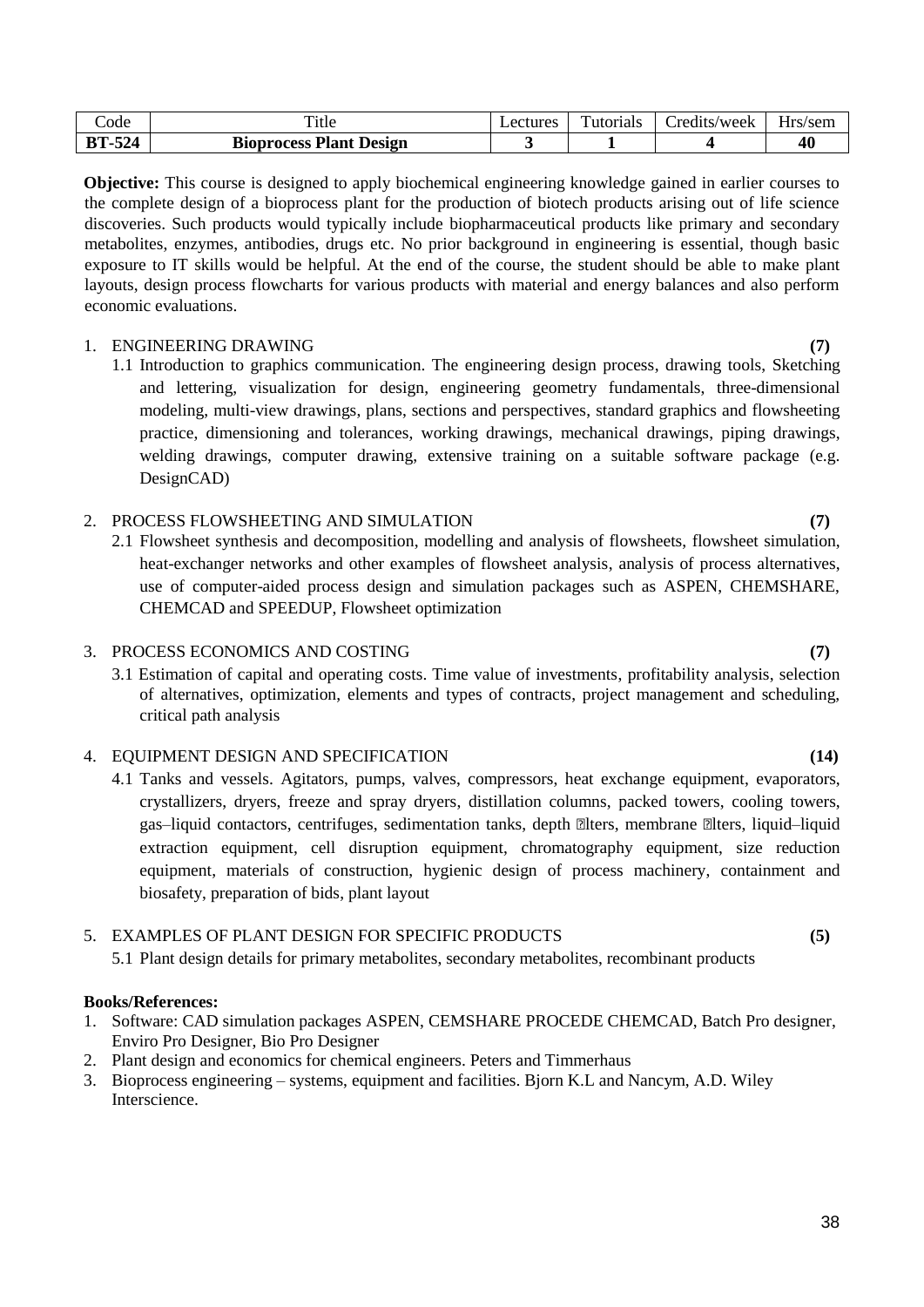| Code          | Title                                            | Lectures | _ab | redits/week_ | Hrs/sem |
|---------------|--------------------------------------------------|----------|-----|--------------|---------|
| <b>BT-552</b> | <b>Laboratory Techniques in Biotechnology-II</b> |          |     |              | 40      |

**Objective:** To train the students coming from different backgrounds with advanced laboratory techniques and practical skills needed to succeed in biotechnology and bring them at par. All the faculty members shall participate in imparting the training and skills associated with the various theory subjects. The actual experiments and training exercises will vary depending on the students' needs, courses being offered and the faculty member concerned, but will ensure non-redundancy within and between semesters. At the end of this course, the students should be able to apply their theoretical knowledge and practical skills towards solving academic/industrial problems.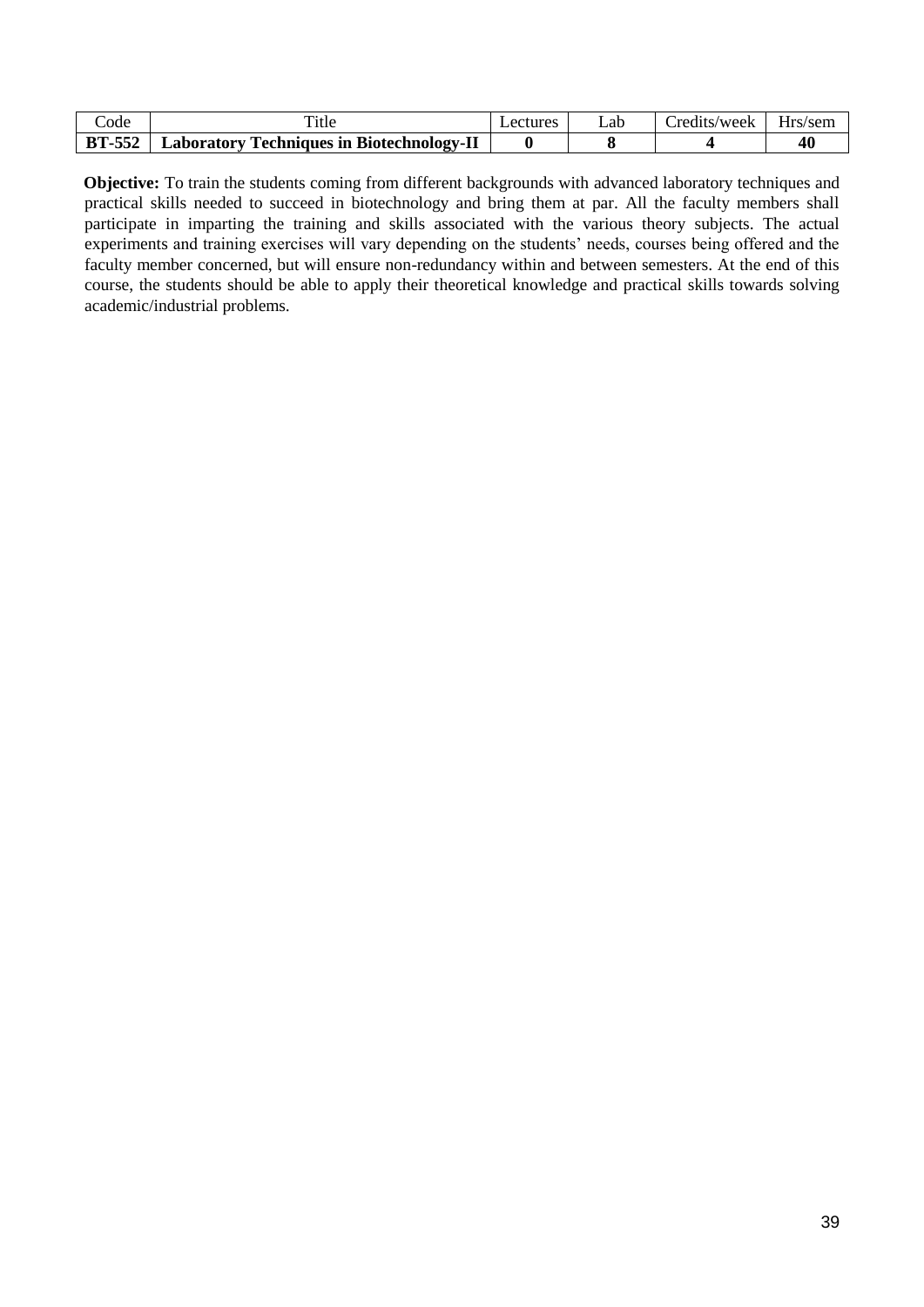| Code          | Title                                     | <i>L</i> ectures | Tutorials | redits/week_ | Hrs/sem |
|---------------|-------------------------------------------|------------------|-----------|--------------|---------|
| <b>CT-520</b> | <b>Design and Analysis of Bioreactors</b> |                  |           |              | 30      |

This course is offered by the School of Chemical Technology as per the course contents and credits approved by the Board of School of Studies of USCT.

- 1. Ideal Bioreactors: Fed-Batch Reactor, Enzyme-catalysed reactions in CSTRs, CSTR reactors with recycle and wall growth, The ideal plug-flow tubular reactor.
- 2. Reactor Dynamics: Dynamics model, Stability
- 3. Reactors with non-ideal mixing: Mixing time in agitated tanks, Resident time distributions, Models for no-ideal reactors, Mixing-Bio reaction interactions.
- 4. Sterilization Reactors: Batch Sterilization, Continuous Sterilization
- 5. Immobilized Bio Catalysits: Formulation and characterization of immobilized cell bio catalysts, Application of immobilized cell bio catalysts
- 6. Multiphase Bio reactors: Conversion of heterogeneous substrates, Packed bed reactors, Bubble column Bio-reactors, Fluidised bed Bio-reactors, Trickle bed reactors
- 7. Fermentation Technology: Medium formulation, Design and operation of a typical aseptic, alrobic fermentation process, Alternate bio reactor configuration.
- 8. Animal & Plant Cell Reactor Technology: Environmental requirements for animal cell cultivation, Reactor for large-scale production using animal cells, Plant cell cultivation.

- 1. Biochemical Engineering Fundamentals by James E. Bailey & David F.Ollis, McGrew-Hill.
- 2. Bioprocess Engineering by Shuler & Kargi, Prentice Hall
- 3. Encyclopedia of Chemical Engineering by Kirk & Othmer,